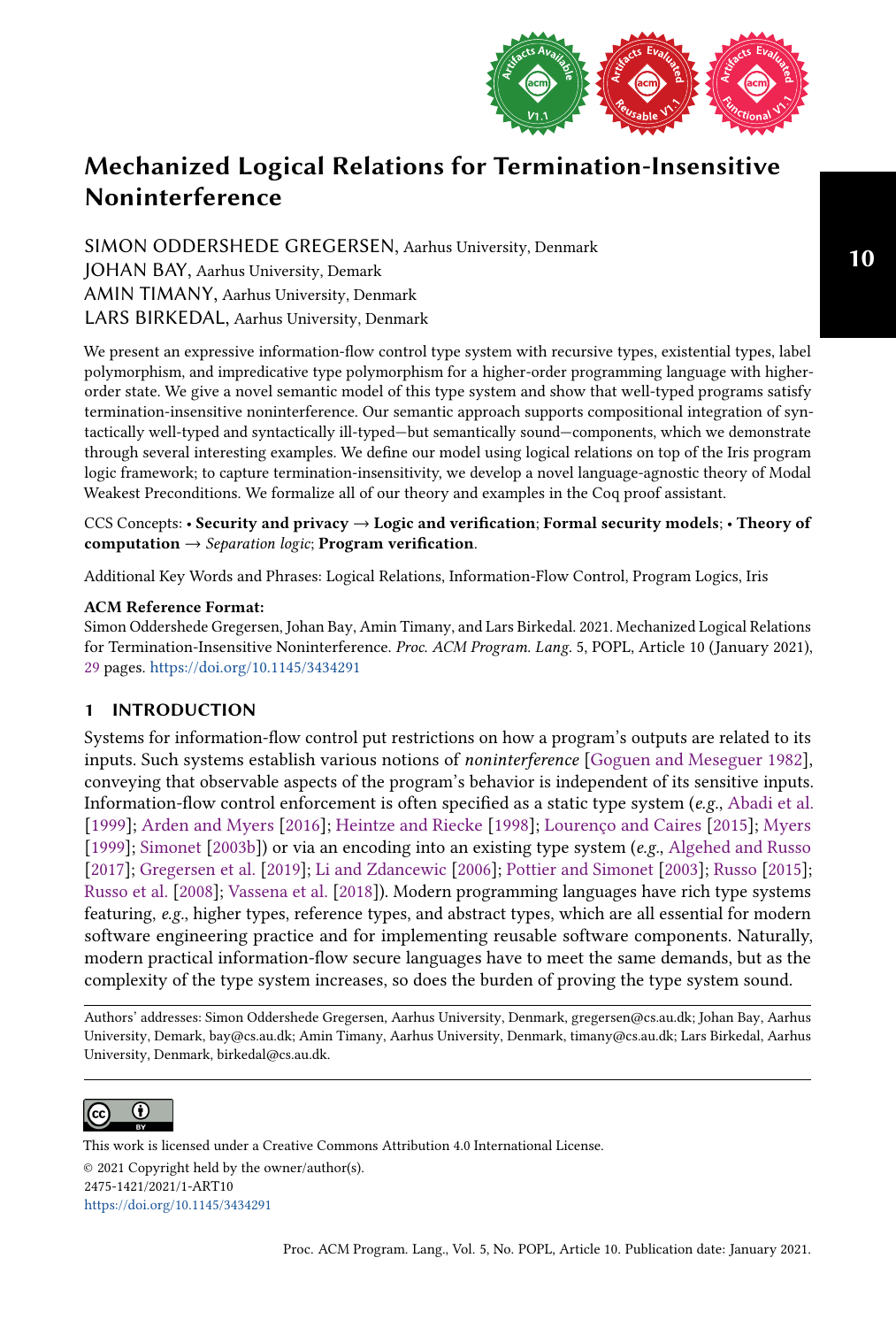In this paper, we prove soundness of an expressive information-flow control type system for a higher-order language with higher-order state. The type system is an extension of the fine-grained type system of [Rajani and Garg](#page-28-6) [\[2020\]](#page-28-6) and the type system of Flow Caml [\[Simonet 2003a\]](#page-28-7), with recursive types, existential types, and impredicative type polymorphism (in addition to existing reference types and function types). The main high-level goal of our work is to prove that the type system satisfies termination-insensitive noninterference using a semantic model. Since such type soundness results for expressive type systems involve myriads of details (as exhibited by a 100 pp. chapter in a technical appendix [\[Rajani and Garg 2020\]](#page-28-6)), we formalize our model in a proof assistant and use it to give a full mechanization of all our technical results.

Even with a very expressive type system, any static type system is necessarily overly conservative. This entails that there is a large body of programs that cannot be type-checked while still being information-flow secure for reasons too subtle for the type system to verify. This includes, e.g., low-level implementations of data structures that are optimized for efficiency and systems governed by security policies that rely on value-dependency or dynamic run-time information. Our semantic approach to establishing noninterference enables compositional integration of syntactically well-typed components with syntactically ill-typed but semantically sound components: only the syntactically ill-typed parts need to be carefully verified to show that the entire program enjoys the security property.

To meet our goals, we define a novel logical-relations model of our proposed type system. We define our logical-relations model in the Iris separation logic framework [\[Jung et al.](#page-27-6) [2016,](#page-27-6) [2018b,](#page-27-7) [2015;](#page-27-8) [Krebbers et al. 2017a\]](#page-27-9). We do this to (1) define and reason about our logical-relations model at a high level of abstraction, (2) side-step the well-known problem of type-world circularity<sup>[1](#page-1-0)</sup> [\[Ahmed 2004;](#page-26-3) [Ahmed et al.](#page-26-4) [2002;](#page-26-4) [Birkedal et al.](#page-26-5) [2011\]](#page-26-5) when defining logical-relations models of programming languages with higher-order state in the presence of impredicative polymorphism, and (3) to leverage the Coq formalization and the MoSeL framework [\[Krebbers et al.](#page-27-10) [2018\]](#page-27-10) to fully mechanize all examples and technical results.

Challenges. Extending the earlier type system is mostly straightforward: similarly to how ordinary functions in languages with effects may have latent effects, polymorphic functions may also have latent effects and thus they must be annotated with a label expressing a lower bound on these effects.

So what is new and challenging about our semantic model? In summary, we address three major challenges: (1) combining unary and binary logical-relations models in the presence of impredicative polymorphism, and (2) constructing "logical" [\[Dreyer et al.](#page-27-11) [2009\]](#page-27-11) logical-relations models for termination-insensitive reasoning while (3) soundly allowing syntactically ill-typed but semantically secure programs to be composed with syntactically well-typed programs. We now explain each of these points.

To construct a logical-relations model of a termination-insensitive information-flow control type system in the presence of state, it is necessary to combine both a unary and a binary model; when branching on high-labeled information, it is crucial that that the two branches, independently, do not modify low-labeled references, to avoid implicit leaks through the store. This is commonly know as the confinement lemma in proofs of noninterference.

<span id="page-1-0"></span><sup>&</sup>lt;sup>1</sup>To ensure that heap updates are type-preserving, the model of mutable references types ref( $\tau$ ) needs to keep track of the semantics of  $\tau$ ; this is usally done using a store typing (a World) Θ mapping locations to types. The model of ref( $\tau$ ) then needs to refer to Θ to checker whether a location maps to the appropriate type. This in turn means the model of all types has to take Θ as an argument, introducing what is known as the type-world circularity-this kind of recursive domain equation has no solution in the category of sets.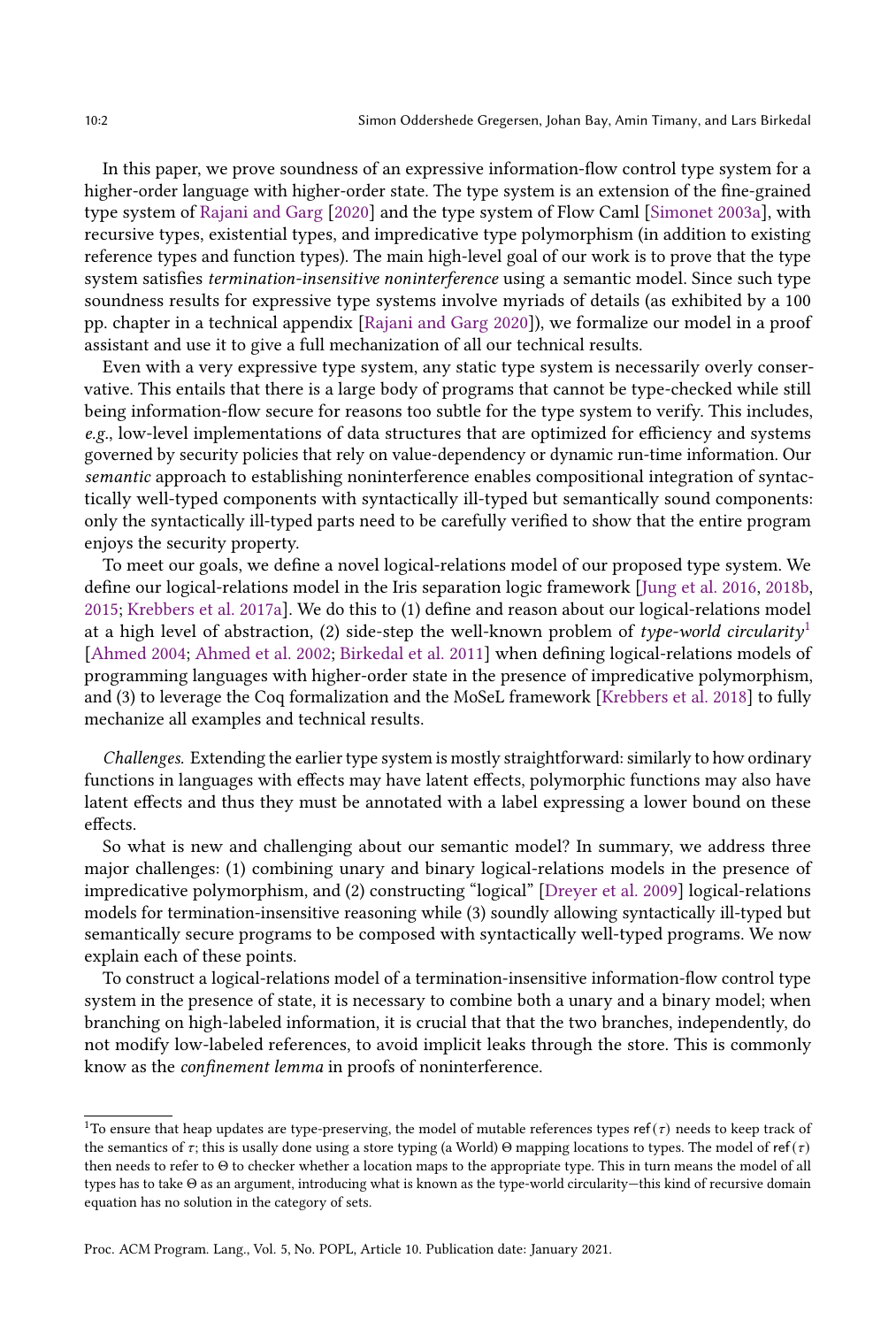When developing logical-relations models for languages with state in the presence of impredicative polymorphism, one needs to work with so-called step-indexed recursive Kripke worlds which are used to describe the semantics of the contents of the heap [\[Ahmed 2004;](#page-26-3) [Birkedal et al.](#page-26-5) [2011\]](#page-26-5). These step-indexed Kripke worlds imply that both the binary and the unary logical relations have to be step-indexed. Binary logical relations usually tie the logical steps of the recursive Kripke worlds to the physical steps taken by only one of the two programs in the relation. However, this causes a mismatch in the number of steps when we want to combine the individual unary logical relatedness of two programs to conclude that they are in the binary relation. To solve this problem, one novelty of our binary logical-relations model is that we count the steps taken by the programs on both sides of the relation. [Rajani and Garg](#page-28-6) [\[2020\]](#page-28-6) circumvent this problem by using syntactic worlds which does not scale to impredicative polymorphism. This also means that their logical relations are defined over syntactically well-typed programs and hence cannot be used for reasoning about syntactically ill-typed but semantically well-typed programs as we do in this paper.

The idea of using a more expressive logic to simplify the definition of logical-relations models is not novel and goes back to [Plotkin and Abadi](#page-27-12) [\[1993\]](#page-27-12) who used second order logic for modeling System F and [Dreyer et al.](#page-27-11) [\[2009\]](#page-27-11) who used a logic with step-indexing to model recursive types. It has since been used for defining logical relations models for a variety of programming languages and features, e.g., an ML-style language with concurrency [\[Krebbers et al.](#page-27-13) [2017b\]](#page-27-13), a Haskell style ST monad [\[Timany et al.](#page-28-8) [2018\]](#page-28-8), a concurrent ML-style language featuring continuations [\[Timany](#page-28-9) [and Birkedal 2019\]](#page-28-9), and the Rust programming language [\[Jung et al.](#page-27-14) [2018a\]](#page-27-14). All these models are either unary logical-relations models used for proving type safety or binary logical-relations models for proving traditional contextual program refinement. Intuitively  $e$  contextually refinenes  $e'$  if whenever e terminates with some value  $v$ , then  $e'$  must also terminate with some value  $v'$  and then v and v' should be suitably related. In symbols:

$$
e \Downarrow v \Longrightarrow e' \Downarrow v' \land v \approx v'.
$$

This is crucially different from the idea of termination-insensitive noninterference where two programs are equivalent if, assuming that  $\mathit{both}\ \mathit{e}$  and  $\mathit{e}'$  terminate, then their resulting values should be suitably related:

$$
e \Downarrow v \wedge e' \Downarrow v' \Rightarrow v \approx v'.
$$

The termination-insensitive nature of the equivalence is the reason why the approaches taken heretofore on expressing logical-relations models in program logics cannot be extended to support reasoning about termination-insensitive noninterference. Moreover, these works do not consider logical-relations models that incorporate both a unary and a binary relation.

The core challenge here is to properly hide the details of step-indexing and recursive Kripke worlds. To this end, the base logic of Iris provides modalities to reason about step-indices and ghost resources (logical counterparts of recursive Kripke worlds). Yet, using these logical facilities directly, while hiding a lot of details, still requires us to think and work in terms of step-indices and explicit resource updates (manipulating ghost resources). Previous work [\[Krebbers et al.](#page-27-13) [2017b;](#page-27-13) [Timany and Birkedal 2019;](#page-28-9) [Turon et al.](#page-28-10) [2013\]](#page-28-10), addressed this problem by defining the logical relation models using Iris' weakest precondition predicates, which themselves are defined using logical step-indexing and ghost resource modalities but which, importantly, come with high-level reasoning principles that hide those details. Iris' weakest precondition predicates were a good match for contextual refinement: we can express "if  $e$  terminates then so does  $e^{\prime}$ " as a weakest precondition for e where the post condition states that e' terminates, *i.e.*, wp e {v. e'  $\Downarrow v \wedge v = v'$ }. As discussed above, this is crucially different from termination-insensitive noninterference: "if both programs terminate then ...". This prevents us from using weakest preconditions to model our logical relations. One might be tempted to consider nested weakest preconditions: wp e {v. wp e' {v'.  $v = v'$ }}. This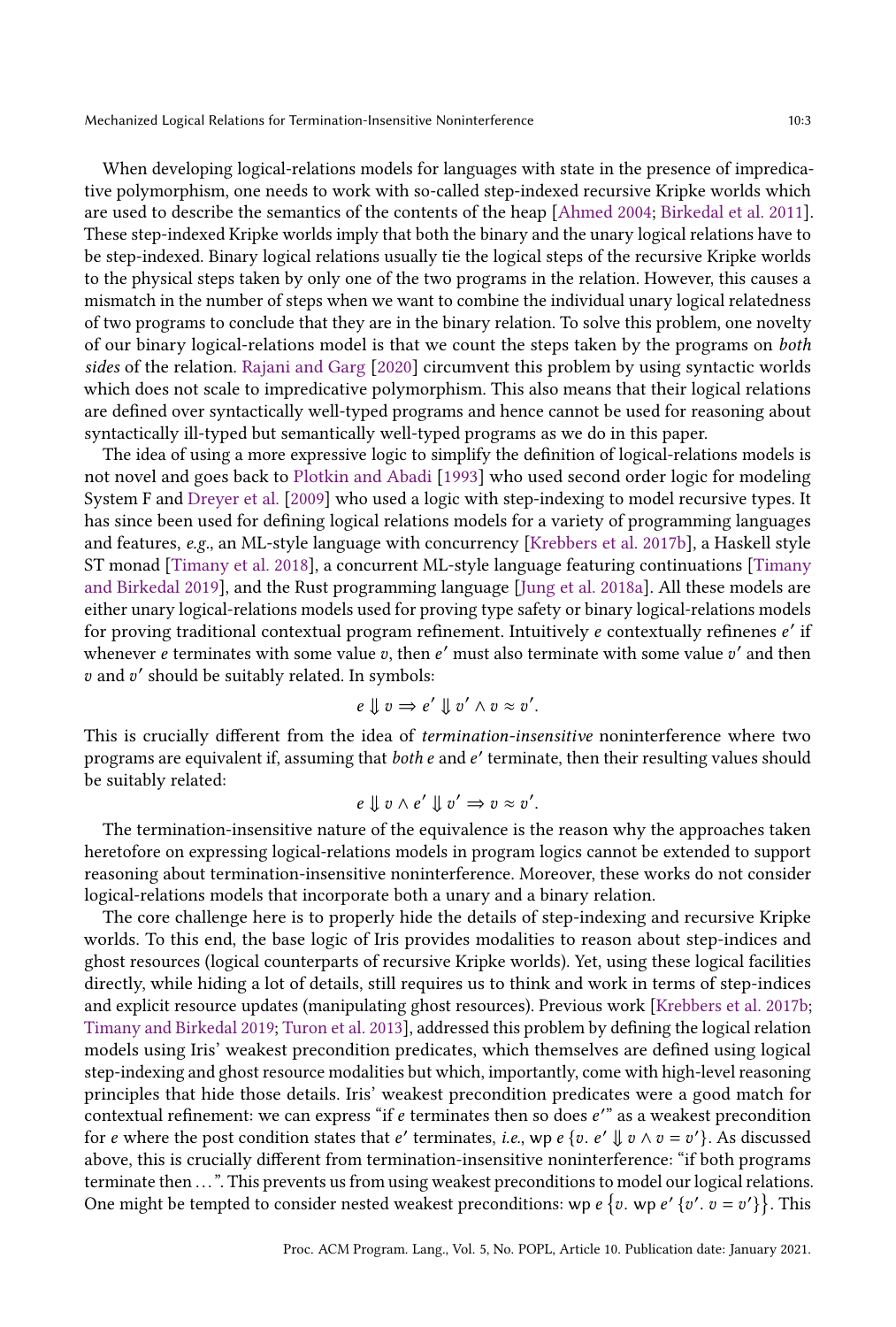formulation does indeed imply that if both programs terminate then their results are equal, however, this formulation is too strong and in particular makes it impossible to employ the kind of modular reasoning that is essential to proving the fundamental theorem of logical relations. Intuitively, this is because such a formulation requires us to reason about the execution of e' after the completion of execution of e. Technically, this formulation does not admit the so-called binary bind rule, cf. Lemma [3.6.](#page-18-0)

In place of weakest preconditions we introduce and use a novel program logic construct that we call Modal Weakest Preconditions (MWP). Our Modal Weakest Precondition theory is language agnostic, parameterized by a modal operator, and general enough to allows us to define both a unary and a binary predicate for reasoning about computations using the same theory. Indeed, the generality is one of the key strengths of our theory. Different instantiations automatically inherit a set of basic structural proof rules that hold irrespective of the particular modality and programming language. For particular instantiations, one can then prove more specific proof rules, e.g., for heapmanipulating operations and for how the instantiation interacts with other instantiations with different modal operators. We use three different instantiations for our logical-relations model and two more for concrete examples. The generality of our MWP theory allows us to define our binary logical relations model to be weak enough so as to allow us to reason modularly as discussed above. Yet, the interaction between different instantiations of MWP's (which is proven generally and not particularly for our programming language) allows us to strengthen this definition, in order to combine unary and binary logical relations (see Lemma [3.7\)](#page-18-1) and to prove certain examples that require stronger reasoning principles (see [ğ5\)](#page-20-0).

Another challenge worth noting is the modeling of reference types. Intuitively, two values are related at the reference type ref $(\tau)$  if they are both locations that invariantly store values that are related at type  $\tau$ . Previous work used Iris invariants to formalize this idea. In our case, we can only use Iris invariants for our binary logical relation; for the unary logical relation we need to use a more refined approach, see the discussion in Section [3.](#page-6-0)

Contributions. In summary, we make the following contributions:

- We present the first logical-relations model of an information-flow type system with recursive types, existential types, and impredicative polymorphism for a language with higher-order state. To the best of our knowledge, this is also the first soundness proof of such an expressive information-flow type system irrespective of method.
- We present the first "logical" logical-relations model that incorporates both a unary and a binary relation and termination-insensitive reasoning.
- We introduce a new theory of Modal Weakest Preconditions (MWP) that allows us to construct novel logical-relations models for proving relational properties of programs that were out of reach of existing techniques.
- We propose a methodology that allows us to establish termination-insensitive noninterference of syntactically ill-typed but semantically secure programs while allowing these programs to be composed with syntactically well-typed programs and showcase multiple examples.
- We also show that our logical-relations model allows us to prove "free theorems" for our information-flow control type system.
- We formalize all of the theory and examples on top of the Iris program logic framework in the Coq proof assistant using the MoSeL framework [\[Krebbers et al.](#page-27-10) [2018\]](#page-27-10). The Coq formalization can be found online at

[https://github.com/logsem/iris-tini.](https://github.com/logsem/iris-tini)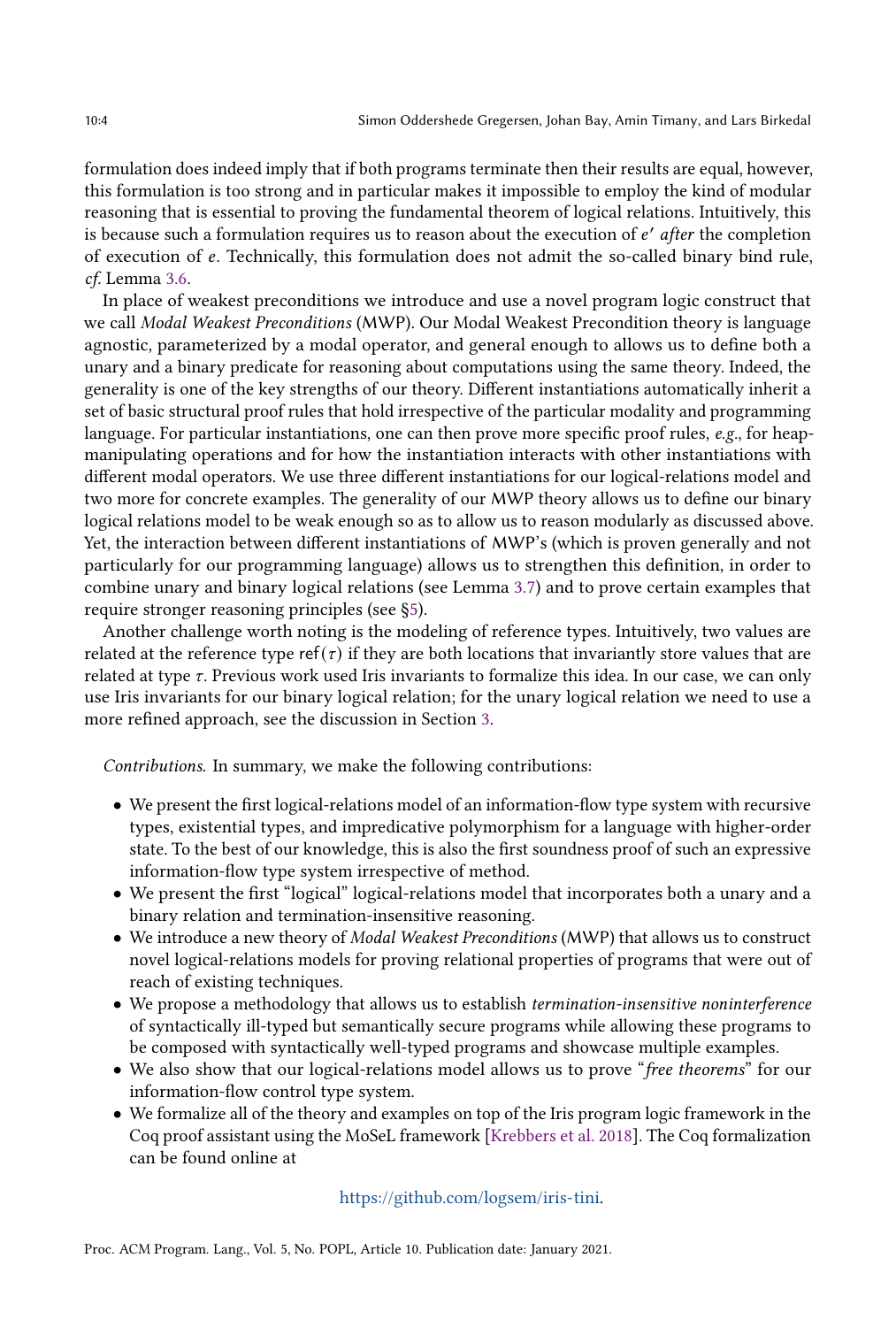# 2 THE  $\lambda_{\text{sec}}$  LANGUAGE

We present the syntax and operational semantics of the subject of our study: a higher-order functional call-by-value language with higher-order state which we equip with an information-flow control type system with recursive types, existential types, label polymorphism, and impredicative type polymorphism.

# 2.1 Syntax and Semantics

The syntax of  $\lambda_{sec}$  is as follows:

$$
\circ ::= + | - | * | = | <
$$
\n
$$
e \in \text{Expr} ::= x | () | \text{true} | \text{false} | n \in \mathbb{N} | n \circ n | \lambda x. e | e e | \Lambda e | \Lambda e | e |
$$
\n
$$
| \text{if } e \text{ then } e \text{ else } e | (e, e) | \pi_i e | \text{inj}_i e | \text{match } e \text{ with inj}_i \Rightarrow e_i \text{ end}
$$
\n
$$
| \text{ref}(e) | !e | e \leftarrow e | \text{fold } e | \text{unfold} e | \text{pack } e | \text{ unpack } e \text{ as } x \text{ in } e
$$
\n
$$
v \in \text{Val} ::= () | \text{true} | \text{false} | n \in \mathbb{N} | \iota \in \text{Loc} | \lambda x. e | \Lambda e | \Lambda e | \text{fold } v | \text{pack } v | (v, v) | \text{inj}_i v
$$
\n
$$
f ::= \kappa | l \in \mathcal{L} | \ell \sqcup \ell
$$
\n
$$
\tau \in \text{LType} ::= t^{\ell}
$$
\n
$$
t \in \text{Type} ::= \alpha | 1 | \mathbb{B} | \mathbb{N} | \tau \times \tau | \tau + \tau | \tau \xrightarrow{\ell} \tau | \forall_{\ell} \alpha. \tau | \forall_{\ell} \kappa. \tau | \exists \alpha. \tau | \mu \alpha. \tau | \text{ref}(\tau)
$$

The term language is mostly standard but note that there are no types in terms; we write  $\Lambda e$ for (unlabeled) type abstraction and  $e_{-}$  for type application. Similarly, we write  $\Lambda e$  for label abstraction and  $e$  for label application. fold  $e$  and unfold  $e$  are the special term constructs for iso-recursive types. ref( $e$ ) allocates a new reference, !  $e$  dereferences the location  $e$  evaluates to, and  $e_1 \leftarrow e_2$  assigns the result of evaluating  $e_2$  to the location that  $e_1$  evaluates to. We introduce syntactic sugar for let-bindings let  $x = e_1$  in  $e_2$  defined as  $(\lambda x. e_2)(e_1)$ , and sequencing  $e_1$ ;  $e_2$  defined as  $let$  =  $e_1$  in  $e_2$ .

The set of types of  $\lambda_{sec}$  is parameterized over an arbitrary bounded join-semilattice  $\mathcal{L}$  with ordering  $\subseteq$ . The lattice ordering  $\subseteq$  defines the security policy: if  $\ell_1 \subseteq \ell_2$  and  $\ell_2 \nsubseteq \ell_1$  then information with label  $\ell_1$  may influence information with label  $\ell_2$  but not the other way around. We write ⊥ for the least element. Syntactically, a label  $\ell$  is either a label variable  $\kappa$ , a label  $l$  drawn from the lattice  $\mathcal{L}$ , or the formal least upper bound (join) of two labels.

Types are syntactically either labeled or unlabeled; we use  $\tau$  to range over labeled types and  $t$  to range over unlabeled types. As standard, a term of a labeled type  $t^\ell$ , is a term of the (unlabeled) type  $t$  labeled with the security label  $\ell$ . Note that type abstraction, existential types, and recursive types abstract over unlabeled types.

The unlabeled types of  $\lambda_{sec}$  include basic types such as the unit type, Booleans, natural numbers, products, and sums. The function type  $\tau \stackrel{\ell}{\to} \tau$  is annotated with a label  $\ell.$  This label, which we refer to as a latent effect label, denotes a lower bound on the write effects of the function body. The type system will ensure that any reference that the function may write to has a label that is  $\ell$  or higher according to the lattice ordering. This is necessary to prevent implicit information leaks through the store where programs have write effects that conditionally depend on sensitive information. Let *i* be a reference with contents of type  $\mathbb{N}^{\perp}$  and *h* a variable of type  $\mathbb{B}^{\top}$  with  $\top \nsubseteq \bot$ . When control flow depends on h invoking a function like  $f \triangleq \lambda_{\perp} \iota \leftarrow 1$  implicitly leaks h through the store, e.g.,

# if  $h$  then  $f()$  else  $()$

by subsequently observing whether the write effects happened or not. The label ⊥ is a lower bound of the side-effects of f and it may not be invoked when control flow depends on  $h$  with label ⊤ as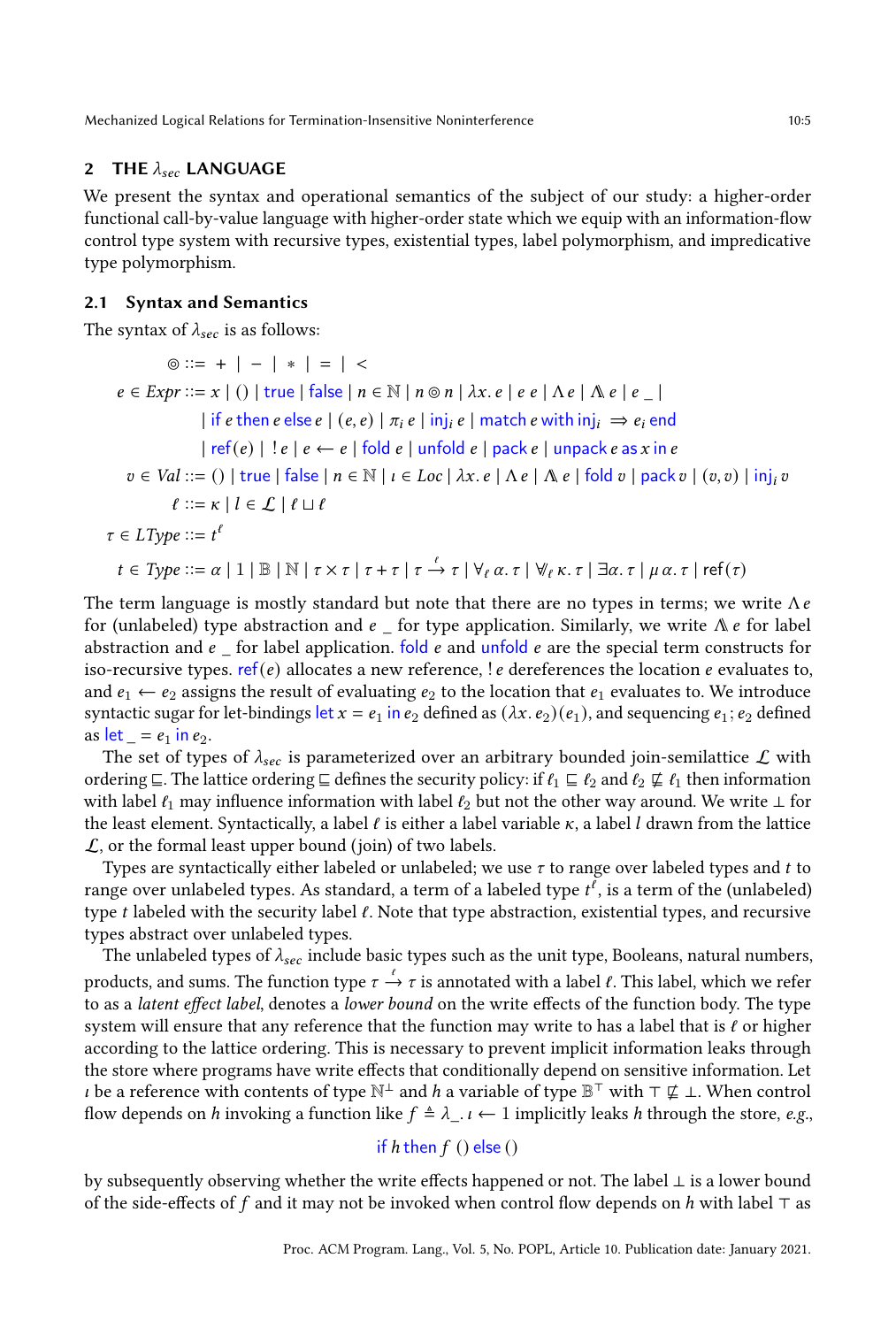$\top \not\sqsubseteq \bot$ . For the same reason, type-polymorphic types  $\forall_{\ell} \alpha$ .  $\tau$  and label-polymorphic types  $\forall_{\ell} \kappa$ .  $\tau$ also include a label annotation  $\ell$ . We also refer to those as latent effect labels. Finally, types also include existential types  $\exists \alpha$ .  $\tau$ , recursive types  $\mu \alpha$ .  $\tau$ , and the type ref( $\tau$ ) of memory locations storing values of type  $\tau$ .

The states  $\sigma$  of  $\lambda_{sec}$  are modeled as finite partial functions from locations to values. We define a small-step operational semantics  $(\sigma, e) \to (\sigma', e')$  of  $\lambda_{sec}$  using left-to-right call-by-value evaluation contexts. These definitions are entirely standard and can be found in the appendix.

#### 2.2 Information-Flow Control Type System

The type system of  $\lambda_{sec}$  is very similar to the fine-grained type system of [Rajani and Garg](#page-28-6) [\[2020\]](#page-28-6) and the type system of Flow Caml [\[Simonet 2003a\]](#page-28-7) but extended with recursive types, existential types, and impredicative polymorphic types. We write  $\Xi | \Psi | \Gamma \vdash_{nc} e : \tau$  for the syntactic typing judgment which expresses that expression *e* has type *τ* under typing contexts Γ, Ξ, and Ψ. A typing context Γ maps free variables that may appear in *e* to their types. The type-level contexts  $\Xi$  and  $\Psi$ are sets of free type and label variables, respectively, that may appear in  $\tau$  and Γ. The annotation pc is a label, often called the *program counter* label, denoting a lower bound on the write effects of  $e$ ,  $cf$ , how function types and the polymorphic types are annotated with a latent effect labels.

The typing relation is shown in Figure [1](#page-7-0) and we discuss some of the important rules below. The syntactic label ordering relation  $\Psi \vdash \ell_1 \sqsubseteq \ell_2$  is straightforward and relegated to the appendix. The protected-at relation  $\tau \searrow \ell$  is defined as  $t^{l'} \searrow \ell \triangleq \ell \sqsubseteq \ell'$ , meaning that the label of the type is at least as high as  $\ell$ .

When applying a function expression  $e_1$  of type  $\big(\tau_1 \stackrel{\iota_e}{\to} \tau_2\big)^\ell$  to an argument  $e_2$  of type  $\tau_1$  the rule for function application (T-APP) requires that the program counter label  $pc$  is lower than the latent effect label  $\ell_e$  to avoid implicit leaks through the store. In addition, the label  $\ell$  of the function value must be below  $\ell_e$  and the return type  $\tau_2$  must be protected at  $\ell$  in order to prevent implicit leaks arising from the identity of the function that  $e_1$  evaluates to: If not, then, for example, given  $\iota$  is a reference of type ref $(\mathbb{N}^{\perp})$  and  $h$  a variable of type  $\mathbb{B}^{\top}$  both programs [\(1\)](#page-5-0) and [\(2\)](#page-5-1) would be typeable at  $\mathbb{N}^{\perp}$  while both leaking h.

<span id="page-5-0"></span>
$$
\det f = \text{if } h \text{ then } \lambda \quad 1 \text{ else } \lambda \quad 0 \text{ in } f \text{ } ()
$$
 (1)

<span id="page-5-1"></span>
$$
\det f = \text{if } h \text{ then } \lambda \_ \iota \leftarrow 1 \text{ else } \lambda \_ \iota \leftarrow 0 \text{ in } (f \text{ } ( ); ! \iota )
$$
 (2)

Our type system correctly handles these situations in two different ways: in [\(1\)](#page-5-0) the leak is captured in the output type of  $f$ , and in [\(2\)](#page-5-1) it is captured in the label of  $f$  itself. Indeed, according to our typing rules, since the identity of the function  $f$  in [\(1\)](#page-5-0) depends on  $h$ , the type of the output of  $f$ will have a label that is at least ⊤. On the other hand, in [\(2\)](#page-5-1), the latent effect label for  $f$  is  $\perp$  but the label of the function value itself must be ⊤ as it depends on ℎ and the function may not be invoked. Similar considerations apply to the rules [T-tapp](#page-7-2) and [T-lapp](#page-7-3) for type and label application.

The rules for case analysis (T-MATCH and T-IF) demand that both branches are typed with program counter label pc ⊔ ℓ to account for the fact that control flow depends on the information with label  $\ell$  of the expression  $\ell$  being cased on. This ensures that the branches do not have write effects below  $\ell$ , which would otherwise be dependent on more sensitive information. Similarly, the result type  $\tau$ has to be protected at  $\ell$ .

The rule for assignment (T-STORE) captures that the  $pc$  label acts as an effect lower bound. It requires that when assigning an expression of type  $\tau$  to a reference of type ref $(\tau)^{\ell}$ , then the label of  $\tau$  is protected at both pc and  $\ell$ . The former enforces pc as a lower bound on effects and the latter prevents implicit leaks arising from the identity of the reference. If not, then, for example, given  $\iota_1$ and  $\iota_2$  are references of type ref( $\mathbb{N}^\perp$ ) and  $h$  a variable of type  $\mathbb{B}^\top$  the program [\(3\)](#page-6-1) would be typeable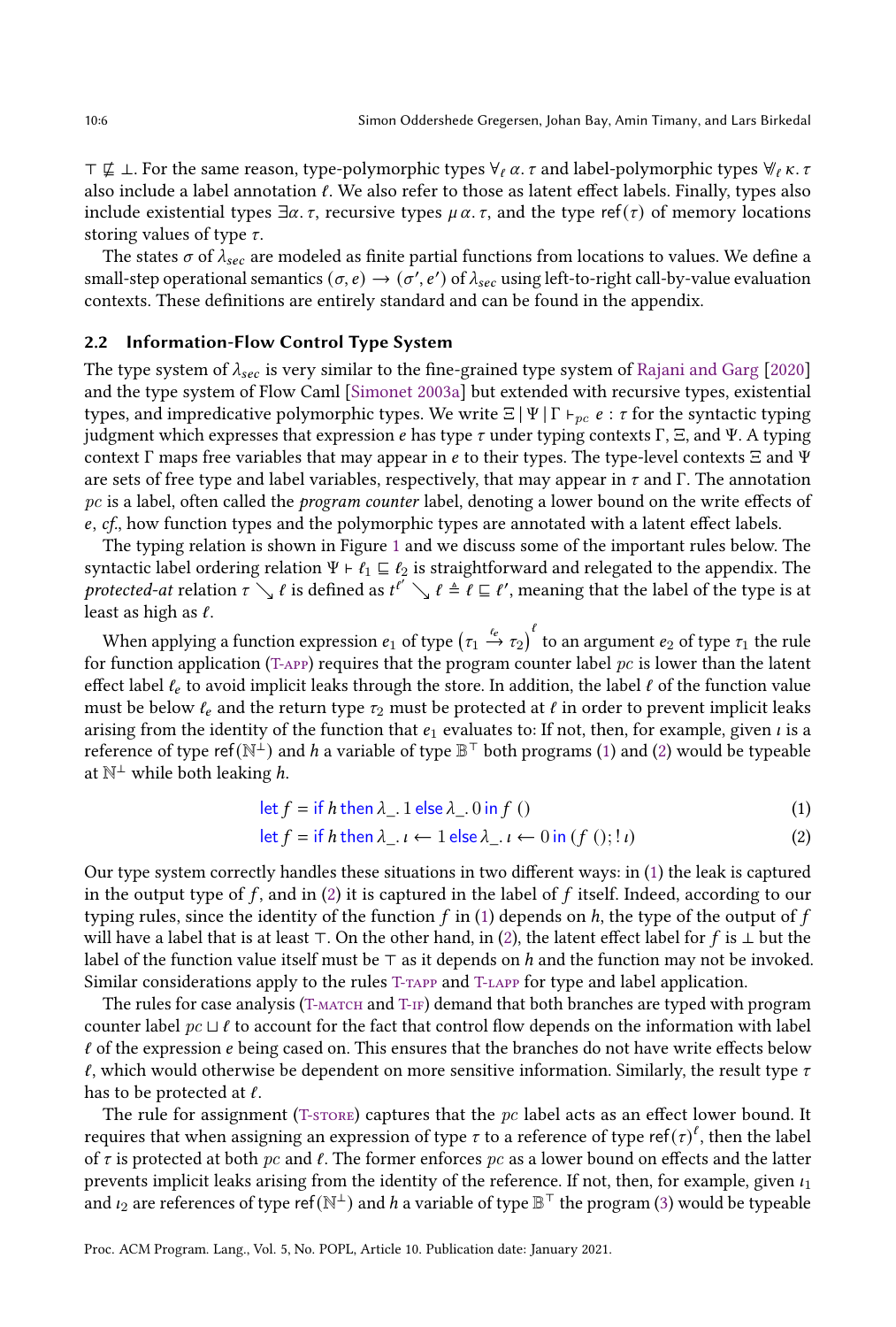at  $\mathbb{N}^{\perp}$  while leaking h.

<span id="page-6-1"></span>
$$
u_1 \leftarrow 0; u_2 \leftarrow 0; \text{ let } r = \text{ if } h \text{ then } u_1 \text{ else } u_2 \text{ in } r \leftarrow 1; u_1 \tag{3}
$$

Note that all expressions typed with an introduction rule gets a type with label ⊥. Intuitively, introducing, e.g., a pair with components  $\tau_1$  and  $\tau_2$  has no observable effect nor does it leak any information, and the label of  $\tau_i$  already captures the information that may have influenced the component. The label can, however, freely be raised using [T-sub](#page-7-7) and the subtyping relation in Figure [2.](#page-8-0) The rule S-LABELED allows a term with label  $\ell_1$  to be treated as a term with label  $\ell_2$  if  $\ell_1 \sqsubseteq \ell_2$ ; the rest of the subtyping rules are standard. Notice that [T-sub](#page-7-7) also allows the pc label to be freely weakened.

### <span id="page-6-0"></span>3 SEMANTIC MODEL

In this section we define our semantic model of  $\lambda_{\text{sec}}$ 's type system. The model formalizes a notion of observer-sensitive equivalence which only relates computations from the perspective of some observer. Concretely, the observer is modelled by a fixed but arbitrary label  $\zeta$  drawn from the lattice  $\mathcal{L}$ . The intuition is that terms typed with a label higher than  $\zeta$  are indistinguishable to the observer whereas terms typed with a label lower than  $\zeta$  are not.

Our semantic model captures all invariants necessary to prove that the type system guarantees that well-typed programs satisfy noninterference (Theorem [4.4\)](#page-20-1). In [ğ5](#page-20-0) we demonstrate that our model can also be used to prove that syntactically ill-typed programs are semantically secure $$ this allows us to safely compose syntactically ill-typed but semantically secure programs with syntactically well-typed programs. In  $\S5.5$ , we show that the model can also be used to prove "free" theorems.

A central idea in the model is to interpret each type both as a binary relation (Figure [4\)](#page-10-0) and as unary relation (Figure [6\)](#page-13-0). The binary relation relates expressions that are observationally equivalent to a  $\zeta$  observer, and the unary relation relates expressions that do not have any  $\zeta$ -observable side-effects. The unary relation is used within the binary relation to relate terms *independently* when the label of the type is higher than the observer-such terms are indistinguishable to the observer as long as they do not have any visible side-effects.

In this section, we will show step-by-step how to define our model in Iris. The syntax of Iris is shown in Figure [3.](#page-8-2) Iris is a higher-order separation logic with propositions of type *iProp* and some custom connectives that we will explain as we go along.

We start by defining the binary and unary value relations ([ğ3.1\)](#page-6-2) followed by a brief intermezzo, where we present the Modal Weakest Precondition theory ([ğ3.2\)](#page-14-0). We then turn to the expression relation ([ğ3.3\)](#page-19-0), the fundamental theorem of logical relations, and the soundness theorem ([ğ4\)](#page-19-1).

#### <span id="page-6-2"></span>3.1 Value Relations

The binary value relation is an Iris relation of type  $Rel \triangleq Val \times Val \rightarrow iProp_{\Box}$  where  $iProp_{\Box}$  denotes the class of persistent propositions (described below) in Iris:

$$
iProp_{\square} \triangleq \{P : iProp \mid persistent(P)\}
$$
  
persistent
$$
(P) \triangleq P \vdash \square P
$$

Similarly, the unary value relation is an Iris predicate of type  $Pred \triangleq Val \rightarrow iProp_{\Box}$ .

By default, since Iris is a separation logic, propositions denote sets of resources and  $P * Q$  holds for resources that can be split into two disjoint parts satisfying  $P$  and  $Q$ , respectively. The proposition  $P \rightarrow Q$  describes those resources which, if we combine them with a disjoint resource satisfying  $P$ , satisfies  $Q$ . As such, Iris propositions assert *ownership* of ephemeral (non-persistent) resources. For example, the points-to connectives  $\iota \mapsto_L v$  and  $\iota \mapsto_R v$  asserts exclusive ownership of location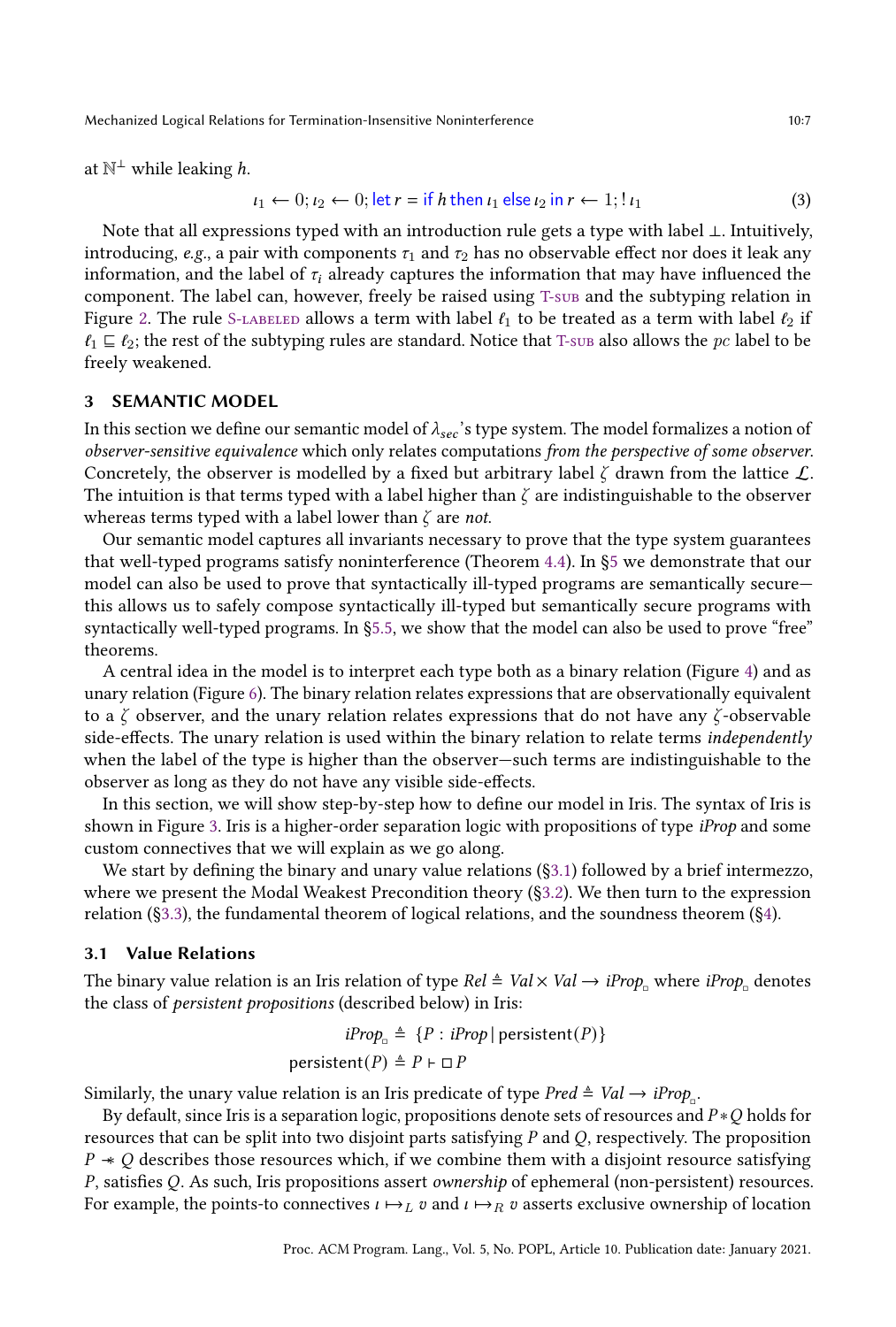<span id="page-7-5"></span><span id="page-7-3"></span><span id="page-7-2"></span><span id="page-7-1"></span><span id="page-7-0"></span>

<span id="page-7-7"></span><span id="page-7-6"></span><span id="page-7-4"></span>Fig. 1. Typing relation.

Proc. ACM Program. Lang., Vol. 5, No. POPL, Article 10. Publication date: January 2021.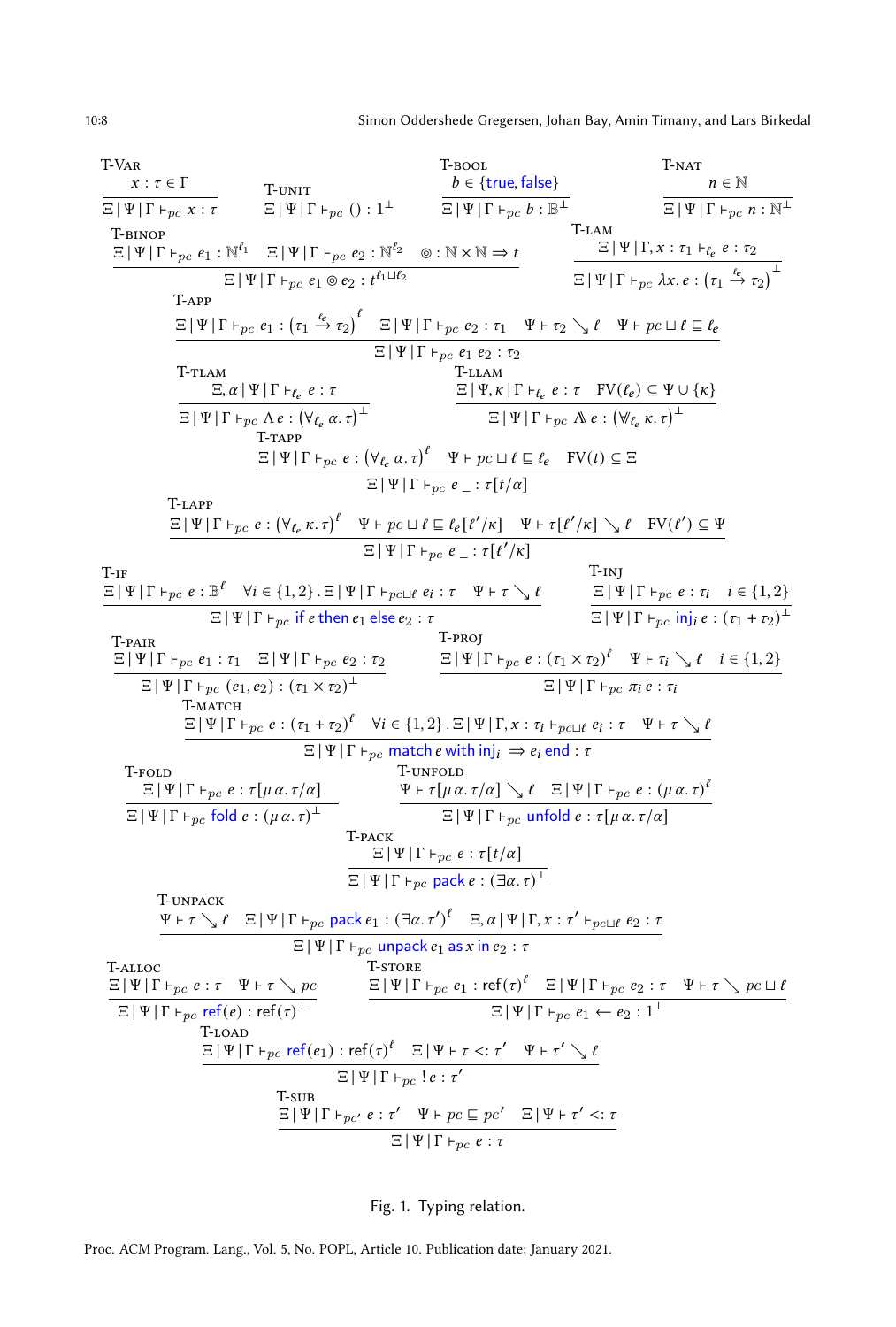<span id="page-8-0"></span>

| S-REFL                                                   | S-TRANS                                              |                                     |                                     |                                     |                                                         |
|----------------------------------------------------------|------------------------------------------------------|-------------------------------------|-------------------------------------|-------------------------------------|---------------------------------------------------------|
| $FV(t) \subseteq \Xi$                                    | $\Xi   \Psi + t_1 <: t_2$                            | $\Xi   \Psi + t_2 <: t_3$           |                                     |                                     |                                                         |
| S-ARROW                                                  | $\Xi   \Psi + t_1' <: \tau_1$                        | $\Xi   \Psi + t_2 <: \tau_2'$       | $\Psi + t_2 \subseteq t_1$          | $\Sigma   \Psi + t_1 <: t_3$        |                                                         |
| $\Xi   \Psi + t_1' <: \tau_1$                            | $\Xi   \Psi + t_2 <: \tau_1' \xrightarrow{t_2} t_2$  | $\Sigma   \Psi + t_2 \subseteq t_1$ | $\Sigma   \Psi + t_2 \subseteq t_1$ | $\Sigma   \Psi + t_2 \subseteq t_1$ | $\Sigma   \Psi + t_2' <: \tau_1' \xrightarrow{t_2} t_2$ |
| S-IFORALL                                                | $\Psi + t_2 \subseteq t_1$                           | $\Sigma   \Psi + t_2' <: \tau_2'$   |                                     |                                     |                                                         |
| S-IFORALL                                                | $\Psi + t_2 \subseteq t_1$                           | $\Sigma   \Psi + t_1' <: \tau_2'$   |                                     |                                     |                                                         |
| $\Sigma   \Psi + t_1' <: \tau_1' \xrightarrow{t_2} t_2$  | $\Sigma   \Psi + t_1' <: \tau_1' \xrightarrow{t_2'}$ |                                     |                                     |                                     |                                                         |
| $\Sigma   \Psi + t_1' <: \tau_1' \xrightarrow{t_2' \xi}$ | $\Sigma   \Psi + t_1' <: \tau_2'$                    |                                     |                                     |                                     |                                                         |
| $\Sigma   \Psi + t_1' &$                                 |                                                      |                                     |                                     |                                     |                                                         |

<span id="page-8-1"></span>

<span id="page-8-2"></span>
$$
\sigma ::= 0 | 1 | B | N | Val | Expr | iProp | \sigma \times \sigma | \sigma + \sigma | \sigma \rightarrow \sigma | ...
$$
 (Types)  
\n
$$
P, Q ::= x | \lambda x : \sigma. t | t(u) | True | False | P \land Q | P \lor Q | P \Rightarrow Q
$$
 (Propositional logic)  
\n
$$
| \forall x : \sigma. P | \exists x : \sigma. P | t = u
$$
 (Higher-order logic)  
\n
$$
| P * Q | P * Q | t \mapsto_L v | t \mapsto_R v | mwp_{\mathcal{E}}^M e {\phi}
$$
 (Separation logic)  
\n
$$
| \Box P | \triangleright P | \mu x : \sigma. t |^{\delta_1} \Longrightarrow^{\delta_2} P | P \wedge | ...
$$
 (Iris-specific connectives)

Fig. 3. Syntax of Iris.  $t$  and  $u$  represent arbitrary terms.

 $\iota$  storing value  $v$  in the state of the programs on the left- and right-hand side, respectively. Such proposition may cease to hold, e.g., when  $\iota$  is updated to point to some other value than  $\iota$ . Intuitively, persistent propositions are propositions that do not assert exclusive ownership of resources and once they hold, they hold forever. In Iris, this is expressed using the persistence modality □. The proposition  $\Box P$  (read "persistently P") says P holds without asserting any ephemeral propositions and thus P can be freely duplicated, i.e.,  $\Box P \vdash \Box P \ast \Box P$ , and eliminated, i.e.,  $\Box P \vdash P$ . It is important that our value relations are defined using persistent predicates as our type system is intuitionistic, in the sense that it admits the usual structural rules, which,  $e.g.,$  means that the assumption that a value has a type  $\tau$  may be used repeatedly.

*Binary value relation*. The binary value relations  $[\![\tau]\!]^{\rho}_{\Theta}$  and  $[\![t]\!]^{\rho}_{\Theta}$  for a labeled type  $\tau$  and an unlabeled type t are defined by mutual induction on  $\tau$  and t. Here  $\rho$  : LabelVar  $\rightarrow \mathcal{L}$  is a semantic label environment mapping label variables to labels, and Θ is a semantic type environment for type variables, as is usual for interpretations of languages with parametric polymorphism. However, for every type variable we keep both a binary relation and two unary relations, one for each of the two sides:

$$
\Theta: TypeVar \to Rel \times Pred \times Pred.
$$

We use  $\Theta_L, \Theta_R$ : TypeVar  $\to$  Pred as shorthand for  $\pi_2 \circ \Theta$  and  $\pi_3 \circ \Theta$ , respectively, where  $\pi_i(x)$ denotes the *i*th projection of  $x$ . It will be a property of the binary relation that the following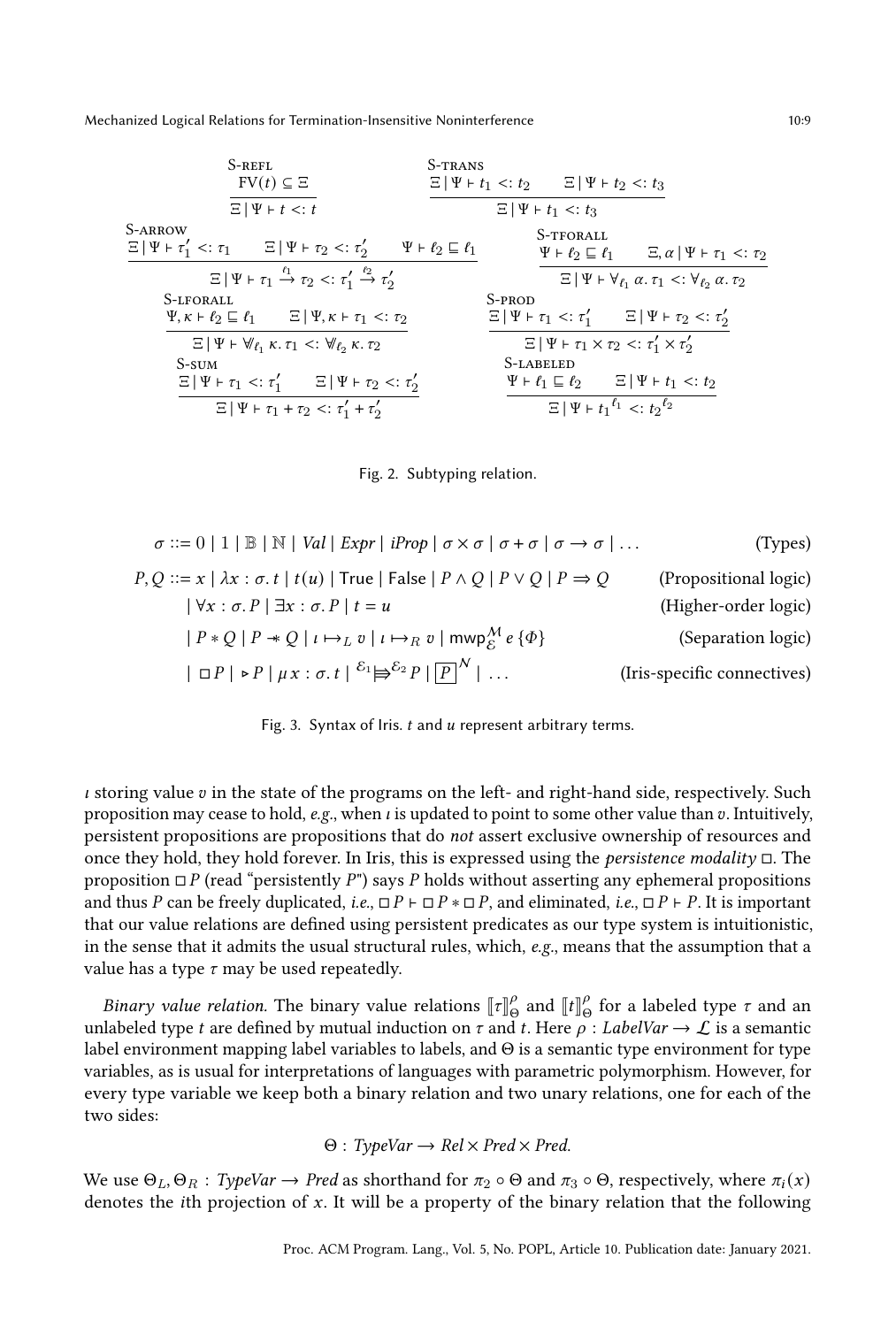binary-unary subsumption property (Lemma [4.2\)](#page-19-2) holds:

$$
\forall v, v'. \; [\![\tau]\!]^\rho_\Theta(v,v') \twoheadrightarrow [\![\tau]\!]^\rho_{\Theta_L}(v) * [\![\tau]\!]^\rho_{\Theta_R}(v'),
$$

where  $[\![\tau]\!]^\rho_{\Theta_L}(v)$  and  $[\![\tau]\!]^\rho_{\Theta_R}(v')$  denote the unary interpretation of  $\tau$  at  $v$  and  $v'$ . This property is crucial: Intuitively, even though two values are observationally *equivalent* to a  $\zeta$  observer, they are also—independently—not supposed to have any latent  $\zeta$ -observable side-effects. We elaborate further on this in [ğ4](#page-19-1) with more technical details. However, for the property to hold, the binary value relation has to be set up carefully, and the binary relation on open terms (explained in [ğ3.3\)](#page-19-0) requires that  $\Theta$  is *coherent* in the following sense:

$$
Coh(\Theta) \triangleq \bigotimes_{(\Phi, \Phi_L, \Phi_R) \in \text{Im}(\Theta)} \Box(\forall v, v'. \Phi(v, v') \ast \Phi_L(v) \ast \Phi_R(v')).
$$

The big iterated separating conjunction quantifies over all triples  $(\Phi, \Phi_L, \Phi_R)$  in the image of  $\Theta$ and demands that the binary-unary subsumption property holds for the relations. The definition of the value relations, which we now explain, is shown in Figure [4.](#page-10-0)

The value interpretation of labeled types makes use of an interpretation  $\llbracket \ell \rrbracket_\rho$  of syntactic labels  $\ell$  defined as follows:

$$
\begin{aligned}\n[\![\kappa]\!]_{\rho} &\triangleq \rho(\kappa) \\
[\![l]\!]_{\rho} &\triangleq l \\
[\![\ell_1 \sqcup \ell_2]\!]_{\rho} &\triangleq [\![\ell_1]\!]_{\rho} \sqcup [\![\ell_2]\!]_{\rho}.\n\end{aligned}
$$

As above,  $\rho$  is an environment mapping label variables to labels. Notice that in the last equation, the ⊔ on the left is the formal syntactic least upper bound whereas the ⊔ on the right is the least upper bound in the lattice L.

The interpretation of labeled types now follows the intuition given in the beginning of this section: low-labeled types (where  $\llbracket \ell \rrbracket_{\rho} \subseteq \zeta$ ) are distinguishable to the observer, and thus values should be related by the binary relation; high-labeled types (where  $\llbracket \ell \rrbracket_{\rho} \not\sqsubseteq \zeta$ ) are *in*distinguishable to the observer and thus values should individually satisfy the unary interpretation to ensure that any latent effects will not be  $\zeta$  -observable.

$$
[\![t^{\ell}]\!]^\rho_\Theta(v,v') \triangleq \begin{cases} [\![t]\!]^\rho_\Theta(v,v') & \text{if} \;\; [\![\ell]\!]_\rho \sqsubseteq \zeta \\ [\![t]\!]^\rho_{\Theta_L}(v) * [\![t]\!]^\rho_{\Theta_R}(v') & \text{if} \;\; [\![\ell]\!]_\rho \not\sqsubseteq \zeta \end{cases}
$$

This is the key point of interaction between the unary and binary relation.

The value interpretation of *unlabeled* types follows a structure that readers familiar with previous logical-relations models in Iris will find familiar. However, we also need to guarantee that the relation satisfies the binary-unary subsumption property.

If t is an (unlabeled) ground type (1,  $\mathbb{B}$ , or N), two values are related at t if they are equal and compatible with the type. For products  $\tau_1 \times \tau_2$ , two values are related if they are both pairs with components related at their respective types. Similarly for sums  $\tau_1 + \tau_2$ , two values are related if they are both  $\overline{\mathsf{inj}}_i$  for the same  $i$  and their contents are related at  $\tau_i$ .

The first clause of the interpretation of the function type is a slight variation of the classical function type interpretation in logical-relations models: two values  $v$  and  $v'$  are related at type  $\tau_1 \stackrel{\ell_e}{\rightarrow} \tau_2$  if they map inputs related at  $\tau_1$  to related results in the expressions interpretation of  $\tau_2$ . Note that we wrap this clause in a persistence modality in order to ensure that the relation is persistent and that we ignore the latent effect label. The latter will only be important for the unary interpretation. The two following clauses require that  $v$  and  $v'$  individually satisfy the unary interpretation; this is to ensure that the binary-unary subsumption property holds.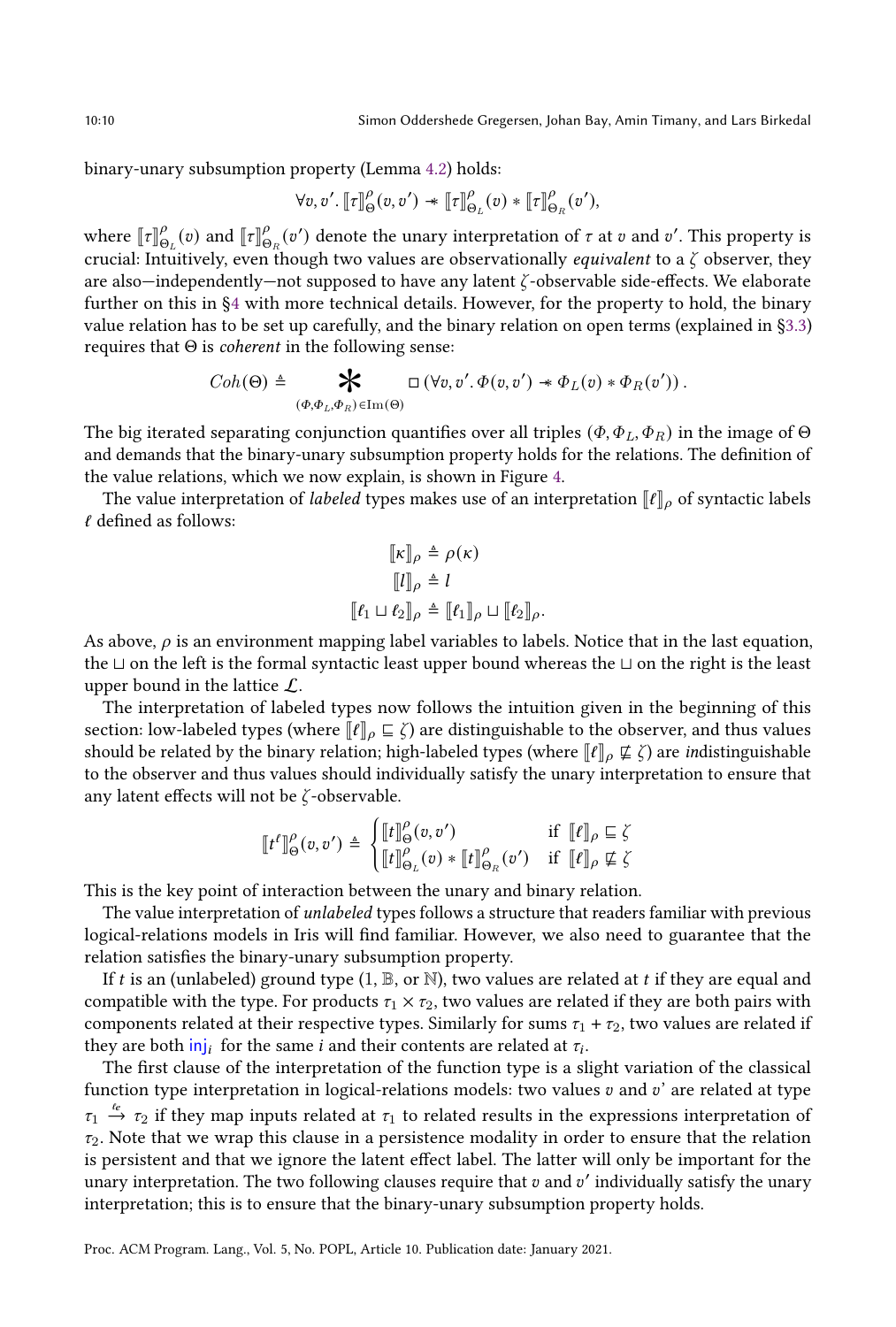# Value relation

<span id="page-10-0"></span>
$$
\begin{aligned}\n\llbracket a \rrbracket_{\Theta}^0 &= \pi_1 \left( \Theta(\alpha) \right) \\
\llbracket \mathbf{1} \rrbracket_{\Theta}^0(v, v') \triangleq v = v' = 0 \\
\llbracket \mathbf{B} \rrbracket_{\Theta}^0(v, v') \triangleq v = v' \in \{ \text{true, false} \} \\
\llbracket \mathbf{Y} \rrbracket_{\Theta}^1(v, v') \triangleq v = v' \in \mathbb{N} \\
\llbracket \tau_1 \times \tau_2 \rrbracket_{\Theta}^0(v, v') \triangleq \exists \tau_1, \tau_2, \tau_1', \tau_2', v = (\tau_1, \tau_2) * v' = (\tau_1', \tau_2') * \llbracket \tau_1 \rrbracket_{\Theta}^0(v_1, \tau_1') * \llbracket \tau_2 \rrbracket_{\Theta}^0(v, v_2') \\
\llbracket \tau_1 + \tau_2 \rrbracket_{\Theta}^0(v, v') \triangleq \bigvee_{i \in \{1, 2\}} \exists v, w', v = \text{inj}_{i} w * v' = \text{inj}_{i} w' * \llbracket \tau_1 \rrbracket_{\Theta}^0(v, w') \\
\llbracket \tau_1 \xrightarrow{\epsilon} \tau_2 \rrbracket_{\Theta}^2(v, v') \triangleq \Box \left( \forall w, w'. \llbracket \tau_1 \rrbracket_{\Theta}^2(w, w') * \mathcal{E} \llbracket \tau_2 \rrbracket_{\Theta_R}^2(v) \right) \\
\llbracket \tau_1 \xrightarrow{\epsilon} \tau_2 \rrbracket_{\Theta_L}^0(v, v') \triangleq \Box \left( \forall v, \text{Re} \forall v, \Phi_R : \text{Pred} \\
\llbracket \tau_1 \xrightarrow{\epsilon} \tau_2 \rrbracket_{\Theta_L}^0(v) * \llbracket \tau_1 \xrightarrow{\epsilon} \tau_2 \rrbracket_{\Theta_R}^0(v') \\
\llbracket \forall v, \alpha \cdot \tau \rrbracket_{\Theta_L}^0(v) * \llbracket \tau_2 \xrightarrow{\epsilon} \tau_2 \rrbracket_{\Theta_R}^0(v') \\
\llbracket \forall v, \alpha \cdot \tau \rrbracket_{\Theta_L}^0(v) * \llbracket \forall v, \alpha \cdot \tau \rrbracket_{\Theta_R}^0(v') \\
\llbracket \exists \alpha \cdot \tau \rrbracket_{\Theta}^
$$

Environment relation

$$
\mathcal{G}[\![\cdot]\!]_{\Theta}^{\rho}(\epsilon,\epsilon) \triangleq \text{True}
$$

 $\mathcal{G}[\![\Gamma, x : \tau]\!]_{\Theta}^{\rho}(\vec{v}|\mathbf{w},$  $\vec{v'}(w') \triangleq \mathcal{G}[\![\Gamma]\!]^\rho_{\Theta}(\vec{v},$  $\rightarrow$  $\vec{v'}$   $*$   $\llbracket \tau \rrbracket^{\rho}_{\Theta}(w, w')$ 

# Semantic typing judgment

$$
Coh(\Theta) \triangleq \bigotimes_{(\Phi, \Phi_L, \Phi_R) \in \Theta} \Box (\forall v, v'. \Phi(v, v') \ast \Phi_L(v) \ast \Phi_R(v'))
$$
  

$$
(\Phi, \Phi_L, \Phi_R) \in \Theta
$$
  

$$
\Xi | \Psi | \Gamma \models e \approx_{\zeta} e' : \tau \triangleq \Box \left( \begin{matrix} \forall \Theta, \rho, \vec{v}, \vec{v'} \cdot \text{dom}(\Xi) \subseteq \text{dom}(\Theta) \ast \text{dom}(\Psi) \subseteq \text{dom}(\rho) \ast \\ \text{Coh}(\Theta) \ast \mathcal{G} [\Gamma]_{\Theta}^{\rho}(\vec{v}, \vec{v'}) \ast \mathcal{E} [\tau]_{\Theta}^{\rho} (e[\vec{v}/\vec{x}], e' [\vec{v'}/\vec{x}]) \end{matrix} \right)
$$

Fig. 4. Binary interpretations.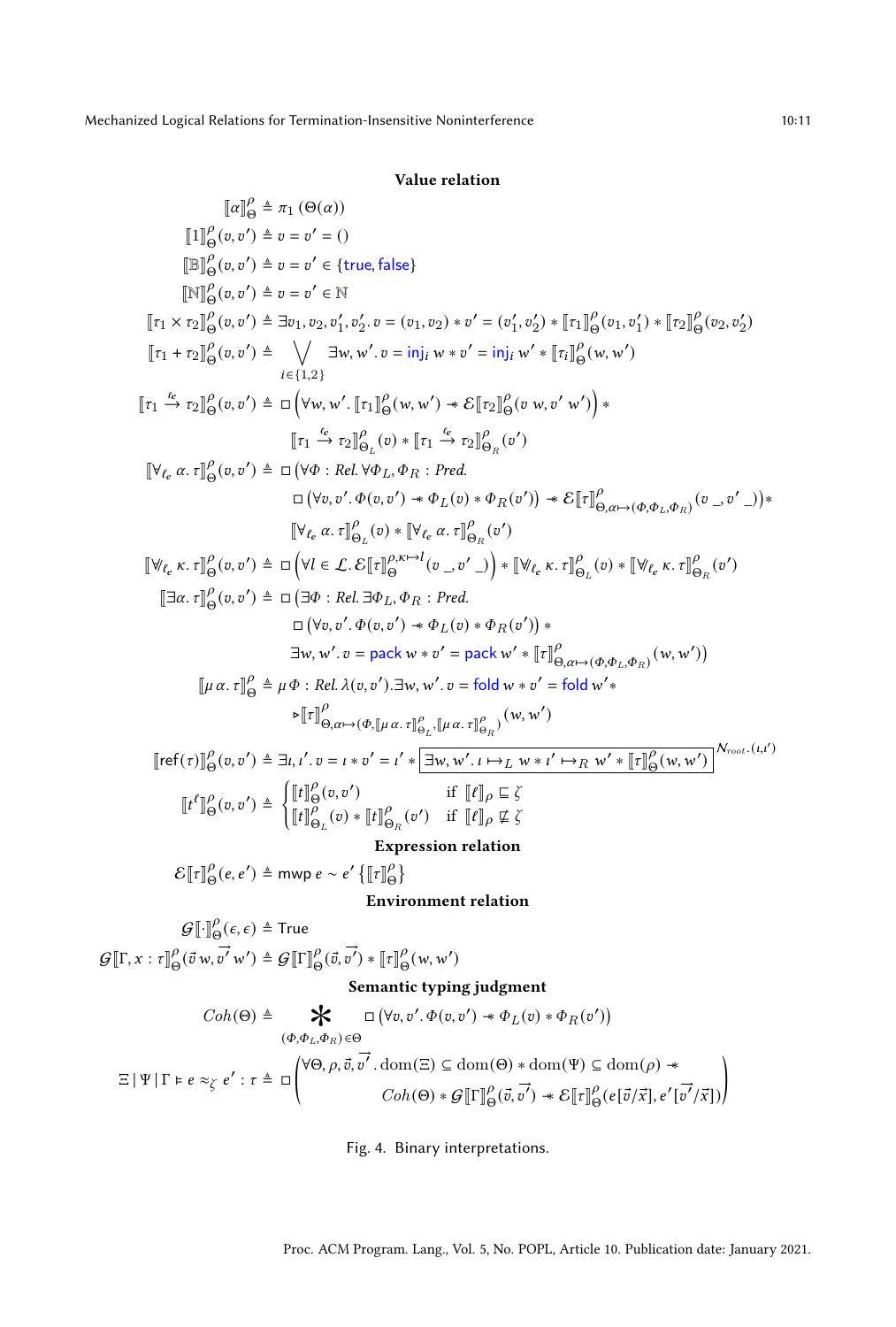For type-polymorphic types we use the semantic type environment which maps type variables to triples consisting of an Iris relation on values and two unary relations. We define the interpretation  $\llbracket \alpha \rrbracket_{\Theta}^{\rho}$  of type variable  $\alpha$  by looking up the variable in  $\Theta$  and taking the first projection.

Universal types are interpreted using logical propositions that are also universally quantified but over semantic predicates, heavily relying on Iris's support for higher-order impredicative quantification. However, we quantify not only over a binary relation but also two unary relations for which we require the subsumption property to hold. This ensures that the semantic type environment is coherent. Two value  $v$  and  $v'$  are then related at type  $\forall_{\ell_e} \alpha$ .  $\tau$  when type applications  $v_{\perp}$  and  $v'_{\perp}$  are related at  $\tau$  in a semantic environment mapping  $\alpha$  to the binary relation and the two unary relations. As in the case for the function type, we also require that  $v$  and  $v'$  satisfy the unary interpretation.

Label abstraction is interpreted following a similar pattern: We quantify over semantic labelswhich are just labels from the lattice  $\mathcal{L}-$  and express that  $v$  and  $v'$  are related at type  $\forall_{\ell_e}\kappa$ .  $\tau$  when the applications  $v_{\perp}$  and  $v'_{\perp}$  are related at type  $\tau$  in an extended semantic label environment mapping  $\kappa$  to the label *l*.

The interpretation of existential types  $\exists \alpha$ .  $\tau$  quantifies existentially over a binary relation and two unary relations satisfying the subsumption property and relates values of the form pack  $w$  and pack w' if w and w' are related at type  $\tau$  in an extended semantic type environment.

To interpret recursive types we make use of Iris's guarded recursive predicates. The guarded fixed-point operator  $\mu x : \sigma t$  of Iris can be used to define recursive predicates (without restrictions on variance for occurrences of  $x$ ) by requiring that all recursive occurrences of  $x$  are *guarded* by a *later modality* ⊳. Intuitively, the later modality asserts that something holds "one step of computation later". It is monotone ( $P \vdash Q$  implies ⊳  $P \vdash \triangleright Q$ ) and can be introduced ( $P \vdash \triangleright P$ ). In Iris, with the restriction of guardedness, the fixed-point operator satisfies the expected equation:  $\mu x : \sigma t = t[\mu x : \sigma t/x]$ . The key proof principle associated with the later modality is the Löb rule:  $(\triangleright P \Rightarrow P) \Rightarrow P$ , which is used to prove the binary-unary subsumption property (Lemma [4.2\)](#page-19-2) in the case of recursive types.

Using this fixed-point property, two values are related at type  $\mu \alpha$ . *t* if they are of the form fold w and fold w', and if w and w' are related at  $\tau$  (under a later modality) in an extended type environment mapping  $\alpha$  to the triple  $(\llbracket \mu \alpha. \tau \rrbracket^{\rho}_{\Theta}$ ,  $\llbracket \mu \alpha. \tau \rrbracket^{\rho}_{\Theta_L}$ ,  $\llbracket \mu \alpha. \tau \rrbracket^{\rho}_{\Theta_R}$ . The unary relations again ensure that the extended semantic type environment is coherent.

Recall that the binary relation is intended to relate terms that are observationally equivalent to a  $\zeta$ -observer. Hence related values of reference type ref( $\tau$ ) should be locations  $\iota$  and  $\iota'$  such that their contents may change but the contents should always stay related at type  $\tau$ . To express this requirement, we make use of Iris's *invariant assertion*  $\boxed{P}^{|N}$ , which expresses the (persistent) knowledge that a proposition  $P$  holds at all times. In order to avoid reentrancy issues, where invariants are opened in a nested (and unsound) fashion, Iris features invariant namespaces  $N \in$ InvName and *invariant masks*  $\mathcal{E} \subseteq \emph{InvName}.$  Iris annotates each invariant  $\boxed{P}^{|N|}$  with a namespace  $N$  to identify the invariant and, as we shall explain later, we annotate modal weakest preconditions mwp $_{\mathcal{E}}^{\mathcal{M}}$ e { $\Phi$ } with a mask  $\mathcal E$  to keep track of which invariants are enabled and may be opened. If the mask is omitted we consider the modal weakest precondition with mask ⊤, the set of all invariant names.

In order to work with invariants formally in Iris we make use of the *update modality*  $^{\mathcal{E}_1}$  $\Rightarrow$  $^{\mathcal{E}_2}$  *. We* write  $\Rightarrow_{\mathcal{E}}$  if  $\mathcal{E}_1 = \mathcal{E}_2 = \mathcal{E}$ . Akin to how a weakest precondition is used to reason about physical state, the update modality is used to reason about ghost state. The update modality is annotated with masks  $\mathcal{E}_1$  and  $\mathcal{E}_2$  that denote which invariants are enabled and may be opened before and after the modality is introduced. Intuitively, the proposition  $^{\mathcal{E}_1}$   $\not \models^{\mathcal{E}_2} P$  holds for resources that (given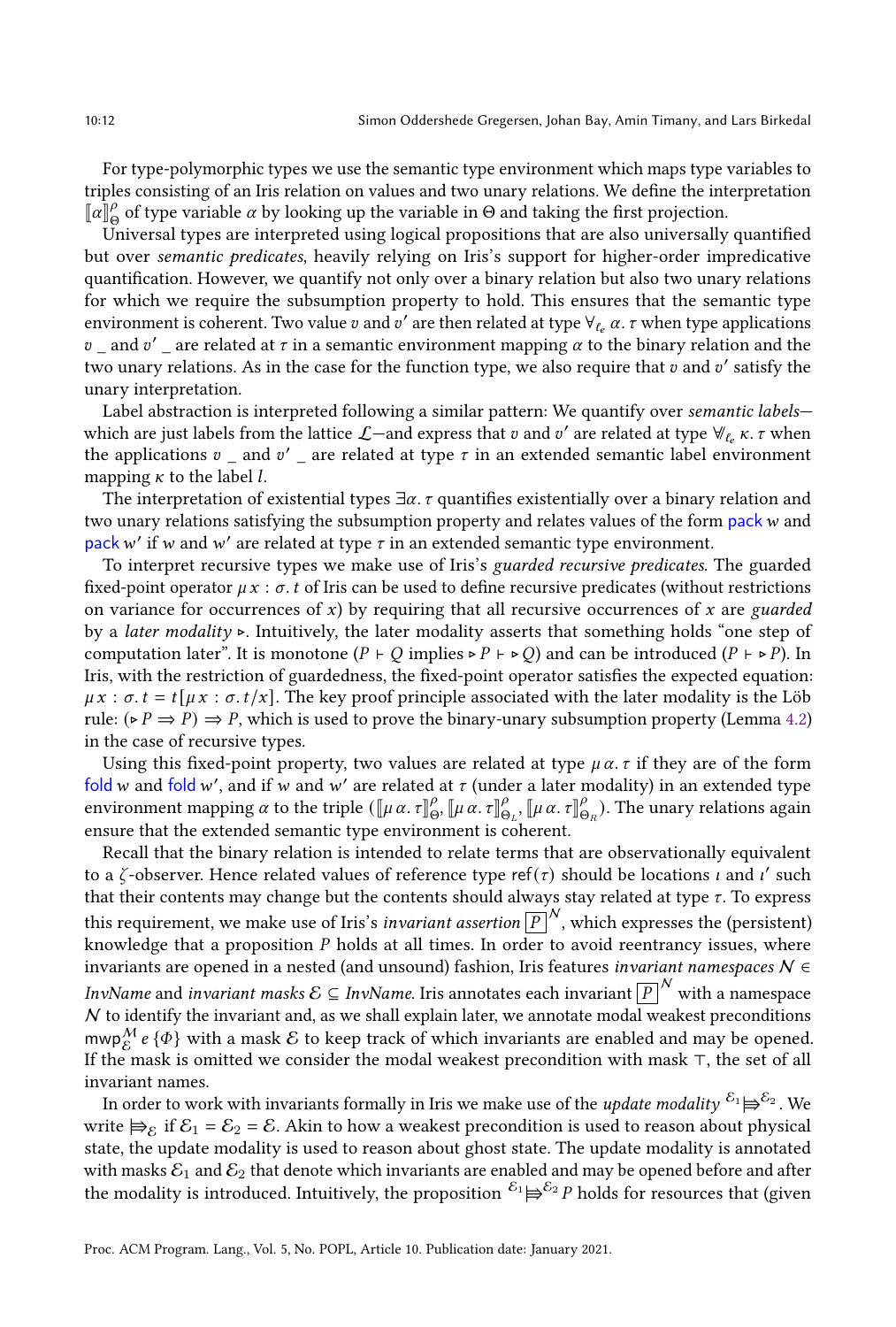the invariants in  $\mathcal{E}_1$  are enabled) can be updated to resources that satisfy P (with the invariants in  $\mathcal{E}_2$  enabled) without violating the environment's knowledge or ownership of resources. We write  $P^{E_1} \Rightarrow E^{E_2} Q$  as a shorthand for  $P \twoheadrightarrow E^{E_1} \Rightarrow E^2 Q$ .

<span id="page-12-0"></span>Some formal rules for invariants in Iris can be found in Figure [5.](#page-12-0) An invariant  $\overline{\left[ P \right]}^{\mathcal{N}}$  can be

<span id="page-12-1"></span>
$$
\text{inv-alloc} \quad N \subseteq \mathcal{E}
$$
\n
$$
\triangleright P \vdash \bigoplus_{\mathcal{E}} \boxed{P}^N \qquad \qquad \boxed{P}^N \vdash \Box \boxed{P}^N \qquad \qquad \boxed{P^N * (\triangleright P * \bigoplus_{\mathcal{E} \setminus N} (\triangleright P * \mathcal{Q})) \vdash \bigoplus_{\mathcal{E}} \mathcal{Q}}
$$

<span id="page-12-3"></span><span id="page-12-2"></span>Fig. 5. Rules for invariants.

allocated ( $_{\text{INV-ALOC}}$ ) by giving up ownership of P, a possibly ephemeral proposition. Invariants are persistent (INV-PERSIST) and hence duplicable. The contents of invariants may be accessed in a carefully restricted way ( $\text{inv-oren-upp}$ ): to prove  $\Rightarrow_{\mathcal{E}} Q$ , we may open an invariant and assume ⊳ P as long as we re-establish the invariant ⊳  $P$ . For more details on invariants in Iris, including the role of the later modality in the rules, see [Birkedal and Bizjak](#page-26-6) [\[2017\]](#page-26-6); [Jung et al.](#page-27-7) [\[2018b\]](#page-27-7).

With the invariant connective at hand, the binary relation for reference types ref( $\tau$ ) is straightforward and relates locations that invariantly have contents related at type  $\tau$ . Here  $\mathcal{N}_{root}$  ( $\iota, \iota' )$  is the namespace designated to the invariant on the locations  $\iota$  and  $\iota'$ .

Unary value relation. The unary value relations  $[\![\tau]\!]^\rho_\Delta$  and  $[\![t]\!]^\rho_\Delta$  for a labeled type  $\tau$  and an unlabeled type *t* are defined by mutual induction on  $\tau$  and  $t$ ; however, the label on labeled types is ignored since, as mentioned earlier, the point of the unary relation is to ensure that computations embedded in values have no  $\zeta$ -observable side-effects.

$$
\llbracket t^{\ell} \rrbracket^{\rho}_{\Delta}(v) \triangleq \llbracket t \rrbracket^{\rho}_{\Delta}(v).
$$

Here  $\Delta$  is a semantic type environment mapping type variables to unary relations of type Pred and  $\rho$  is a semantic label environment mapping label variables to labels. The full relation, which we now explain, is shown in Figure [6.](#page-13-0)

The only values of ground type are values compatible with the type. Similarly, values of type  $\tau_1 \times \tau_2$  are pairs with components inhabiting the interpretation of  $\tau_1$  and  $\tau_2$ , respectively. Values of type  $\tau_1 + \tau_2$  are  $\overline{\mathsf{inj}}_i$  with contents related at  $\tau_i$ .

The unary interpretation of function type  $\tau_1 \stackrel{\iota_e}{\to} \tau_2$  follows the canonical pattern and takes related input at  $\tau_1$  to related results at  $\tau_2$ . However, notice that the unary expression relation is indexed with the latent effect label of the function. The unary relation is only concerned with expressions in high-labeled contexts; low-labeled contexts are  $\zeta$ -observable and the unary relation poses no requirements on these. We will return to these matters in [ğ3.3](#page-19-0) when discussing the expression relations.

Both type- and label-polymorphic types are interpreted by quantifying over their semantic counterparts and a value v inhabits the polymorphic type if application  $v_{\perp}$  inhabits  $\tau$  in the extended semantic environment. As for function types, the expression relation is indexed with the latent effect label of the polymorphic binder. The interpretation of existential types and recursive types follows the same pattern as in the binary interpretation.

The interpretation of reference types is the central part of the unary interpretation and states that terms have no  $\zeta$ -observable side-effects. Intuitively, a reference containing data with a label lower than  $\zeta$  is not allowed to change when execution conditionally depends on higher-labeled information as this would implicitly leak the high-labeled information through the state. The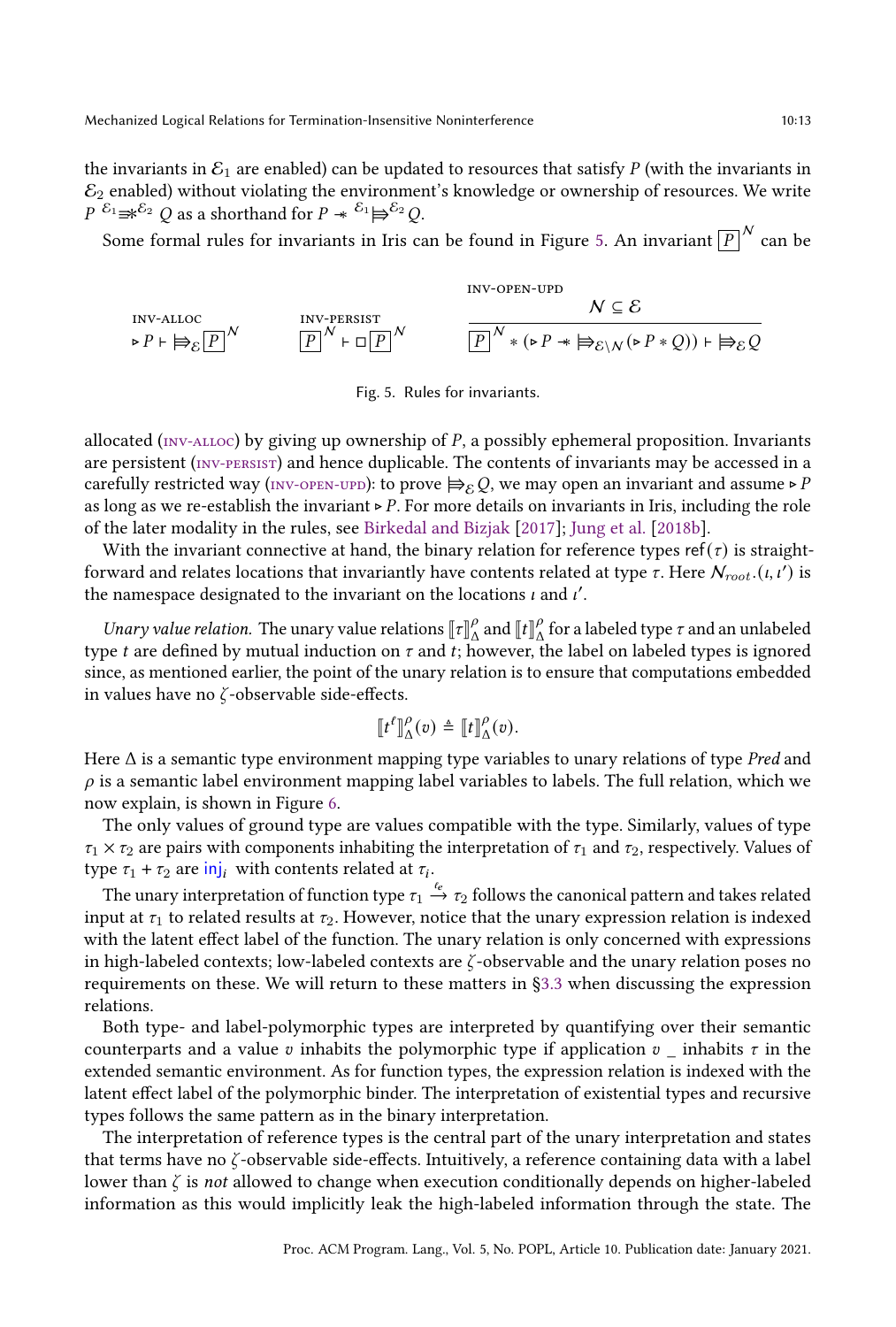<span id="page-13-0"></span>
$$
[\![a]\!]_A^p \triangleq \Delta(\alpha)
$$
\n
$$
[\![1]\!]_A^p(\sigma) \triangleq v = ()
$$
\n
$$
[\![\mathbb{B}]\!]_A^p(\sigma) \triangleq v \in \{\text{true}, \text{false}\}
$$
\n
$$
[\![\mathbb{Y}]\!]_A^p(\sigma) \triangleq \mathbb{Z} \in \mathbb{N}
$$
\n
$$
[\![\tau_1 \times \tau_2]\!]_A^p(\sigma) \triangleq \exists v_1, v_2, v = (v_1, v_2) * [\![\tau_1]\!]_A^p(v_1) * [\![\tau_2]\!]_A^p(v_2)
$$
\n
$$
[\![\tau_1 + \tau_2]\!]_A^p(\sigma) \triangleq \bigvee_{i \in \{1, 2\}} \exists w, v = \text{inj}_i w * [\![\tau_i]\!]_A^p(w)
$$
\n
$$
[\![\tau_1 + \tau_2]\!]_A^p(\sigma) \triangleq \Box \left(\forall w, [\![\tau_1]\!]_A^p(w) * \mathcal{E}_{\ell_v}[\![\tau_2]\!]_A^p(v w)\right)
$$
\n
$$
[\![\forall \ell_e \alpha, \tau]\!]_A^p(\sigma) \triangleq \Box \left(\forall f : \text{Pred.} \mathcal{E}_{\ell_v}[\![\tau]\!]_{A, \alpha \mapsto f}^p(v \Box)
$$
\n
$$
[\![\exists \alpha, \tau]\!]_A^p(\sigma) \triangleq \Box \left(\forall l \in \mathcal{L}. \mathcal{E}_{\ell_v}[\![\tau]\!]_A^p \wedge \neg l \sigma) \right)
$$
\n
$$
[\![\mu \alpha, \tau]\!]_A^p(\sigma) \triangleq \Box \left(\exists \Phi : \text{Pred.} \exists w, v = \text{pack } w * [\![\tau]\!]_{A, \alpha \mapsto f}^p(w)
$$
\n
$$
[\![\tau e(t^{\ell})]\!]_A^p(\sigma) \triangleq \exists l, N, v = l * \Re(\Delta, \rho, l, \ell, N)
$$
\n
$$
[\![\tau e(t^{\ell})]\!]_A^p(\sigma) \triangleq \exists l, N, v = l * \Re(\Delta, \rho, l, \ell, N)
$$
\n
$$
[\![\tau e(t^{\ell})]\!]_A^p(\sigma) \triangleq \exists l,
$$

 $\mathcal{E}_{pc}\llbracket \tau \rrbracket^\rho_\Delta(e) \triangleq \llbracket pc \rrbracket_\rho \not\sqsubseteq \zeta \Rightarrow \mathsf{mwp}^{\mathcal{M}_{\not\Rightarrow\succ}} e\left\{\llbracket \tau \rrbracket^\rho_\Delta\right\}$ 

Environment relation

 $\mathcal{G}\llbracket \cdot \rrbracket_{\Delta}^{\rho}(\epsilon) \triangleq \mathsf{True}$  $\mathcal{G}[\![\Gamma, x : \tau]\!]^\rho_\Delta(\vec{v} | w) \triangleq \mathcal{G}[\![\Gamma]\!]^\rho_\Delta(\vec{v}) * [\![\tau]\!]^\rho_\Delta(w)$ 

#### Semantic typing judgment

 $\Xi | \Psi | \Gamma \models_{pc} e : \tau \triangleq \Box \begin{pmatrix} \forall \Delta, \rho, \vec{v} \cdot \text{dom}(\Xi) \subseteq \text{dom}(\Delta) * \text{dom}(\Psi) \subseteq \text{dom}(\rho) \rightarrow \\ \Omega \text{Tr} \mathbb{P}(\Delta) & \Omega \in \mathbb{E} \mathbb{P}(\Delta) \end{pmatrix}$  $dom(\Xi) \subseteq dom(\Delta) * dom(\Psi) \subseteq dom(\rho) * \bigg\{ \mathbb{F} \right\}^{\rho}_{\Lambda}(\bar{e}[\bar{v}^{\dagger}_{\Lambda}(\bar{e}[\bar{v}^{\dagger}_{\Lambda}])$ 

Fig. 6. Unary interpretations.

contents of references with a label higher than  $\zeta$ , however, can always be modified as long as the new contents are compatible with the types.

In order to state this intuition formally in Iris, while at the same time ensuring that the binaryunary subsumption property holds, we make use of the update modality to encode a relaxed form of semantic invariants. Instead of using an Iris invariant to capture the meaning of a reference

Proc. ACM Program. Lang., Vol. 5, No. POPL, Article 10. Publication date: January 2021.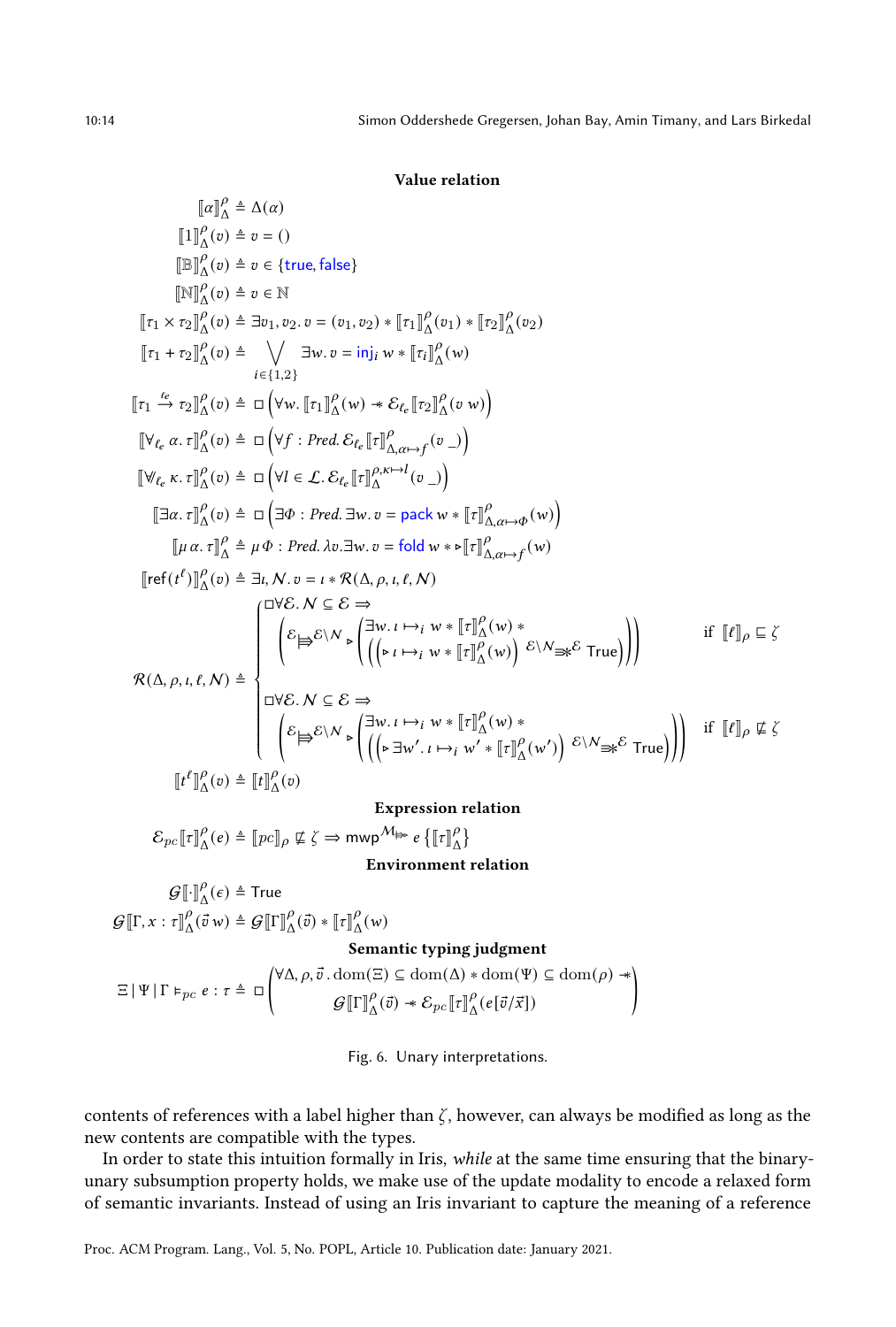type, we essentially use the key properties of Iris invariants (that they can be opened and closed again) and, depending on the label of the contents of the reference, we can express whether the value stored in the reference is allowed to change or not. As such, values  $v$  of type ref( $t^{\ell}$ ) are locations for which there exists a namespace N such that  $R(\Delta, \rho, \iota, \ell, N)$  holds. The namespace N is some namespace associated with  $\iota$ . The  $\mathcal{R}(\Delta, \rho, \iota, \ell, \mathcal{N})$  proposition states that if the content of the reference is of a low-labeled type ( $\llbracket \ell \rrbracket_{\rho} \sqsubseteq \zeta$ ) then the content of  $\iota$  is not allowed to change in an observable way:

$$
\Box \forall \mathcal{E}. N \subseteq \mathcal{E} \Rightarrow \left( \mathcal{E} \biguplus \mathcal{E} \setminus N \biguplus \left( \exists w. \iota \mapsto_i w * [\![\tau]\!]^p_{\Delta}(w) * \left( \big(\mathbf{L} \setminus \mathbf{L} \mapsto_i w * [\![\tau]\!]^p_{\Delta}(w) \right) \mathcal{E} \setminus N \right) \right) \biguplus \mathcal{E} \text{ True} \right)
$$

If we ignore the later modalities, intuitively, this says that if the namespace  $N$  is currently enabled we can, by disabling N, get ownership of the points-to connective  $\iota \mapsto_i w$  with  $i \in \{L, R\}$  such that w inhabits  $[\![\tau]\!]_A^{\gamma}$ . Moreover, the namespace N can only be enabled again by giving back the ownership of the points-to connective with unmodified contents  $w$ .

In a similar fashion, if the content of the reference is of a high-labeled type ( $\llbracket \ell \rrbracket_o \not\sqsubseteq \zeta$ ) then the content is allowed to change:

$$
\Box \forall \mathcal{E}.\ N \subseteq \mathcal{E} \Rightarrow \left( \varepsilon \biguplus \varepsilon \setminus N \bigg\downarrow \begin{pmatrix} \exists w.\iota \mapsto_i w * [\![\tau]\!]^\rho_\Delta(w) * \\ \left( \left( \varepsilon \exists w'.\iota \mapsto_i w' * [\![\tau]\!]^\rho_\Delta(w') \right) \varepsilon \setminus N \Rightarrow \varepsilon \text{ True} \right) \end{pmatrix} \right)
$$

Intuitively, as before, if the namespace N is currently enabled we can, by disabling  $N$ , get ownership of the points-to connective  $\iota \mapsto_i w$  such that w inhabits  $\tau$ . However, we can enable N again by giving back the ownership of the points-to connective with  $any$  content w' as long as it still inhabits type  $\tau$ .

### <span id="page-14-0"></span>3.2 Modal Weakest Precondition

We now turn to the theory of the Modal Weakest Precondition (MWP) connective. Recall from the Introduction that due its termination-insensitive nature, existing approaches using Iris' weakest preconditions do not suffices for defining our expression relations. Moreover, we will need both a binary and a unary connective that interact in a reasonable way. As will be clear by the end of this section, the MWP theory accommodates all of this while providing high-level reasoning principles.

Similarly to how the standard weakest precondition in Iris is defined [\[Krebbers et al.](#page-27-9) [2017a\]](#page-27-9), our new definition of a modal weakest precondition is language agnostic; it is not tied to a particular programming language and it is defined generically over any suitable notion of expression, state, and reduction relation. As a consequence of this generality, we do not make any assumptions on how the state of the programming language is defined; instead, as for standard Iris weakest preconditions, we parameterize modal weakest preconditions by a state interpretation  $S : State \rightarrow iProp$ . The S predicate interprets the state of the programming language using Iris propositions,  $e.g.,$  as a resource for modeling the heap of the program.

The modal weakest precondition connective is also parameterized by a modal operator and, indeed, one of the key strengths of the the connective is its generality and the fact that instantiations of it automatically inherit a set of basic structural proof rules (cf. Figure [7\)](#page-15-0) that hold irrespective of the particular modality and programming language. For a particular instantiation of the connective, one can then prove soundness of more specific proof rules, e.g., for heap-manipulating operations (cf. Lemma [3.3\)](#page-16-0) and for the interaction with other instantiations with different modal operators (cf. Lemma [3.7\)](#page-18-1).

.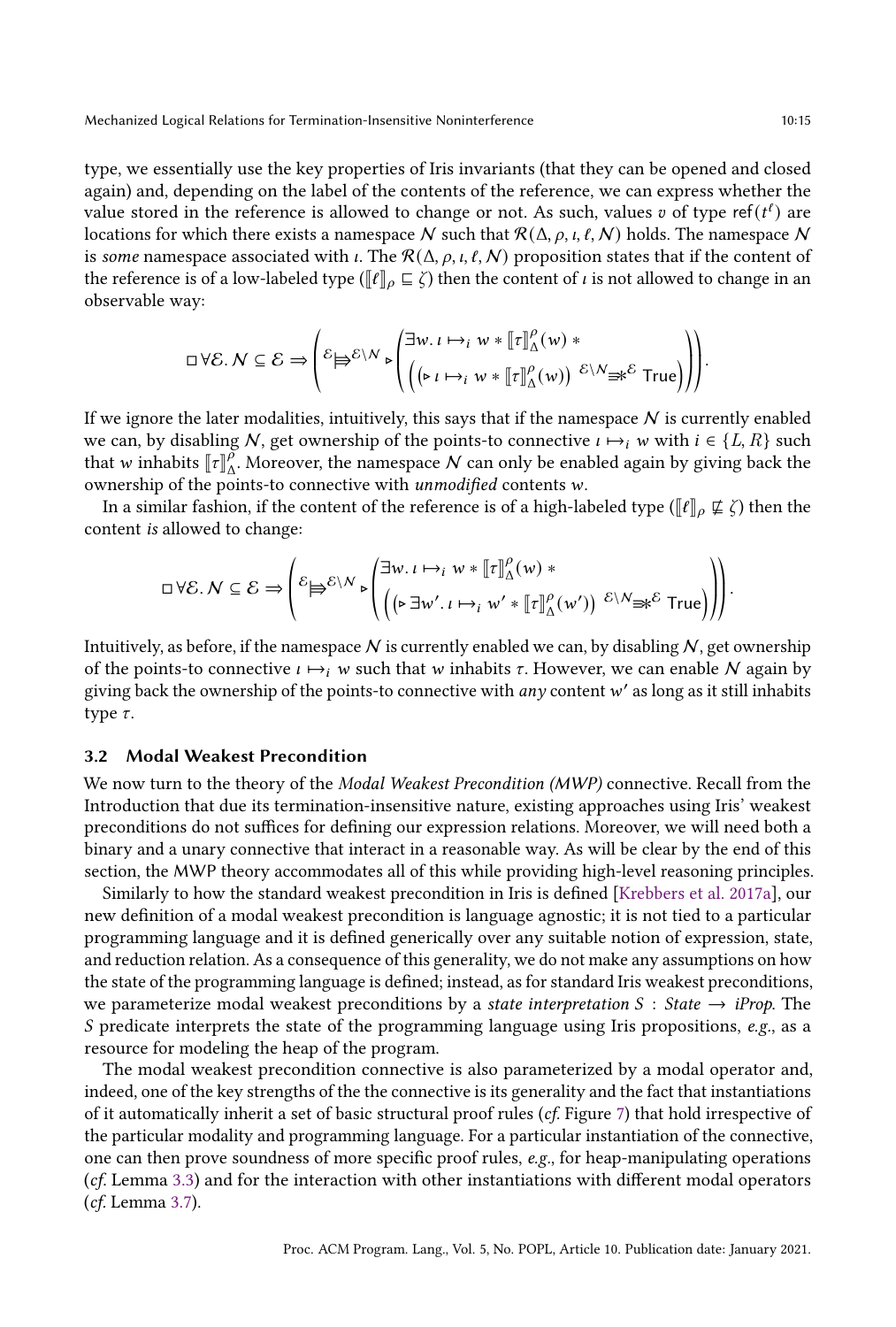In this paper, we will use the generality of modal weakest preconditions to reason about the  $\lambda_{sec}$ programming language: we will use three different instantiations with three different modalities for our logical-relations model; in fact, one of these modalities will be defined in terms of an earlier instantiation. We start by giving a simplified presentation in [ğ3.2.1](#page-15-1) before giving the definition in its full generality in [ğ3.2.2.](#page-16-1) Finally, we use the theory of modal weakest preconditions in the subsequent [ğ3.3](#page-19-0) to define and reason about the expression relations of our logical-relations model.

<span id="page-15-1"></span>3.2.1 Modal Weakest Precondition (Simplified). We define a predicate mwp $^{\mathsf{M}}_{\mathcal{E}}$  e { $\Phi$ } which intuitively says that if program e reduces to a value  $v$  in n steps then  $\Phi(v, n)$  holds under modality M. The predicate is parameterized over a mask  $\mathcal{E} \in Masks = \wp(InvName)$  and the modality M : Masks  $\rightarrow$  $\mathbb{N} \to iProp \to iProp$ . The modality M is indexed by a mask E and a natural number *n*. The invariant names in  $\mathcal E$  are those invariants the modality may allow to be opened, if the modality allows the use of invariants at all. The number  $n$  is the number of logical steps that the modality allows which we tie to the physical steps of the program execution in the definition of mwp $_{\mathcal{E}}^{\mathcal{M}}$  e { $\Phi$ }; the preliminary definition is as follows:

$$
\text{mwp}_{\mathcal{E}}^{\mathsf{M}} \, e \, \{ \Phi \} \triangleq \forall \sigma_1, \sigma_2, v, n. \, (e, \sigma_1) \rightarrow^n (v, \sigma_2) \, * \, S(\sigma_1) \, * \, \mathsf{M}_{\mathcal{E};n}(\Phi(v, n) \, * \, S(\sigma_2)).
$$

The predicate expresses that if  $(e, \sigma_1)$  reduces to  $(v, \sigma_2)$  in *n* steps and  $S(\sigma_1)$  holds then under modality M both  $\Phi(v, n)$  and  $S(\sigma_2)$  will hold. Note that the predicate does not require that the program is safe to execute, nor that it terminates. In particular, if the program gets stuck or diverges then mwp $_{\mathcal{E}}^{\mathsf{M}}$   $e$  { $\Phi$ } holds trivially.

The connective can be used for a range of different modalities; we only require that the modality M satisfies two conditions:

$$
\mathcal{E} \subseteq \mathcal{E}' \Rightarrow P \twoheadrightarrow Q \vdash \mathsf{M}_{\mathcal{E};n}(P) \twoheadrightarrow \mathsf{M}_{\mathcal{E}';n}(Q)
$$
 (monotone)  

$$
\mathsf{M}_{\mathcal{E};0}(P) \vdash \mathsf{M}_{\mathcal{E};n}(P)
$$
 (introducable)

We say that the modality M is *valid* if it satisfies the two conditions.

<span id="page-15-0"></span>Given a valid modality, the mwp $_{\mathcal{E}}^{\mathsf{M}}$  e  $\{\Phi\}$  predicate satisfies several general structural rules. We present a selection of such rules in Figure [7.](#page-15-0) Most of these are self-explanatory, but we point out the importance of the MWP-BIND rule which is crucial for local reasoning.

<span id="page-15-2"></span>MWP-PURE-STEP  
\n
$$
\frac{\forall \sigma. (\sigma, e) \rightarrow (\sigma', e') \quad \text{mwp}_{\mathcal{E}}^{\mathcal{M}} e' \{\Phi\}}{\text{mwp}_{\mathcal{E}}^{\mathcal{M}} e \{\Phi\}}
$$
\nMWP-vALUE  
\nMWP-MONO  
\nMWP-MONO  
\nMWP-MONO  
\nMWP-MASK-MONO  
\nMWP-MASK-MONO  
\nMWP-MASK-MONO  
\nMWP-MASK-MONO  
\nMWP-MASK-MONO  
\nMWP-MASK-MONO  
\nMVP-MASK-MONO  
\nMVP-MASK-MONO  
\nMVP-MALK-MONO  
\nMVP-MALK-MONO  
\nMVP-MALK-MONO  
\nMVP-NALK-MONO  
\nMVP-NALK-MONO  
\nMVP-WALUE  
\nM <sub>$\mathcal{E},0$</sub>  ( $\Phi(v, 0)$ )  
\nMWP-MASK-MONO  
\nMVP-MALK-MONO  
\nM <sub>$\mathcal{E},0$</sub>  ( $\Phi(v, 0)$ )  
\nMWP-MASK-MONO  
\nMVP-WALUE  
\nM <sub>$\mathcal{E},0$</sub>  ( $\Phi(v, 0)$ )  
\nMWP-WALV  
\nMVP-MALE  
\nM <sub>$\mathcal{E},0$</sub>  ( $\Phi(v, 0)$ )  
\nMWP-MASK-MONO  
\nMVP-WALUE  
\nM <sub>$\mathcal{E},0$</sub>  ( $\Phi(v, 0)$ )  
\nMWP-MASK-MONO  
\nMVP-WALUE  
\nM <sub>$\mathcal{E},0$</sub>  ( $\Phi(v, 0)$ )

Fig. 7. Excerpt of rules for the modal weakest precondition connective given a valid modality. More rules, e.g., for reasoning about single steps with state manipulation, can be found in the appendix.

<span id="page-15-3"></span>Example 3.1 (MWP instance: Update modality). Let  $\mathsf{M}^{\bigtriangleright}_{\varepsilon}$  $\overrightarrow{\varepsilon}_{\mathcal{E}}$ ,  $(P)$  ≜  $\Rightarrow$   $\overrightarrow{\varepsilon}_{\mathcal{E}}$  P. This is a valid modality. The modality does not allow any logical steps (and ignores its index *n*). When proving mwp $^{\mathsf{M}^{\#}}_{\mathcal{E}}$  *e* { $\Phi$ },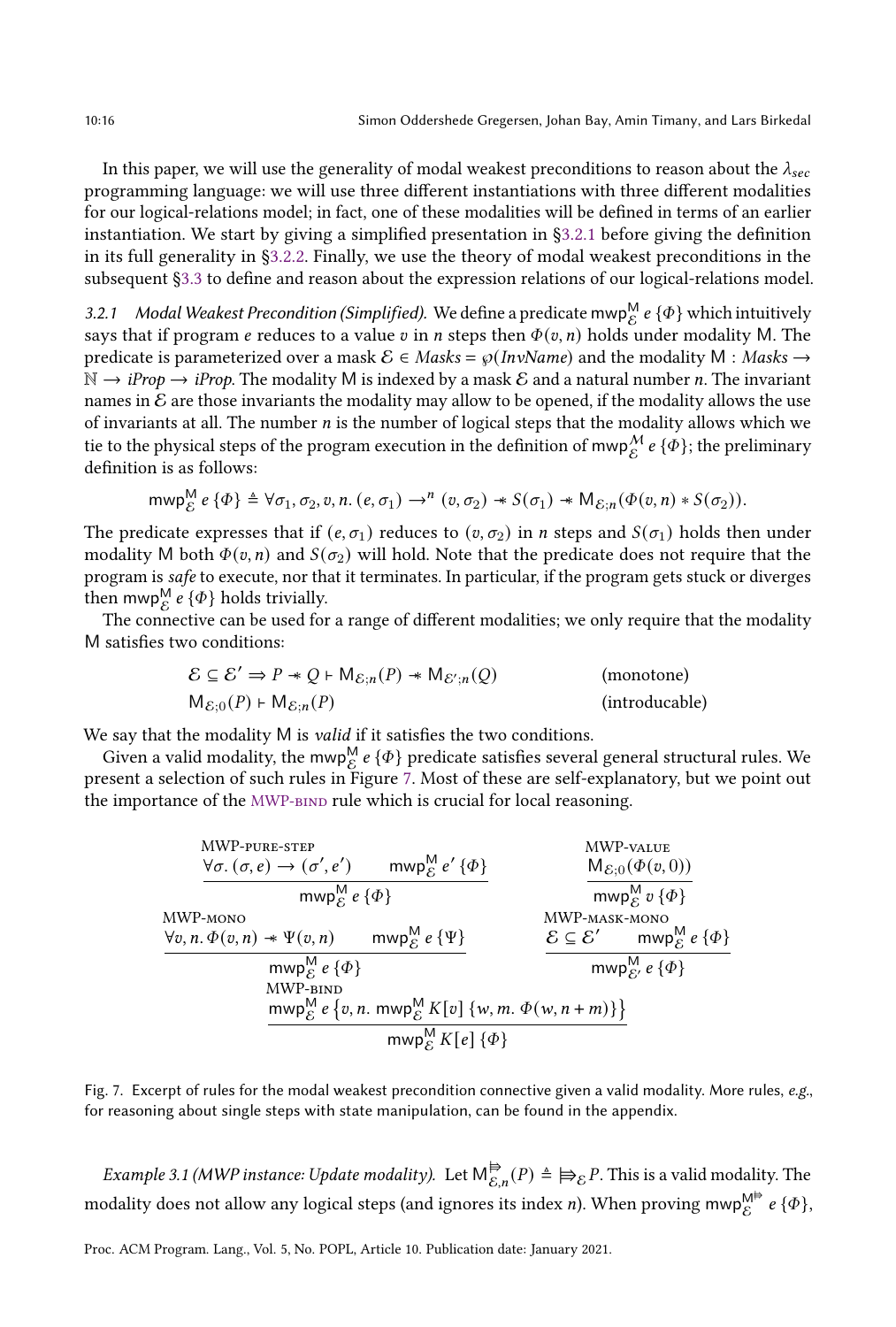however, all invariants in  $\mathcal E$  may be opened before establishing the post condition  $\Phi$  but must be immediately closed.

The simplified presentation given so far suffices for defining the modal weakest precondition instance that we will use for the unary expression interpretation. This is the point of the following example.

<span id="page-16-2"></span>Example 3.2 (MWP instance: Step-taking update modality). Let

$$
\mathsf{M}^{\not\Rightarrow\bullet}_{\mathcal{E},n}(P) \triangleq (\mathcal{E}^{\mathcal{E}})^{\emptyset} \triangleright^{\emptyset} \Rightarrow \mathcal{E})^n \models_{\mathcal{E}} P.
$$

where  $({}^{\mathcal{E}}\mathbf{\Huge{\rightleftharpoons}}^{\emptyset} \mathbf{B}^{\mathcal{E}})^n$  is *n* times repetition of  ${}^{\mathcal{E}}\mathbf{\Huge{\rightleftharpoons}}^{\emptyset} \mathbf{B}^{\mathcal{E}}$ . The modality  $\mathsf{M}_{\mathcal{E},n}^{\mathbf{\Huge{\rightleftharpoons}}\mathbf{B}}$  $\mathcal{E}_{\mathcal{E},n}^{\Rightarrow}$  is valid and can be thought of as a *step-taking update modality*. Intuitively, M<sup>⇒</sup>  $\mathcal{E}_{\mathcal{E},n}^{\pmb{\Rightarrow}}(P)$  expresses that *n* steps into the future, we can update our resources to satisfy  $P$ , and, moreover, for every step, all invariants in  $\mathcal E$  may be opened to reason about progress as long as they are immediately closed afterwards. In practice, the later modality allows stripping later modalities from assumptions that we get when opening invariants.

Using the structural rules for MWP in Figure [7,](#page-15-0) in particular the MWP-BIND rule, one can see that the modality distributes over compound expressions such that when proving mwp<sup>M</mark>∌ e { $\Phi$ },</sup> one is allowed to open invariants atomically, i.e., for the duration of a single atomic step.

When instantiating the modal weakest precondition theory with  $\lambda_{sec}$  and the  ${\sf M}^{\Huge \Leftrightarrow_{\mathcal{E},n}}_{\mathcal{E},n}$  modality we can derive the following properties for reasoning about heap-manipulating operations. Note that the proofs of these properties make use of the rules omitted from Figure [7.](#page-15-0)

<span id="page-16-0"></span>LEMMA 3.3 (PROPERTIES OF STEP-TAKING UPDATE MWP WITH  $\lambda_{sec}$ ).

$$
(1) \triangleright \forall \iota. \iota \mapsto_i v * Q \iota \vdash \text{mwp}_{\varepsilon}^{\mathcal{M}_{\nleftrightarrow}} \text{ref}(v) \{v. Q\}
$$
  
(2) \triangleright \iota \mapsto\_i v \* \triangleright (\iota \mapsto\_i v \* Q \, v) \vdash \text{mwp}\_{\varepsilon}^{\mathcal{M}\_{\nleftrightarrow}} ! \iota \{v. Q\}  
(3) \triangleright \iota \mapsto\_i v \* \triangleright (\iota \mapsto\_i w \* Q \, () ) \vdash \text{mwp}\_{\varepsilon}^{\mathcal{M}\_{\nleftrightarrow}} \iota \leftarrow w \{v. Q\}

Lemma [3.3](#page-16-0) state properties that allow us to allocate, read, and modify the heap. They all express that the postcondition  $O$  will hold if the resources needed are given and  $O$  holds for the updated resources.

<span id="page-16-1"></span>3.2.2 Modal Weakest Precondition (Full Definition). The definition of modal weakest precondition connective presented so far suffices for unary reasoning about programs. A specific instance of it has already been used in previous work by [Timany et al.](#page-28-8) [\[2018\]](#page-28-8) who considered an instantiation with a so-called future modality. However, in order to facilitate termination-insensitive reasoning about two programs at the same time, we generalize the definition further such that we can use an MWP connective as the modality of another MWP connective. In §3.3, we will see how this general connective is particularly useful for defining and working with our binary logical-relations model.

The key idea behind the generalization is to let the modality—apart from the number of steps of the execution and the mask—have its own "state" embodied in an index and to let the proposition that the modality acts on be parameterized over some information provided by the modality. For unary reasoning, both of these indices will just be the unit type, meaning the modality has no state and provides no information to the postcondition (in which case we recover the simplified presentation from the above). However, when used for binary reasoning, as in our binary logicalrelations model, the index of the modality will be the second program, and the postcondition parameter will be the return value of the second program.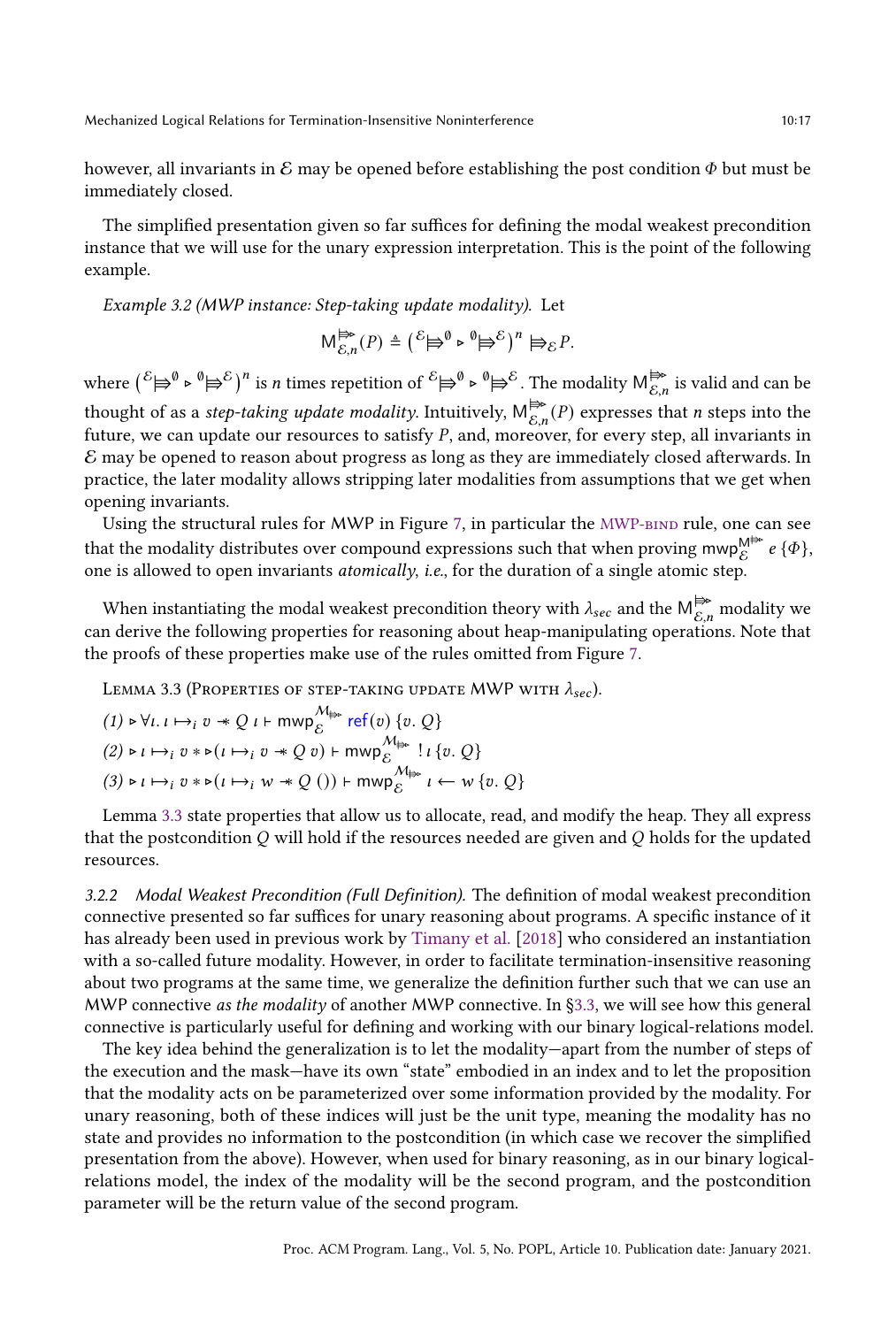Formally, we parameterize the modality by two types,  $A$  and  $B$ , and a predicate BindCond that determines when and how the modality will change "when the binding lemma applies" (explained below). We bundle these parameters together with the modality M :  $A \rightarrow Mask \rightarrow \mathbb{N} \rightarrow (B \rightarrow$  $iProp$ )  $\rightarrow$  *iProp* as a tuple M.

Definition 3.4 (Modal Weakest Precondition). Let  $\mathcal{M} = (A, B, M, B)$  and  $\mathcal{M} = (A, B, M)$ 

$$
\text{mwp}_{\mathcal{E}}^{\mathcal{M};a} e \{\Phi\} \triangleq \forall \sigma_1, \sigma_2, v, n. (e, \sigma_1) \rightarrow^n (v, \sigma_2) \cdot S(\sigma_1) \cdot M_{\mathcal{E};n}^a (\lambda b. \Phi(v, n, b) * S(\sigma_2)).
$$

For the modality defined by  $M$  to be valid it has to satisfy the two conditions from above (monotonicity and introducability) and, moreover, whenever  $\textsf{BindCond}(a, a', f, g)$  holds, then we should also have

$$
M_{\mathcal{E};n}^{a'}(\lambda b. M_{\mathcal{E};m}^{f(b)}(\lambda b'. \Phi(g(b, b')))) \vdash M_{\mathcal{E};n+m}^{a}(\Phi).
$$
 (binding)

Intuitively, BindCond( $a$ ,  $a'$ ,  $f$ ,  $g$ ) defines when and how the modality can be chained together through binding; a modality with index a and  $n + m$  logical steps can be split into the sequence of the modality with index  $a'$  and n steps followed by the modality with index  $f(b)$  and m steps given the postcondition is updated according to  $q$ . This will allow us to suitably generalize  $MWP-BIND$  to take into account the new indices and how the modality may evolve.

MWP-bind-gen

$$
\frac{\text{BindCond}(a, a', f, g) \qquad \text{mwp}_{\mathcal{E}}^{M; a'} e \left\{v, n, b. \text{mwp}_{\mathcal{E}}^{M; f(b)} K[v] \left\{w, m, b', \Phi(w, n + m, g(b, b'))\right\}\right\}}{\text{mwp}_{\mathcal{E}}^{M; a} K[e] \left\{\Phi\right\}}
$$

The generalized modal connective allows us to use a modal weakest precondition connective as the modality of another modal weakest precondition. This not only allows us to define a relational predicate on two computations (as we will see below), but also to have a collection of proof rules (cf. Figure [7\)](#page-15-0) for reasoning about the individual computations.

<span id="page-17-1"></span>Example 3.5 (MWP instance: Binary step-taking update modality). The relational predicate used in our binary logical-relations model has the following shape when unfolding the definition:

<span id="page-17-0"></span>
$$
\begin{aligned}\n\text{mwp}_{\mathcal{E}} \, e_1 &\sim e_2 \left\{ v, w. \, \Phi \right\} = \forall \sigma_1, \sigma_1', v, n. \left( e_1, \sigma_1 \right) \to^n \left( v, \sigma_1' \right) \ast S_1(\sigma_1) \ast \\
&\quad \forall \sigma_2, \sigma_2', w, m. \left( e_2, \sigma_2 \right) \to^m \left( w, \sigma_2' \right) \ast S_2(\sigma_2) \ast \\
&\quad \left( \mathcal{E} \middle| \biguplus^{\mathcal{E}} \mathcal{P} \right) \uplus^{\mathcal{E}} \right)^{n+m} \biguplus_{\mathcal{E}} \left( \Phi(v, w) \ast S_1(\sigma_1') \ast S_2(\sigma_2') \right)\n\end{aligned} \tag{4}
$$

and is, as it seems, a binary version of the instance from Example [3.2.](#page-16-2) Intuitively, if  $e_1$  terminates in n steps with value v and  $e_2$  terminates in m steps with value w then  $n + m$  steps into the future, we can update our resources to satisfy  $\Phi(v, w)$  while being able to open all invariants in E atomically during every step. Note that this is a *termination-insensitive* relation; we assume both relations terminate and then the postcondition should hold. This is in contrast to the earlier relational models in Iris which have been termination-sensitive and definable using the standard weakest preconditions of Iris. Moreover, notice that we count the steps taken on both sides of the relation by including later modalities for both executions–Rajani and Garg [\[2020\]](#page-28-6) and earlier relational models in Iris only count steps for one of the programs.

Formally, we define this predicate using two modal weakest precondition instances where the second is defined in terms of the first. We use this approach rather than defining the binary predicate directly as it will allow us to re-use the proof rules for modal weakest preconditions to reason about the individual programs when arguing binary relatedness. The definitions are somewhat technical and can easily be skipped on a first reading.

Proc. ACM Program. Lang., Vol. 5, No. POPL, Article 10. Publication date: January 2021.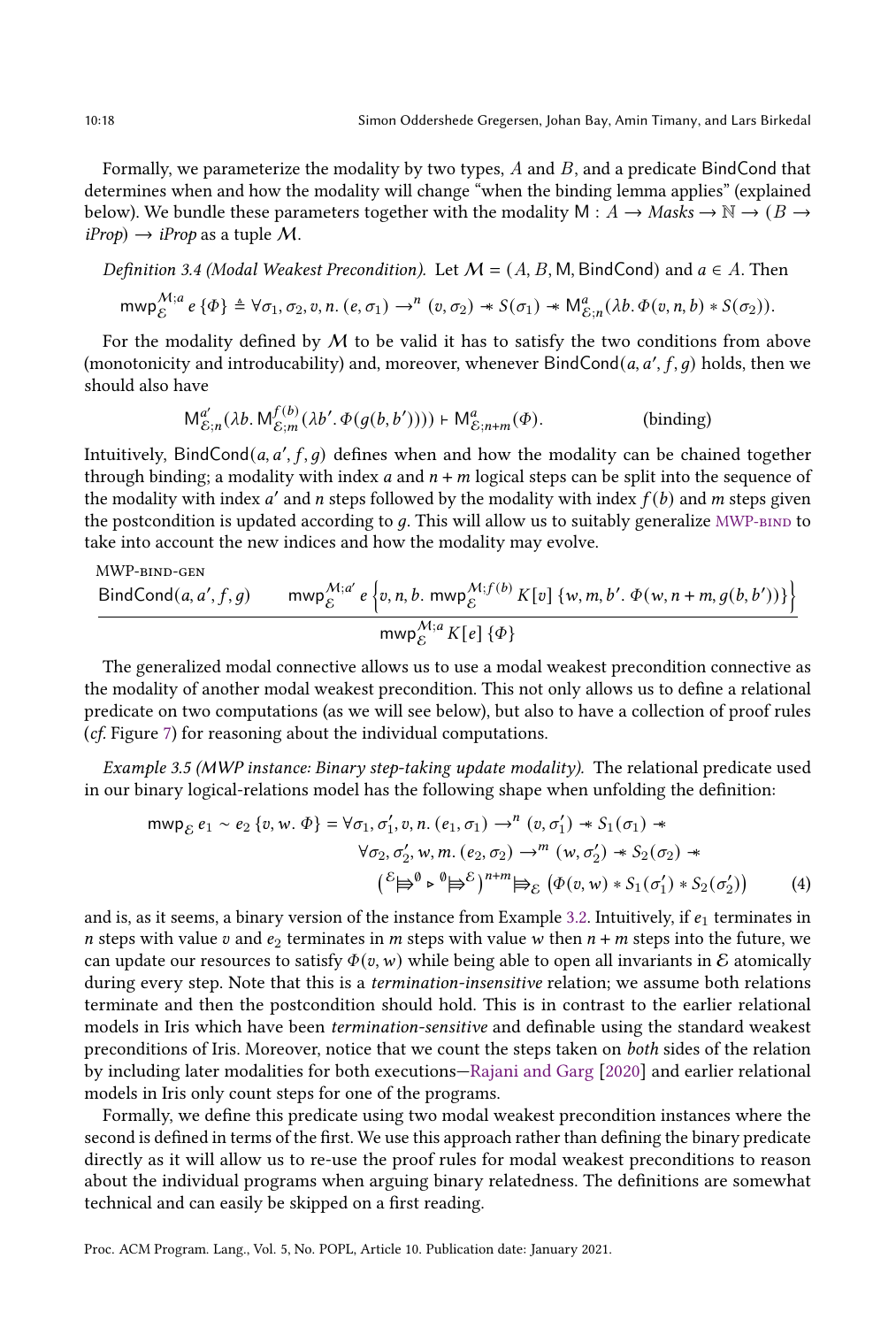Let  $M_I$  be defined by

$$
M_{\mathcal{E};n}^m(\Phi) \triangleq {\mathcal{E} \oplus^{\emptyset} \triangleright^{\emptyset} \oplus^{\mathcal{E}} \mathcal{E} \atop n \to \infty}^{n+m} \oplus_{\mathcal{E}} \Phi()
$$
  
BindCond(n, m, f, g)  $\triangleq m \le n \wedge \forall x, f(x) = m - n \wedge \lambda \cdot g = id.$ 

The modality's index is a natural number  $m$  that adds  $m$  extra logical steps to the step-taking update modality and the postcondition parameter is unit. The bind condition ensures that the logical steps "add up" and that the post condition is otherwise unmodified. The modality defined by  $\mathcal{M}_I$  is valid.

Now, let  $M_{\times \boxplus \bullet}$  be defined by

$$
M_{\mathcal{E};n}^{e}(\Phi) \triangleq \text{mwp}_{\mathcal{E}}^{M_{I};n} e \{w, m. \Phi(w, m)\}
$$
  
\n
$$
\text{BindCond}(e_1, e_2, f, g) \triangleq \exists K. e_1 = K[e_2] \land g = \lambda(v_1, n_1), (v_2, n_2). (v_2, n_1 + n_2) \land \forall v, k. f(v, k) = K[v].
$$

The modality is the MWP connective instantiated with  $M<sub>I</sub>$ . The bind condition reflects the preconditions for the binding lemma for the inner connective and that the steps taken are propagated to the postcondition. The modality defined by  $\mathcal{M}_{\times \ncong}$  is valid. We now define mwp $_{\mathcal{E}} e \sim e' \{v, w, \Phi\}$ to be mwp $\mathcal{M}_{\mathsf{X}\not\Rightarrow\mathsf{P}},e'$  $\mathcal{E}^{\mathcal{W}_{\mathcal{A}\neq\mathcal{S}},\epsilon}$  e { $v,$  \_, (w, \_).  $\Phi$ }; by unfolding the definitions one can see that it indeed satisfies the desired relational predicate in Equation [\(4\)](#page-17-0).

A crucial property of the binary relation defined in the above example is the following binary version of the bind rule, which intuitively means that we can do relational reasoning in a local way.

<span id="page-18-0"></span>LEMMA 3.6 (BINARY STEP-TAKING UPDATE MWP - BIND).

$$
\frac{\text{mwp } e \sim e' \{v, v', \text{mwp } K[v] \sim K'[v'] \{ \Phi \} \}}{\text{mwp } K[e] \sim K'[e'] \{ \Phi \}}
$$

At the same time, essential for our logical-relations model, we have all the proof rules for reasoning about the two computations individually. This is embodied in Lemma [3.7](#page-18-1) that allows us to reason about each computation using the unary modal weakest precondition instance from Example [3.2.](#page-16-2)

<span id="page-18-1"></span>Lemma 3.7 (Unary-binary step-taking update MWP).

$$
\begin{aligned}\n&\text{mwp}_{\mathcal{E}}^{\mathcal{M}_{\text{lin}}}e_{1}\left\{v.\ \text{mwp}_{\mathcal{E}}^{\mathcal{M}_{\text{lin}}}e_{2}\left\{w.\ \Phi(v,w)\right\}\right\} \n\end{aligned} \n\overset{\text{mwp}_{\mathcal{E}}e_{1}}{=} \left\{v.\ \text{mwp}_{\mathcal{E}}^{\mathcal{M}_{\text{lin}}}e_{1}\left\{v.\ \Phi(v,w)\right\}\right\} \n\overset{\text{mwp}_{\mathcal{E}}e_{1}}{=} e_{2}\left\{\Phi\right\}
$$

Recall that the modal weakest precondition connective is defined as a proposition in Iris of type iProp. To demonstrate that the theory actually makes the expected statements about program execution in the meta logic, once and for all, for any language and for any modality, we prove a general adequacy theorem for the modal weakest precondition theory. The details of this general theorem is relegated to the Coq formalization. For concrete languages and modalities, specific adequacy theorems such as the following hold as simple corollaries.

<span id="page-18-2"></span>THEOREM 3.8 (ADEQUACY OF BINARY STEP-TAKING UPDATE MWP WITH  $\lambda_{sec}$ ). Let  $\varphi$  be a first-order (meta-logic) predicate over values. Suppose mwp<sub>E</sub>  $e_1 \sim e_2$  { $\varphi$ } is derivable. If  $(\sigma_1, e_1) \to^* (\sigma'_1, v_1)$  and  $(\sigma_2, e_2) \rightarrow^* (\sigma_2', v_2)$  then  $\varphi(v_1, v_2)$  holds at the meta-level.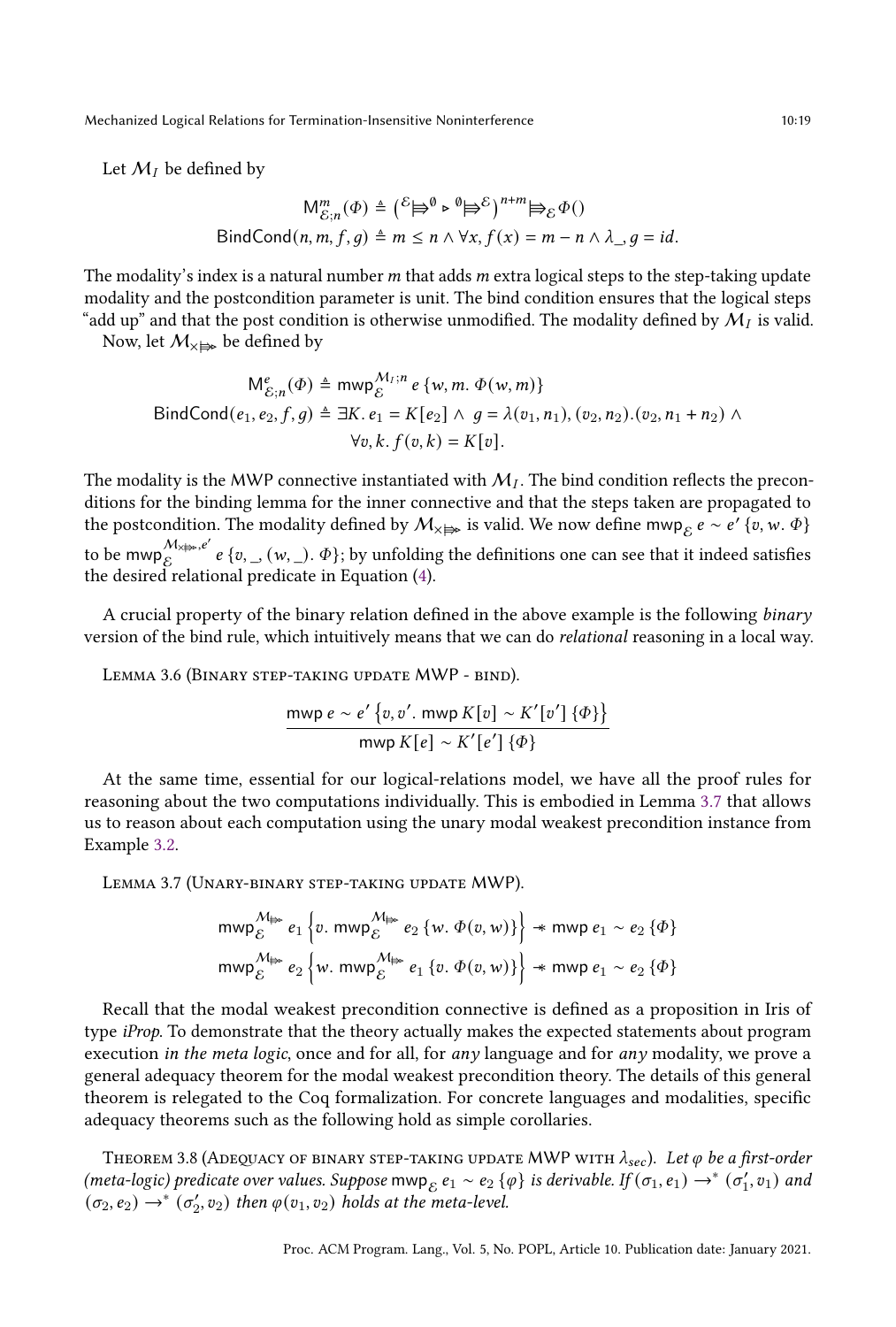# <span id="page-19-0"></span>3.3 Expression Relations

We now return to the expression relations of our logical-relations model, which are defined using modal weakest preconditions; see Figure [6](#page-13-0) and Figure [4.](#page-10-0)

The binary interpretation relates expressions at  $\tau$  that only terminate with related values at  $\tau$ . This is defined directly using the binary connective derived in Example [3.5.](#page-17-1)

$$
\mathcal{E}[\![\tau]\!]_{\Theta}^{\rho}(e,e') \triangleq \text{mwp } e_1 \sim e_2 \left\{ [\![\tau]\!]_{\Theta}^{\rho} \right\}.
$$

Recall that the unary interpretation is intended to be inhabited by terms that have no  $\zeta$ -observable side-effects. We observe that only expressions in high-labeled contexts (where control flow depends on high-labeled data) are critical; low-labeled contexts are  $\zeta$ -observable and should not be considered. To incorporate this observation, the unary expression relation is annotated with a  $pc$  label. The unary value interpretation of the function type and the polymorphic types pass on the latent effect label as this parameter. If pc is a high label ( $\llbracket p \ll \zeta$ ), then e is in the expression interpretation of  $\tau$  if *e* satisfies the unary modal weakest precondition from Example [3.2.](#page-16-2)

$$
\mathcal{E}_{pc}[\![\tau]\!]_{\Delta}^{\rho}(e) \triangleq [\![pc]\!]_{\rho} \not\sqsubseteq \zeta \Rightarrow \text{mwp}^{\mathcal{M}_{\text{f}}}\stackrel{P}{\longrightarrow} e\left\{[\![\tau]\!]_{\Delta}^{\rho}\right\}.
$$

With the value and expression relations for closed values and expressions defined, logical relatedness for open terms is now defined by closing them by related substitutions, as is usual for logical relations. Substitutions are related using the environment relation interpretations denoted  $G$  in Figure [6](#page-13-0) and Figure [4.](#page-10-0)

The *unary semantic typing judgment* (logical relation) is defined as

$$
\Xi \,|\, \Psi \,|\, \Gamma \models_{pc} e : \tau \triangleq \square \left( \begin{matrix}\forall \Delta, \rho, \vec{v} \,.\, \text{dom}(\Xi) \subseteq \text{dom}(\Delta) * \text{dom}(\Psi) \subseteq \text{dom}(\rho) \, \twoheadrightarrow \\ \hspace{2.5cm} \mathcal{G} \, [\![\Gamma]\!]^\rho_\Delta(\vec{v}) \, \twoheadrightarrow \mathcal{E}_{pc} \, [\![\tau]\!]^\rho_\Delta(e [\vec{v}/\vec{x}]) \end{matrix} \right)
$$

and the binary semantic typing judgment as

$$
\Xi \mid \Psi \mid \Gamma \models e \approx_{\zeta} e' : \tau \triangleq \Box \left( \begin{matrix} \forall \Theta, \rho, \vec{v}, \vec{v'} \, \text{.} \, \text{dom}(\Xi) \subseteq \text{dom}(\Theta) * \text{dom}(\Psi) \subseteq \text{dom}(\rho) * \\ \text{Coh}(\Theta) * \mathcal{G}[\![\Gamma]\!]_{\Theta}^{\rho}(\vec{v}, \vec{v'}) \twoheadrightarrow \mathcal{E}[\![\tau]\!]_{\Theta}^{\rho}(e[\vec{v}/\vec{x}], e'[\vec{v'}/\vec{x}]) \end{matrix} \right).
$$

Notice that the binary judgment additionally requires the semantic type environment to be coherent.

# <span id="page-19-1"></span>THE FUNDAMENTAL THEOREMS AND SOUNDNESS

It is straightforward to show the unary fundamental theorem by structural induction on the typing derivation. All proofs are carried out at an abstraction level similar to the structural rules shown in this paper. This is enabled by our formulation of the modal weakest precondition theory and the MoSeL framework [\[Krebbers et al. 2018\]](#page-27-10) for manipulating the Iris connectives.

<span id="page-19-3"></span>Theorem 4.1 (Unary fundamental theorem).

$$
\Xi | \Psi | \Gamma \vdash_{pc} e : \tau \Rightarrow \Xi | \Psi | \Gamma \vdash_{pc} e : \tau
$$

Similarly, the binary fundamental theorem also follows by structural induction in the typing derivation and the structural rules of the binary modal weakest precondition and its interaction with the unary modal weakest precondition. However, it also relies heavily on the binary-unary subsumption property which is the content of the following lemma.

<span id="page-19-2"></span>Lemma 4.2 (Binary-unary subsumption).

$$
Coh(\Theta) * [\![\tau]\!]^\rho_\Theta(v,v') \twoheadrightarrow [\![\tau]\!]^\rho_{\Theta_L}(v) * [\![\tau]\!]^\rho_{\Theta_R}(v').
$$

Proc. ACM Program. Lang., Vol. 5, No. POPL, Article 10. Publication date: January 2021.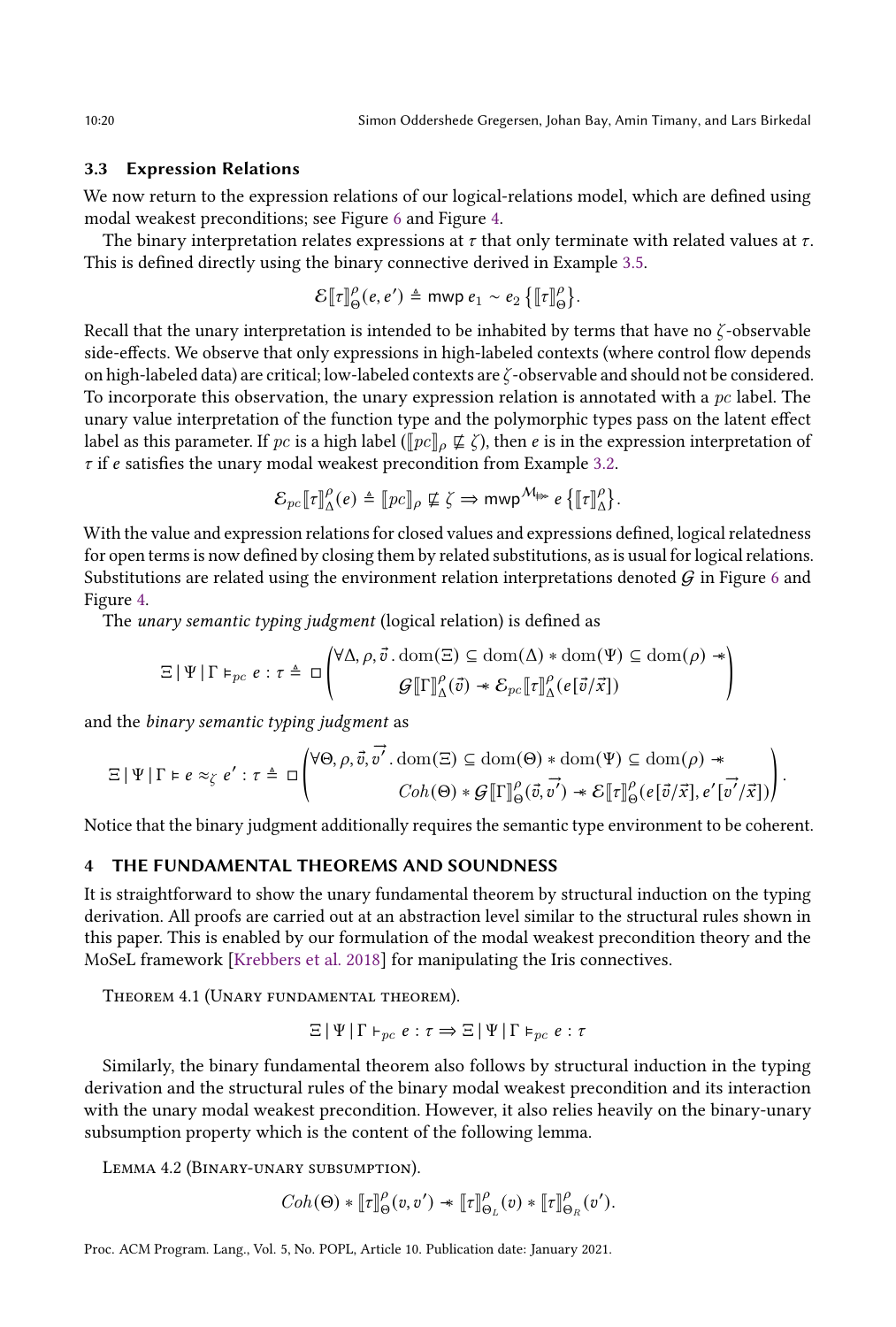To see why this property is crucial and to exemplify how the binary and unary relations interact, consider the compatibility lemma for conditional expressions. This lemma concludes

$$
\Xi \mid \Psi \mid \Gamma \models \text{if } e \text{ then } e_1 \text{ else } e_2 \approx_{\zeta} \text{if } e' \text{ then } e'_1 \text{ else } e'_2 : \tau
$$

given well-typed sub-terms and  $\Xi | \Psi | \Gamma \models e \approx_{\zeta} e' : \mathbb{B}^{\ell}, \Xi | \Psi | \Gamma \models e_i \approx_{\zeta} e'_i : \tau$ , and  $\tau \searrow \ell$ ,  $\epsilon f$ , T-IF for conditional expressions in Figure [1.](#page-7-0)

Unfolding the definition of the binary semantic typing judgment, this means that given related substitutions  $\vec{v}$  and  $\vec{v'}$ , i.e.,  $\mathcal{G}[\Gamma \rrbracket_{\theta}^{\theta}(\vec{v}, \vec{v'})$ , and  $Coh(\Theta)$  it suffices to show

 $\mathcal{E}\llbracket \tau \rrbracket^{\rho}$  (if  $e[\vec{v}/\vec{x}]$  then  $e_1[\vec{v}/\vec{x}]$  else  $e_2[\vec{v}/\vec{x}]$  , if  $e'[$  $\rightarrow$  $\vec{v'}\vec{x}$  then  $e'_1$  [  $\rightarrow$  $\vec{v'}$  $\vec{x}$ ] else  $e'_2$  [  $\rightarrow$  $\overrightarrow{v'}(\vec{x}]).$ 

The proof continues by considering whether label  $\ell$  of the branch condition is  $\zeta$ -observable or not, *i.e.*, whether  $\ell \sqsubseteq \zeta$  or  $\ell \not\sqsubseteq \zeta$ . In the case where the label is not observable this means that given  $\tau = t^{e'}$  then  $e' \not\sqsubseteq \zeta$  as well and hence the values that e and e' evaluate to are (potentially) different, cf., the binary value interpretation of labeled Booleans. In turn, this means evaluation of the two conditional expressions might continue through different branches, *i.e.*, we end up having to show  $\mathcal{E}[\tau]\big|_0^0(e_1[\vec{v}/\vec{x}], e'_2[\vec{v}'/\vec{x}])$  and  $\mathcal{E}[\tau]\big|_0^0(e_2[\vec{v}/\vec{x}], e'_1[\vec{v}'/\vec{x}]).$ 

Using Lemma [3.7](#page-18-1) we can reason about the two expressions individually, and the statements follow from the unary fundamental theorem (Theorem [4.1\)](#page-19-3). However, the assumption  $\mathcal{G}[\Gamma]_{\Theta}^{0}(\vec{v}, \vec{v}')$ on substitutions  $\vec{v}$  and  $\vec{v'}$  is *binary*—in order to use the unary fundamental theorem, the related substitutions individually need to satisfy the unary environment interpretations, *i.e.*,  $\mathcal{G}[\![\Gamma]\!]_{\Theta_L}^{\rho}(\vec{v})$ and  $G[\![\Gamma]\!]^\rho_{\Theta_R}(\vec{v'})$ . This fact follows from Lemma [4.2.](#page-19-2)

Theorem 4.3 (Binary fundamental theorem).

$$
\Xi \,|\, \Psi \,|\, \Gamma \vdash_{pc} e : \tau \Rightarrow \Xi \,|\, \Psi \,|\, \Gamma \models e \approx_{\zeta} e : \tau.
$$

By composing the binary fundamental theorem and the adequacy theorem for the binary modal weakest precondition instance (Theorem [3.8\)](#page-18-2) we show our final soundness theorem, which shows that our type system does indeed imply termination-insensitive noninterference.

<span id="page-20-1"></span>THEOREM 4.4 (TERMINATION-INSENSITIVE NONINTERFERENCE). Let  $\zeta$ ,  $\tau$  and  $\bot$  be labels drawn from a join-semilattice such that  $\bot \sqsubseteq \zeta$  and  $\top \not\sqsubseteq \zeta$ . If

$$
\cdot | \cdot | x : \mathbb{B}^{\top} \vdash_{\bot} e : \mathbb{B}^{\bot},
$$
  

$$
\cdot | \cdot | \cdot \vdash_{\bot} v_1 : \mathbb{B}^{\top}, \text{ and } \cdot | \cdot | \cdot \vdash_{\bot} v_2 : \mathbb{B}^{\top}
$$

then

$$
(\emptyset,e[v_1/x])\rightarrow^*(\sigma_1,v'_1)\wedge(\emptyset,e[v_2/x])\rightarrow^*(\sigma_2,v'_2)\Rightarrow v'_1=v'_2.
$$

# <span id="page-20-0"></span>5 EXAMPLES OF SEMANTIC TYPING

By the soundness theorem (Theorem [4.4\)](#page-20-1) above we now know that any syntactically well-typed program satisfies noninterference. Our model also allows us to semantically type programs that are not syntactically well-typed but are nevertheless secure, for reasons too subtle for the syntactic type system to discover. Semantically well-typed programs can then be safely composed with syntactically well-typed programs while maintaining noninterference. To see how this works in practice, we will first examine a few small programs that are safe to execute but untypable in our static type system. Later, we will move on to more intricate examples and show how we can prove that these are secure and therefore also safe to compose with other syntactically typed programs. The examples in this section thus illustrate some of the strengths of our semantic approach to noninterference. The proofs of the examples rely both on our semantic model of types (in particular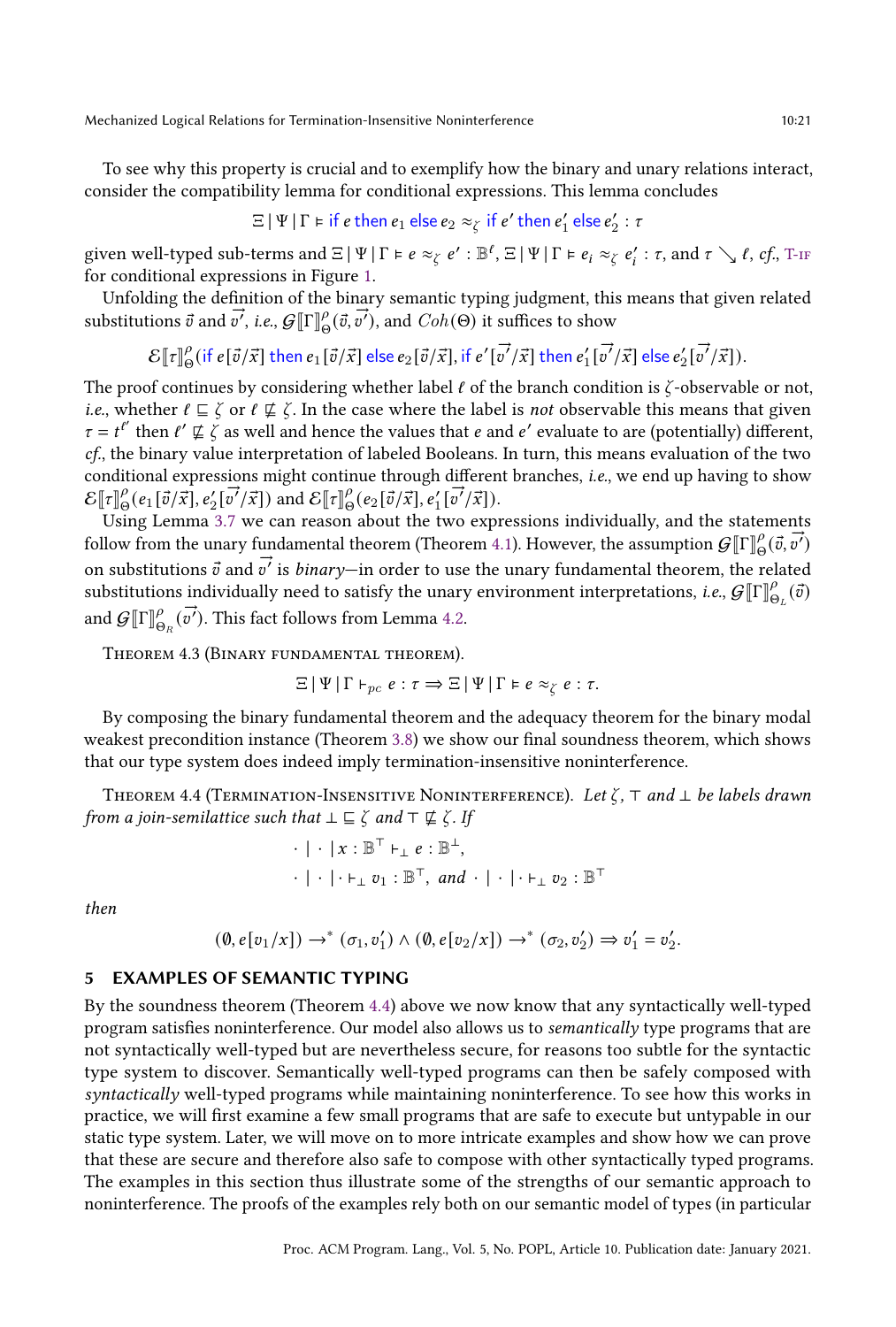abstract types) and also on our ability to use Iris ghost state and Iris invariants to reason about intricate invariants on local state. For reasons of space, however, proofs have been omitted from the paper; they can be found in the accompanying Coq formalization.

In the following examples we will often omit labels on composite types to simplify the presentation. An omitted label should always be read as being label ⊥.

To start off, consider the trivial program  $\lambda v \cdot v * 0$  that multiples its input by zero. Syntactically, it cannot be typed at  $\mathbb{N}^{\top} \to \mathbb{N}^{\bot}$  as its output seemingly depends on its input which is at a high security label. But, by simple arithmetic, the output is always constant and the function can thus be shown to be in the semantic interpretation  $\llbracket \mathbb{N}^{\top} \to \mathbb{N}^{\perp} \rrbracket$  of the type. Hence it can be safely composed with any syntactically well-typed code that relies on a function of this type.

Next, consider programs [\(5\)](#page-21-0) and [\(6\)](#page-21-1)

<span id="page-21-1"></span><span id="page-21-0"></span>
$$
\det x = ! \, l \, \text{in} \, l \leftarrow ! \, h; \, \dots; \, l \leftarrow x \tag{5}
$$

$$
(if ! h = 42 then l \leftarrow 0 else l \leftarrow 1); l \leftarrow 0 \tag{6}
$$

which both *temporarily* store information (both explicitly and implicitly) from a sensitive reference  $h$  into a public reference  $l$ . Due to the flow-insensitive nature of the syntactic type system, both of the programs cannot be type checked, as sensitive information is not allowed to flow into a public reference. However, by restoring public information in the reference, both programs are in fact secure. In both cases, location *l* inhabits type ref $(\mathbb{N}^{\perp})^{\perp}$  which, *cf.* Figure [4,](#page-10-0) means that its contents must invariantly be binary related at  $\mathbb{N}^{\perp}$ . To prove that these examples are semantically well-typed, it is necessary to keep the invariant open for the full execution of the program. Recall that the modal weakest precondition (Example [3.5\)](#page-17-1) used to define the binary expression relation only allows invariants to be opened atomically during every step, so it seems that it might be difficult to show semantic well-typedness. But, fortunately, we can prove semantic well-typedness of these examples using a binary version of the modal weakest precondition instance from Example [3.1](#page-15-3) that allows invariants to stay open for the full execution of the program.

LEMMA 5.1 (BINARY UPDATE MWP IMPLIES BINARY STEP-UPDATE MWP). If either  $e_1$  or  $e_2$  are able to make progress then

$$
\left({\mathcal E}_1 \biguplus {\mathcal E}_2 \text{ p mwp}_{\mathcal{E}_2}^{\mathcal{M}_{\times \biguplus};e_2} e_1 \left\{v,n,b. \right. {\mathcal E}_2 \biguplus {\mathcal E}_1 \varphi(v,n,b) \right\} \right) \twoheadrightarrow \text{mwp}_{\mathcal{E}_1} e_1 \sim e_2 \left\{\Phi\right\}.
$$

For space reasons, we relegate the details to the appendix and the Coq formalization, however, we emphasize that this example illustrates the generality and flexibility offered by our modal weakest precondition theory.

# 5.1 Static Semantic Typing Instead of Dynamic Enforcement

We now consider an example adapted from [Fennell and Thiemann](#page-27-15) [\[2013\]](#page-27-15), namely a report processing application containing security-typed operations that process reports by reference. The example contains code fragments that the type system of [Fennell and Thiemann](#page-27-15) [\[2013\]](#page-27-15) cannot statically type check. Instead, the authors of loc. cit. propose to use a gradual security type system where security levels are checked at run-time. Those code fragments cannot be type checked by our syntactic type system either, but we can prove that they are semantically well-typed. Not only does this prove the example secure, it also avoids unnecessary run-time cost while still allowing the code to be composed with the remainder of the syntactically well-typed report processing application.

The basic operations of the report processing application include

$$
sendToManager: ref(ReportT) \stackrel{\tau}{\rightarrow} 1
$$
\n
$$
sendToFacebook: ref(Report\bot) \stackrel{\iota}{\rightarrow} 1
$$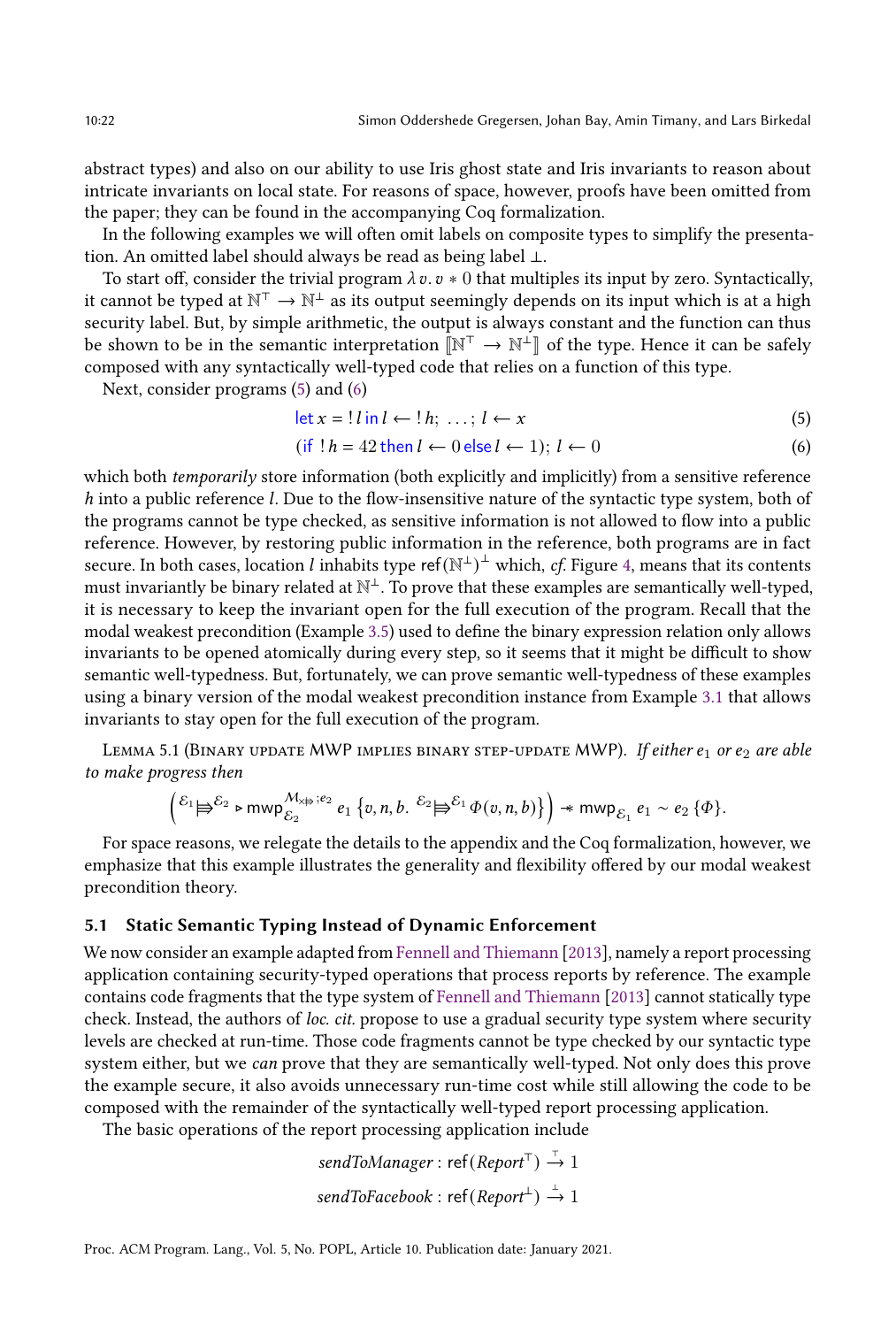where the idea is that sendToManager can process sensitive reports and send those to trusted managers (by assigning to a reference, cf. the ⊤ latent effect label) whereas sendToFacebook can only process public reports and thus has a ⊥ latent effect label.

Now, [Fennell and Thiemann](#page-27-15) consider an extension of the application with a utility function addPrivileged, which adds privileged information to a report before passing it to a worker (like one of the basic operations in the above):

$$
addPrivileged \triangleq \lambda isPrivileged, worker, report.
$$
  
if isPrivileged then report  $\leftarrow$ ! report + ! h else ()  
worker report

The flag *isPrivileged* indicates whether the *worker* argument has a sufficient security level to handle a privileged report. If the flag is true, sensitive information is retrieved from a global reference h and appended to the report. Otherwise, the *worker* is invoked with an unmodified report. Both addPrivileged itself and the application addPrivileged true sendToManager syntactically type checks, the former at the type ref $(\mathit{Report}^\top) \stackrel{\tau}{\to} 1$ , as s*endToManager* can safely operate on sensitive information. However, the code fragment addPrivileged false sendToFacebook does not type check, even though it is safe and no sensitive information is leaked. The code does not type check because the type system does not track the dependency between the *isPrivileged* flag and the worker's security clearance. Using our model, however, we can prove that it can be semantically typed at ref(Report  $\mapsto$  1, meaning that the code can be composed with other syntactically well-typed report operations, without introducing any runtime labels.

PROPOSITION 5.2. Let addPFB  $\triangleq$  addPrivileged false sendToFacebook then

 $\cdot\mid\cdot\mid\cdot$   $\models$   $add PFB\approx_{\zeta} add PFB:$  ref $(\mathit{Report}^{\bot})\stackrel{\perp}{\rightarrow} 1^{\stackrel{\perp}{\rightarrow}}$ 

The proof is straightforward and follows by symbolic execution of the program.

# 5.2 Value-Dependent Classification and Modularity

Traditionally, information-flow control systems partition the heap into compartments for each security level. This is impractical for realistic settings where resources, such as the heap, can be shared. To address this issue, some recent information-flow systems [\[Gregersen et al.](#page-27-4) [2019;](#page-27-4) [Lourenço and Caires 2015;](#page-27-2) [Murray et al.](#page-27-16) [2016;](#page-27-16) [Nanevski et al.](#page-27-17) [2011;](#page-27-17) [Zheng and Myers 2007\]](#page-28-11) support value-dependent classification policies. These policies describe a relationship between two values, such that the value of one decides the classification-level of the other. We now demonstrate that our semantic model supports reasoning about value-dependent classification policies; we also use this example to show an application of existential types to increase modularity by hiding the value dependency.

Consider the example of a program with value-dependent classification below.

$$
valDep ≈ λf. let dep = ref(true, secret) in
$$
  

$$
f dep;
$$
  
let  $tmp = ! dep$  in  
if  $π₁$  *tmp* then 42 else  $π₂$  *tmp*

The program allocates a reference *dep* which points to a pair consisting of a Boolean and a number. If the Boolean is true, the contents of the second component should be regarded as secret; otherwise public. The reference is passed to the function  $f$  which therefore must uphold this invariant for the program to be secure. Finally, the contents of  $dep$  is inspected and if the Boolean is true (i.e.,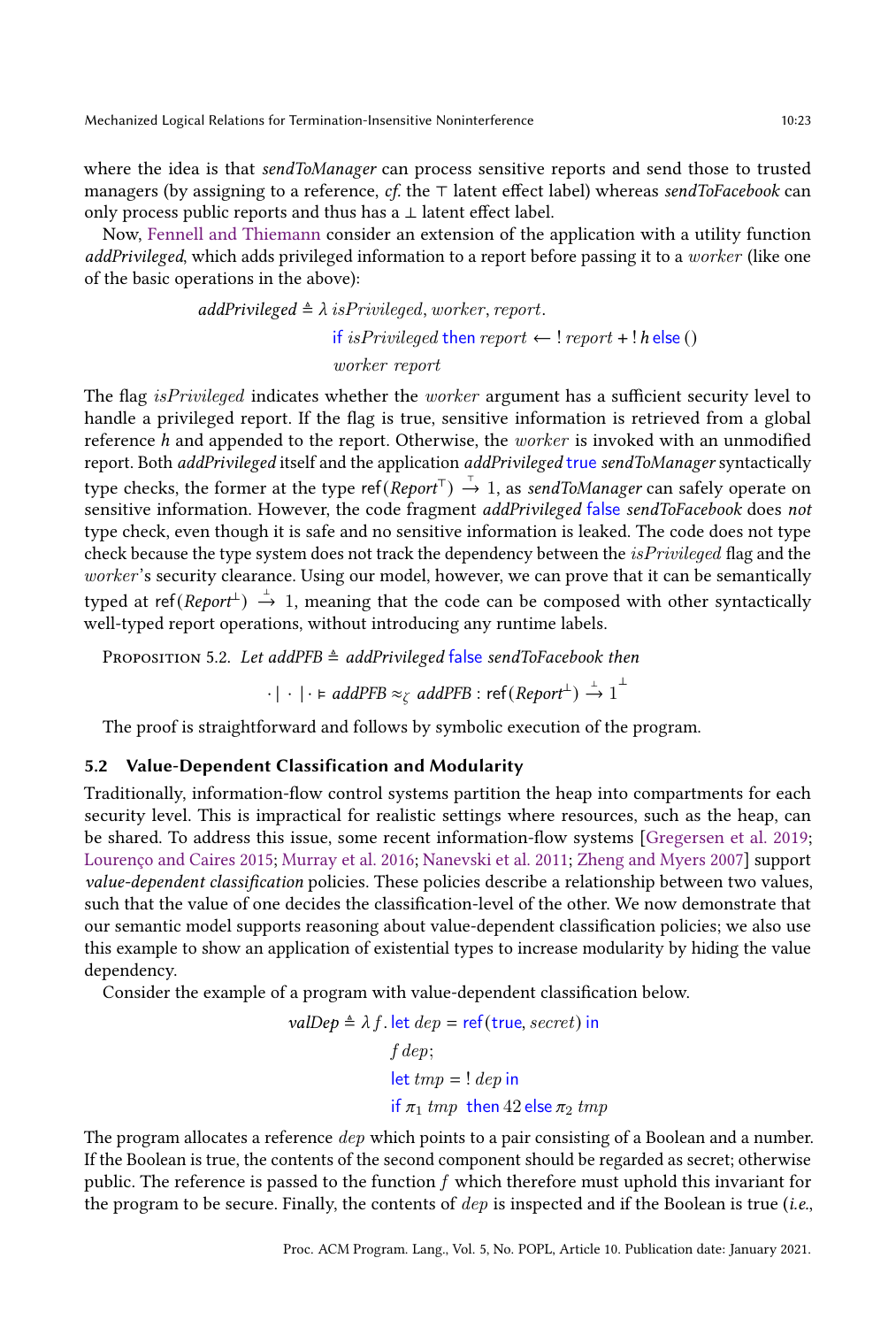the content is secret), we ignore the second component and return 42 and otherwise it is safe to return the second component. Ideally, we would like to show that given a function  $f$ , the pair (valDep f, valDep f) is in the binary interpretation  $[\mathbb{N}^{\perp}]$ . Obviously this does not hold for an arbitrary function  $f$ ; to prove it we need to know that  $f$  maintains the following invariant on  $dep$ :

$$
\exists b, d_L, d_R. \text{dep}_L \mapsto_L (b, d_L) * \text{dep}_R \mapsto_R (b, d_R) * [\mathbb{N}^{\text{if } b \text{ then } \top \text{ else } \bot}](d_L, d_R)
$$

The invariant ensures that  $f$  cannot write a secret to  $dep$  without also setting the Boolean to true.

This example shows how we can encode value-dependent classifications in our system but with the cost of burdening the client of the above program with showing that  $f$  upholds the invariant. The issue is that the client's code gets direct access to the reference with the classification, but the static type system is oblivious to the semantic meaning of it.

To alleviate this problem, we can instead hide the reference in an existential package. This allows us to only expose accessor- and mutator methods to the client, such that the client only needs to statically type check against these methods. The code for this variant is seen below.

$$
valDepPack \triangleq let get = \lambda \, dep. \, let \, c = ! \, dep \, in \, if \, \pi_1 \, c \, then \, inj_1 \, (\pi_2 \, c) \, else \, inj_2 \, (\pi_2 \, c) \, in \, let \, setL = \lambda \, dep, v. \, dep \leftarrow (\text{false}, v) \, in \, \, let \, setH = \lambda \, dep, v. \, dep \leftarrow (\text{true}, v) \, in \, \, pack (\text{ref} (\text{true}, secret), get, setL, setH)
$$

Using our semantic model, we can prove that this program inhabits the interpretation of an existential type.

Proposition 5.3.

$$
\cdot | \cdot | \cdot \models \text{valDepPack} \approx_{\zeta} \text{valDepPack} : \\ \exists \alpha. \left( \alpha^{\perp} \times \left( \alpha^{\perp} \stackrel{\tau}{\rightarrow} \mathbb{N}^{\top} + \mathbb{N}^{\perp} \right) \times \left( \alpha^{\perp} \stackrel{\tau}{\rightarrow} \mathbb{N}^{\perp} \stackrel{\perp}{\rightarrow} 1 \right) \times \left( \alpha^{\perp} \stackrel{\tau}{\rightarrow} \mathbb{N}^{\top} \stackrel{\perp}{\rightarrow} 1 \right) \right)
$$

This allows statically typed clients to store both secret and public information in the reference, but they must do so through the mutators  $setL$  and  $setH$ . When clients want to read the reference, they can do so with the *get* function which gives a value of type  $\mathbb{N}^{\top} + \mathbb{N}^{\bot}$ .

# 5.3 Computing with Memoization

The following example shows an implementation of a service for computing a function with memoization. The service takes a function  $f$  as input and then allows clients to compute  $f$  on client-provided inputs; when doing so, the service remembers the last input and corresponding result and returns this directly if the client asks for the same input again. The idea, of course, would be that the function  $f$  is very expensive to compute, so the client would therefore like to memoize the already computed values in case they are needed again. This behavior is implemented with a single reference that points to a tuple consisting of the last input value and the corresponding result. The code for this service is shown below.

memoize  $\triangleq \lambda f$ , init. let  $cache = ref(int, f\ init)$  in let recompute =  $\lambda v$ . let result = f v in cache  $\leftarrow$  (v, result); result in  $\lambda v.$  let  $(w, result) = !$  cache in if  $v = w$  then result else recompute v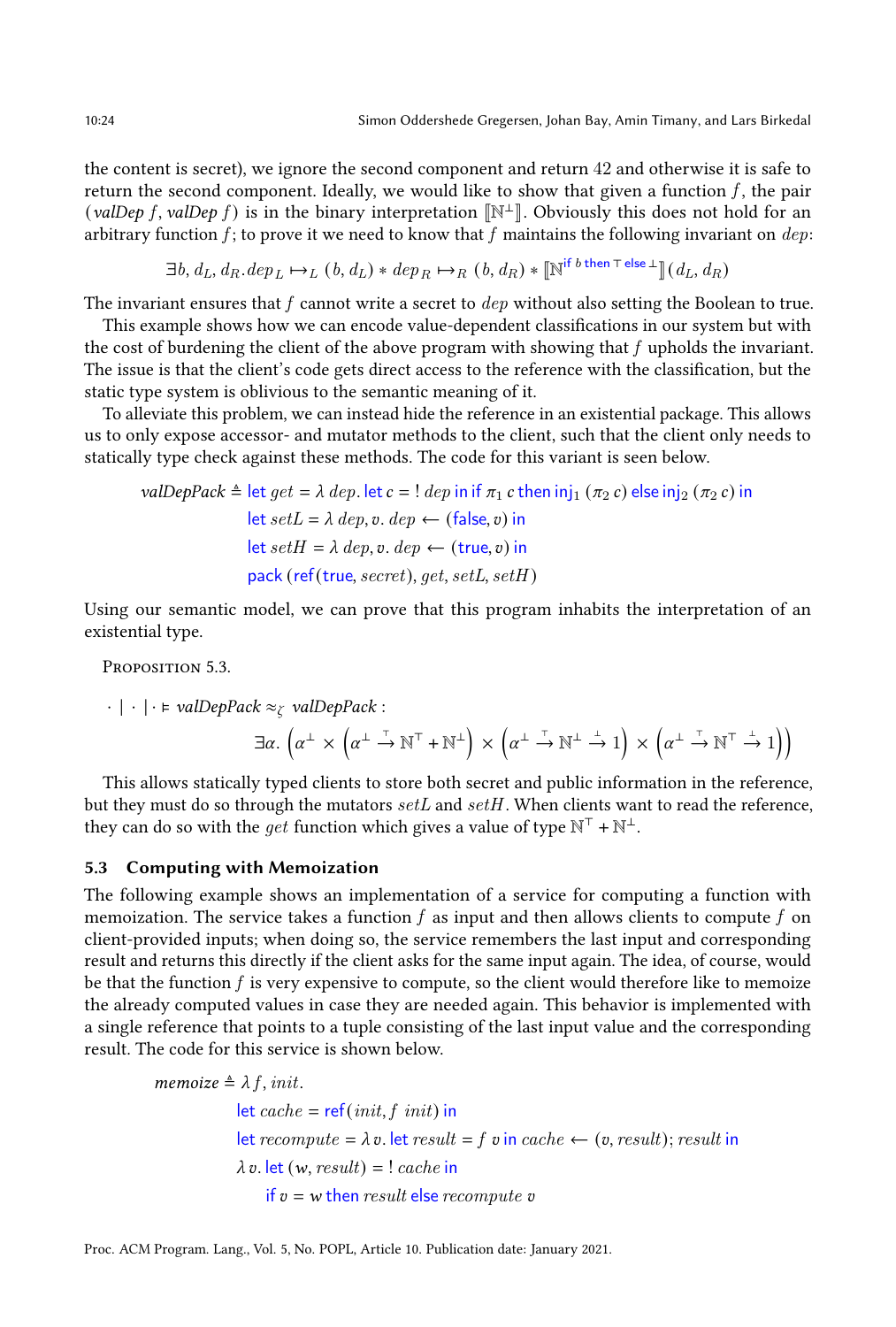First, let us see why we cannot give a static type to this program. Suppose we have a function  $f$  of type  $\mathbb{N}^\perp \stackrel{\tau}{\to} \mathbb{N}^\perp.$  The issue then is giving a reasonable type to the reference for the cache. If we type it at ⊥, then the returned function will necessarily have a latent effect label at ⊥, and it is therefore not interchangeable with the input function. If we instead type the reference at ⊤, then we must label the output of the resulting function to ⊤ as well.

Clearly, we cannot hope to give a reasonable type to this program using our static type system, so we will instead try to define a security condition for it. For a suitable function  $f$  from  $\mathbb{N}^{\ell}$  to  $\mathbb{N}^\ell$ , we would like to show that *memoize*  $f$   $0$  has the semantic type  $[\![\mathbb{N}^\ell\!\stackrel{_{\tau}}{\to}\!\mathbb{N}^\ell]\!]$ , so any well-typed client can use this to compute  $f$  with caching.

Note that the latent effect label of the returned function is ⊤ even though the function writes to the cache. The secrecy of the cache itself is independent of the secrecy of the outputs of the function  $f$ , but instead varies based on the secrecy of the context the last call that updated the cache happened in.

For this to be secure, *memoize* relies on the input function  $f$  to "act" purely. Intuitively, the function must behave as if it was a pure function on all terminating inputs. This rules out programs such as the following that tries to exploit the memoization by counting the number of times  $f$  has been called:

> let  $counter = ref(0)$  in  $\det f'$  = memoize ( $\lambda$  \_ counter  $\leftarrow$  (! counter + 1); ! counter) 0 in if  $secret$  then  $f'$  0 else ();  $f'$  0

This allows us to prove that *memoize*  $f(0)$  is semantically secure and we can therefore link this with any piece of statically typed code that makes use of this function with memoization, while maintaining security of the whole program. We refer to the Coq formalization for more details.

Proposition 5.4. For any purely acting function  $f$  from  $\mathbb{N}^{\ell}$  to  $\mathbb{N}^{\ell}$ , we have that

 $\cdot \mid \cdot \mid \cdot$   $\vdash$  memoize  $f \ 0 \approx_\zeta \ m$ emoize  $f \ 0 : \mathbb{N}^\ell \stackrel{\tau}{\rightarrow} \mathbb{N}^\ell$ 

# 5.4 Higher-order Functions and Dynamicly Allocated References

Consider the following variation by [Frumin et al.](#page-27-18) [\[2019\]](#page-27-18) of the "awkward" example, originally given by [Pitts and Stark](#page-27-19) [\[1998\]](#page-27-19) when studying the challenges of proving contextual equivalence about higher-order functions and state:

$$
awk \triangleq \lambda v
$$
. let  $x = \text{ref}(v) \text{ in } \lambda f$ .  $x \leftarrow 1; f()$ ;  $x \leftarrow 1$ 

When applied to a value  $v$ , the program returns a closure that, when invoked with a function  $f$ , always returns the constant value 1. From an information-flow control perspective this means that even if  $awk$  is invoked with a sensitive argument, it will always be safe to consider the output of the closure as public. This fact crucially relies on the reference  $x$  being local to the closure. The program is not well-typed using the syntactic type system as  $x$  has to contain both sensitive and public values. However, we can semantically type  $awk$ .

```
Proposition 5.5. \cdot \mid \cdot \mid \cdot \models awk \approx_{\zeta} awk : \mathbb{N}^{\top} \stackrel{\perp}{\rightarrow} (1 \stackrel{\perp}{\rightarrow} 1) \stackrel{\perp}{\rightarrow} \mathbb{N}^{\perp}
```
To prove that the contents of the reference is in fact public after invoking the function, we use an invariant with a two-state protocol (defined using Iris ghost state) on the contents of the reference; see the accompanying Coq code for more details.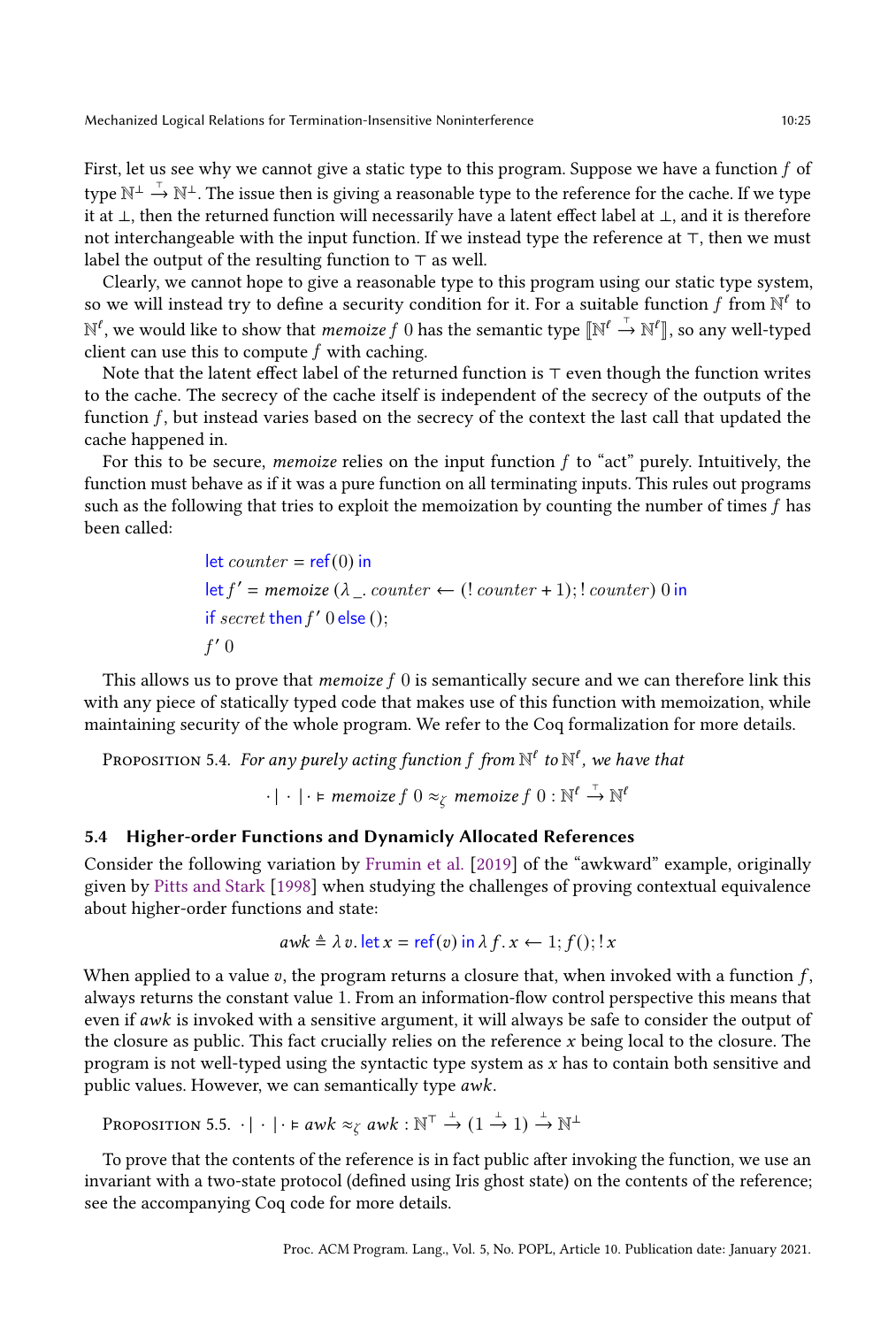# <span id="page-25-0"></span>5.5 Parametricity and Free Theorems

We can use our model to prove free theorems; here are two simple examples. As far as we know, such properties have not been shown for information-flow control type systems before.

PROPOSITION 5.6. If  $\Xi \,|\Psi| \,\Gamma \vdash_{pc} e : \forall_{\ell_1} \alpha. \alpha^{\ell_2} \stackrel{\ell_3}{\rightarrow} \alpha^{\ell_2}$  and  $(\sigma, e \_ v) \rightarrow^* (\sigma', v')$  then  $v = v'$ . Proposition 5.7. There does not exist a non-diverging e where  $\Xi \,|\, \Psi \,|\, \Gamma \vdash_{pc} e : \forall_{\top} \, \alpha . \, \alpha^{\top} \stackrel{\tau}{\to} \alpha^{\bot}.$ 

### 6 RELATED WORK

In the following, we consider related work that has not been treated already throughout the paper.

Logical relations for information-flow security. [Sabelfeld and Sands](#page-28-12) [\[1999,](#page-28-12) [2001\]](#page-28-13) present a model of information-flow security based on partial-equivalence relations; they establish various semantic properties about the model and use it to prove a termination-sensitive notion of noninterference for a calculus equipped with a simple security type system, first-order state, and probabilistic choice. [Zdancewic](#page-28-14) [\[2002\]](#page-28-14) proves a security-typed simply-typed lambda calculus sound using a logical-relations argument but uses a translation-based argument when considering mutable state. [Abadi et al.](#page-26-0) [\[1999\]](#page-26-0) introduce the dependency core calculus (DCC), a pure calculus designed to capture the central notion of dependency arising in a setting like information-flow security. They prove noninterference using a denotational semantics based on partial equivalence relations. [Heintze](#page-27-1) [and Riecke](#page-27-1) [\[1998\]](#page-27-1) also prove noninterference of the pure fragment of the SLam calculus using logical relations. [Pottier and Conchon](#page-28-15) [\[2000\]](#page-28-15) conjecture that the noninterference proofs of [Abadi](#page-26-0) [et al.](#page-26-0) [\[1999\]](#page-26-0); [Heintze and Riecke](#page-27-1) [\[1998\]](#page-27-1) cannot easily deal with recursive or polymorphic types. Compared to our work, all of the above consider simpler settings with respect to language features and type systems. Using Iris, [Frumin et al.](#page-27-18) [\[2019\]](#page-27-18) present a separation logic for proving a notion of timing-sensitive noninterference of concurrent programs. On top of this logic, they build a logical-relations model of a simple type system that allows them to compositionally verify and integrate syntactically well-typed and ill-typed parts. In contrast to loc. cit. we focus on terminationinsensitive noninterference and (in part for this reason) our type system is more expressive.

Our models are directly inspired by [Rajani and Garg](#page-28-6) [\[2020\]](#page-28-6) that describe a step-indexed Kripkestyle logical-relations model for two information-flow control type systems for a sequential language with higher-order state similar to ours. However, their type system does not support impredicative polymorphism and their semantic model cannot easily be extended to support this due to their use of syntactic worlds. Our semantic handling of label polymorphism is also different due to our use of semantic worlds. [Rajani and Garg](#page-28-6) use their relation to prove that the fine-grained and coarse-grained static IFC systems are equivalent; [Vassena et al.](#page-28-16) [\[2019\]](#page-28-16) show a similar result for dynamic information-flow control systems.

Noninterference and polymorphism. [Abadi](#page-26-7) [\[2006\]](#page-26-7) introduces a polymorphic DCC in the style of System F for access control in distributed systems. Inspired by the polymorphic DCC, [Arden](#page-26-1) [and Myers](#page-26-1) [\[2016\]](#page-26-1) study a pure authorization calculus with polymorphic type-abstraction. [Pottier](#page-28-2) [and Simonet](#page-28-2) [\[2003\]](#page-28-2) study an ML-like language with let-polymorphism, recursion, references, and exceptions. In contrast to our work, these works consider less expressive notions of polymorphism than us or study pure calculi and prove noninterference using a syntactic approach which does not scale to relational reasoning for impredicative polymorphism in the presence of higher-order state. Morever, they do not benefit from the semantic approach with compositional integration of syntactically well-typed and syntactically ill-typed components.

The proof technique for noninterference of DCC by [Abadi et al.](#page-26-0) [\[1999\]](#page-26-0) suggests that it is possible to use the parametric polymorphism in System F to model the dependency of DCC. Based on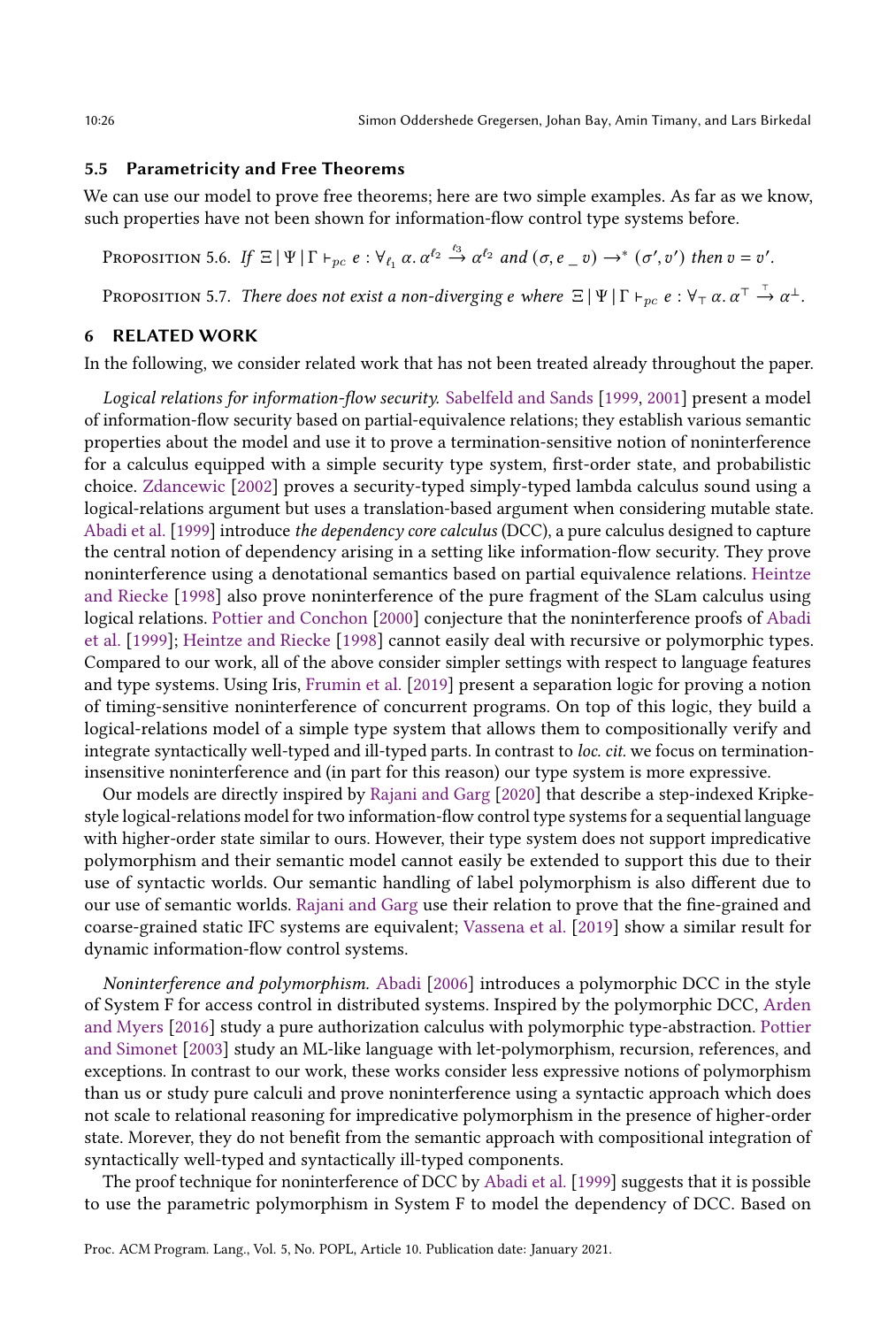previous work of [Tse and Zdancewic](#page-28-17) [\[2004\]](#page-28-17), [Bowman and Ahmed](#page-26-8) [\[2015\]](#page-26-8) provide a translation from the recursion-free fragment of DCC to  $F_{\omega}$ , translating noninterference into parametricity. [Algehed and Bernardy](#page-26-9) [\[2019\]](#page-26-9) leverage parametricity of the Calculus of Constructions to prove noninterference for a polyvariant variation of DCC and [Algehed et al.](#page-26-10) [\[2020\]](#page-26-10) show noninterference of a dynamic information-flow control library using a parametricity theorem.

All these works *model* information-flow properties using parametricity whereas we add impredicative type polymorphism to a security-typed language.

# 7 CONCLUSION

We present the first semantic model of an information-flow control type system with impredicative polymorphism (universal and existential types), recursive types, and general reference types, and show how we can use our model to reason about syntactically ill-typed but semantically sound code. We showcase our methodology on multiple interesting examples and how our approach allows for compositional integration. Our semantic model guarantees termination-insensitive noninterference and we formalize it using logical relations on top of the Iris program logic framework. To do so, we introduce a novel re-usable program logic construct and theory of Modal Weakest Preconditions.

# ACKNOWLEDGMENTS

This work was supported in part by a Villum Investigator grant (no. 25804), Center for Basic Research in Program Verification (CPV), from the VILLUM Foundation. Amin Timany was a postdoctoral fellow of the Flemish research fund (FWO) during parts of this project.

# REFERENCES

- <span id="page-26-7"></span>Martín Abadi. 2006. Access control in a core calculus of dependency. In Proceedings of the 11th ACM SIGPLAN International Conference on Functional Programming, ICFP 2006, Portland, Oregon, USA, September 16-21, 2006. 263-273. [https:](https://doi.org/10.1145/1159803.1159839) [//doi.org/10.1145/1159803.1159839](https://doi.org/10.1145/1159803.1159839)
- <span id="page-26-0"></span>Martín Abadi, Anindya Banerjee, Nevin Heintze, and Jon G. Riecke. 1999. A Core Calculus of Dependency. In POPL '99, Proceedings of the 26th ACM SIGPLAN-SIGACT Symposium on Principles of Programming Languages, San Antonio, TX, USA, January 20-22, 1999. 147-160. <https://doi.org/10.1145/292540.292555>
- <span id="page-26-3"></span>Amal Ahmed. 2004. Semantics of Types for Mutable State. Ph.D. Dissertation. Princeton University.
- <span id="page-26-4"></span>Amal J. Ahmed, Andrew W. Appel, and Roberto Virga. 2002. A Stratified Semantics of General References A Stratified Semantics of General References. In 17th IEEE Symposium on Logic in Computer Science (LICS 2002), 22-25 July 2002, Copenhagen, Denmark, Proceedings. 75. <https://doi.org/10.1109/LICS.2002.1029818>
- <span id="page-26-9"></span>Maximilian Algehed and Jean-Philippe Bernardy. 2019. Simple noninterference from parametricity. Proc. ACM Program. Lang. 3, ICFP (2019), 89:1-89:22. <https://doi.org/10.1145/3341693>
- <span id="page-26-10"></span>Maximilian Algehed, Jean-Philippe Bernardy, and Catalin Hritcu. 2020. Dynamic IFC Theorems for Free! CoRR abs/2005.04722 (2020). arXiv[:2005.04722 https://arxiv.org/abs/2005.04722](https://arxiv.org/abs/2005.04722)
- <span id="page-26-2"></span>Maximilian Algehed and Alejandro Russo. 2017. Encoding DCC in Haskell. In Proceedings of the 2017 Workshop on Programming Languages and Analysis for Security, PLAS@CCS 2017, Dallas, TX, USA, October 30, 2017. 77-89. [https:](https://doi.org/10.1145/3139337.3139338) [//doi.org/10.1145/3139337.3139338](https://doi.org/10.1145/3139337.3139338)
- <span id="page-26-1"></span>Owen Arden and Andrew C. Myers. 2016. A Calculus for Flow-Limited Authorization. In IEEE 29th Computer Security Foundations Symposium, CSF 2016, Lisbon, Portugal, June 27 - July 1, 2016. 135-149. <https://doi.org/10.1109/CSF.2016.17>
- <span id="page-26-6"></span>Lars Birkedal and Aleš Bizjak. 2017. Lecture Notes on Iris: Higher-Order Concurrent Separation Log. [http://iris-project.org/](http://iris-project.org/tutorial-pdfs/iris-lecture-notes.pdf) [tutorial-pdfs/iris-lecture-notes.pdf.](http://iris-project.org/tutorial-pdfs/iris-lecture-notes.pdf) (2017).
- <span id="page-26-5"></span>Lars Birkedal, Bernhard Reus, Jan Schwinghammer, Kristian Støvring, Jacob Thamsborg, and Hongseok Yang. 2011. Stepindexed kripke models over recursive worlds. In Proceedings of the 38th ACM SIGPLAN-SIGACT Symposium on Principles of Programming Languages, POPL 2011, Austin, TX, USA, January 26-28, 2011. 119-132. [https://doi.org/10.1145/1926385.](https://doi.org/10.1145/1926385.1926401) [1926401](https://doi.org/10.1145/1926385.1926401)
- <span id="page-26-8"></span>William J. Bowman and Amal Ahmed. 2015. Noninterference for free. In Proceedings of the 20th ACM SIGPLAN International Conference on Functional Programming, ICFP 2015, Vancouver, BC, Canada, September 1-3, 2015. 101-113. [https://doi.org/](https://doi.org/10.1145/2784731.2784733) [10.1145/2784731.2784733](https://doi.org/10.1145/2784731.2784733)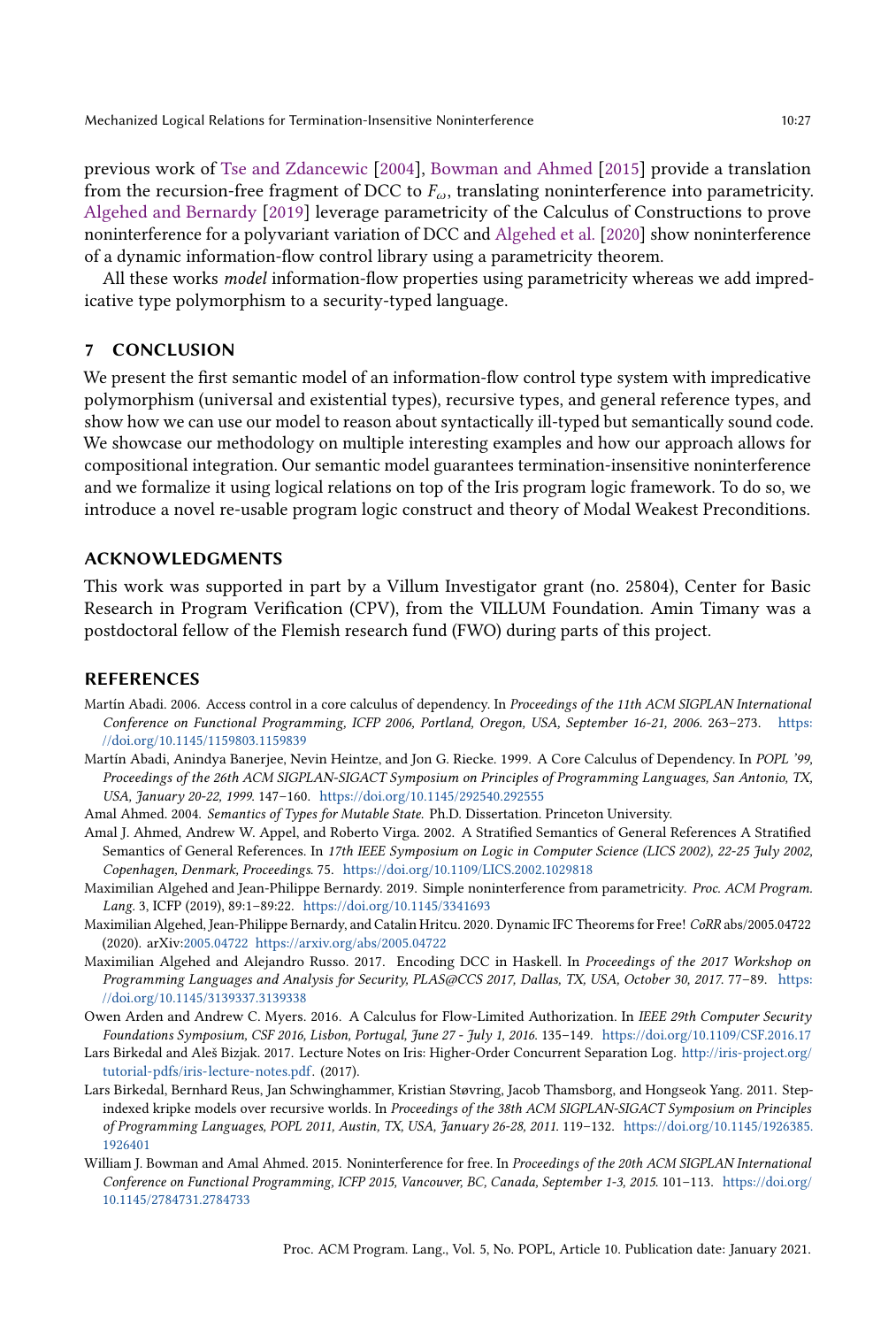- <span id="page-27-11"></span>Derek Dreyer, Amal Ahmed, and Lars Birkedal. 2009. Logical Step-Indexed Logical Relations. In Proceedings of the 24th Annual IEEE Symposium on Logic in Computer Science, LICS 2009, 11-14 August 2009, Los Angeles, CA, USA. 71-80. <https://doi.org/10.1109/LICS.2009.34>
- <span id="page-27-15"></span>Luminous Fennell and Peter Thiemann. 2013. Gradual Security Typing with References. In 2013 IEEE 26th Computer Security Foundations Symposium, New Orleans, LA, USA, June 26-28, 2013. 224-239. <https://doi.org/10.1109/CSF.2013.22>
- <span id="page-27-18"></span>Dan Frumin, Robbert Krebbers, and Lars Birkedal. 2019. Compositional Non-Interference for Fine-Grained Concurrent Programs. CoRR abs/1910.00905 (2019). arXiv[:1910.00905](https://arxiv.org/abs/1910.00905)<http://arxiv.org/abs/1910.00905>
- <span id="page-27-0"></span>J. A. Goguen and J. Meseguer. 1982. Security Policies and Security Models. 1982 IEEE Symposium on Security and Privacy (Apr 1982). <https://doi.org/10.1109/sp.1982.10014>
- <span id="page-27-4"></span>Simon Gregersen, Søren Eller Thomsen, and Aslan Askarov. 2019. A Dependently Typed Library for Static Information-Flow Control in Idris. In Principles of Security and Trust - 8th International Conference, POST 2019, Held as Part of the European Joint Conferences on Theory and Practice of Software, ETAPS 2019, Prague, Czech Republic, April 6-11, 2019, Proceedings. 51-75. [https://doi.org/10.1007/978-3-030-17138-4\\_3](https://doi.org/10.1007/978-3-030-17138-4_3)
- <span id="page-27-1"></span>Nevin Heintze and Jon G. Riecke. 1998. The SLam Calculus: Programming with Secrecy and Integrity. In POPL '98, Proceedings of the 25th ACM SIGPLAN-SIGACT Symposium on Principles of Programming Languages, San Diego, CA, USA, January 19-21, 1998. 365-377. <https://doi.org/10.1145/268946.268976>
- <span id="page-27-14"></span>Ralf Jung, Jacques-Henri Jourdan, Robbert Krebbers, and Derek Dreyer. 2018a. RustBelt: securing the foundations of the rust programming language. Proc. ACM Program. Lang. 2, POPL (2018), 66:1-66:34. <https://doi.org/10.1145/3158154>
- <span id="page-27-6"></span>Ralf Jung, Robbert Krebbers, Lars Birkedal, and Derek Dreyer. 2016. Higher-order ghost state. In Proceedings of the 21st ACM SIGPLAN International Conference on Functional Programming, ICFP 2016, Nara, Japan, September 18-22, 2016. 256-269. <https://doi.org/10.1145/2951913.2951943>
- <span id="page-27-7"></span>Ralf Jung, Robbert Krebbers, Jacques-Henri Jourdan, Ales Bizjak, Lars Birkedal, and Derek Dreyer. 2018b. Iris from the ground up: A modular foundation for higher-order concurrent separation logic. J. Funct. Program. 28 (2018), e20. <https://doi.org/10.1017/S0956796818000151>
- <span id="page-27-8"></span>Ralf Jung, David Swasey, Filip Sieczkowski, Kasper Svendsen, Aaron Turon, Lars Birkedal, and Derek Dreyer. 2015. Iris: Monoids and Invariants as an Orthogonal Basis for Concurrent Reasoning. In Proceedings of the 42nd Annual ACM SIGPLAN-SIGACT Symposium on Principles of Programming Languages, POPL 2015, Mumbai, India, January 15-17, 2015. 637-650. <https://doi.org/10.1145/2676726.2676980>
- <span id="page-27-10"></span>Robbert Krebbers, Jacques-Henri Jourdan, Ralf Jung, Joseph Tassarotti, Jan-Oliver Kaiser, Amin Timany, Arthur Charguéraud, and Derek Dreyer. 2018. MoSeL: a general, extensible modal framework for interactive proofs in separation logic. PACMPL 2, ICFP (2018), 77:1-77:30. <https://doi.org/10.1145/3236772>
- <span id="page-27-9"></span>Robbert Krebbers, Ralf Jung, Ales Bizjak, Jacques-Henri Jourdan, Derek Dreyer, and Lars Birkedal. 2017a. The Essence of Higher-Order Concurrent Separation Logic. In Programming Languages and Systems - 26th European Symposium on Programming, ESOP 2017, Held as Part of the European Joint Conferences on Theory and Practice of Software, ETAPS 2017, Uppsala, Sweden, April 22-29, 2017, Proceedings. 696-723. [https://doi.org/10.1007/978-3-662-54434-1\\_26](https://doi.org/10.1007/978-3-662-54434-1_26)
- <span id="page-27-13"></span>Robbert Krebbers, Amin Timany, and Lars Birkedal. 2017b. Interactive Proofs in Higher-Order Concurrent Separation Logic. In Principles of Programming Languages (POPL).
- <span id="page-27-5"></span>Peng Li and Steve Zdancewic. 2006. Encoding Information Flow in Haskell. In 19th IEEE Computer Security Foundations Workshop, (CSFW-19 2006), 5-7 July 2006, Venice, Italy. 16. <https://doi.org/10.1109/CSFW.2006.13>
- <span id="page-27-2"></span>Luísa Lourenço and Luís Caires. 2015. Dependent Information Flow Types. In Proceedings of the 42nd Annual ACM SIGPLAN-SIGACT Symposium on Principles of Programming Languages, POPL 2015, Mumbai, India, January 15-17, 2015. 317-328. <https://doi.org/10.1145/2676726.2676994>
- <span id="page-27-16"></span>Toby C. Murray, Robert Sison, Edward Pierzchalski, and Christine Rizkallah. 2016. Compositional Verification and Refinement of Concurrent Value-Dependent Noninterference. In IEEE 29th Computer Security Foundations Symposium, CSF 2016, Lisbon, Portugal, June 27 - July 1, 2016. 417-431. <https://doi.org/10.1109/CSF.2016.36>
- <span id="page-27-3"></span>Andrew C. Myers. 1999. JFlow: Practical Mostly-Static Information Flow Control. In POPL '99, Proceedings of the 26th ACM SIGPLAN-SIGACT Symposium on Principles of Programming Languages, San Antonio, TX, USA, January 20-22, 1999. 228-241. <https://doi.org/10.1145/292540.292561>
- <span id="page-27-17"></span>Aleksandar Nanevski, Anindya Banerjee, and Deepak Garg. 2011. Verification of Information Flow and Access Control Policies with Dependent Types. In 32nd IEEE Symposium on Security and Privacy, S&P 2011, 22-25 May 2011, Berkeley, California, USA. 165-179. <https://doi.org/10.1109/SP.2011.12>
- <span id="page-27-19"></span>Andrew M. Pitts and Ian D. B. Stark. 1998. Operational Reasoning for Functions with Local State. In Higher Order Operational Techniques in Semantics, A. D. Gordon and A. M. Pitts (Eds.). Cambridge University Press, 227-273.
- <span id="page-27-12"></span>Gordon D. Plotkin and Martín Abadi. 1993. A Logic for Parametric Polymorphism. In Typed Lambda Calculi and Applications, International Conference on Typed Lambda Calculi and Applications, TLCA '93, Utrecht, The Netherlands, March 16-18, 1993, Proceedings. 361-375. <https://doi.org/10.1007/BFb0037118>